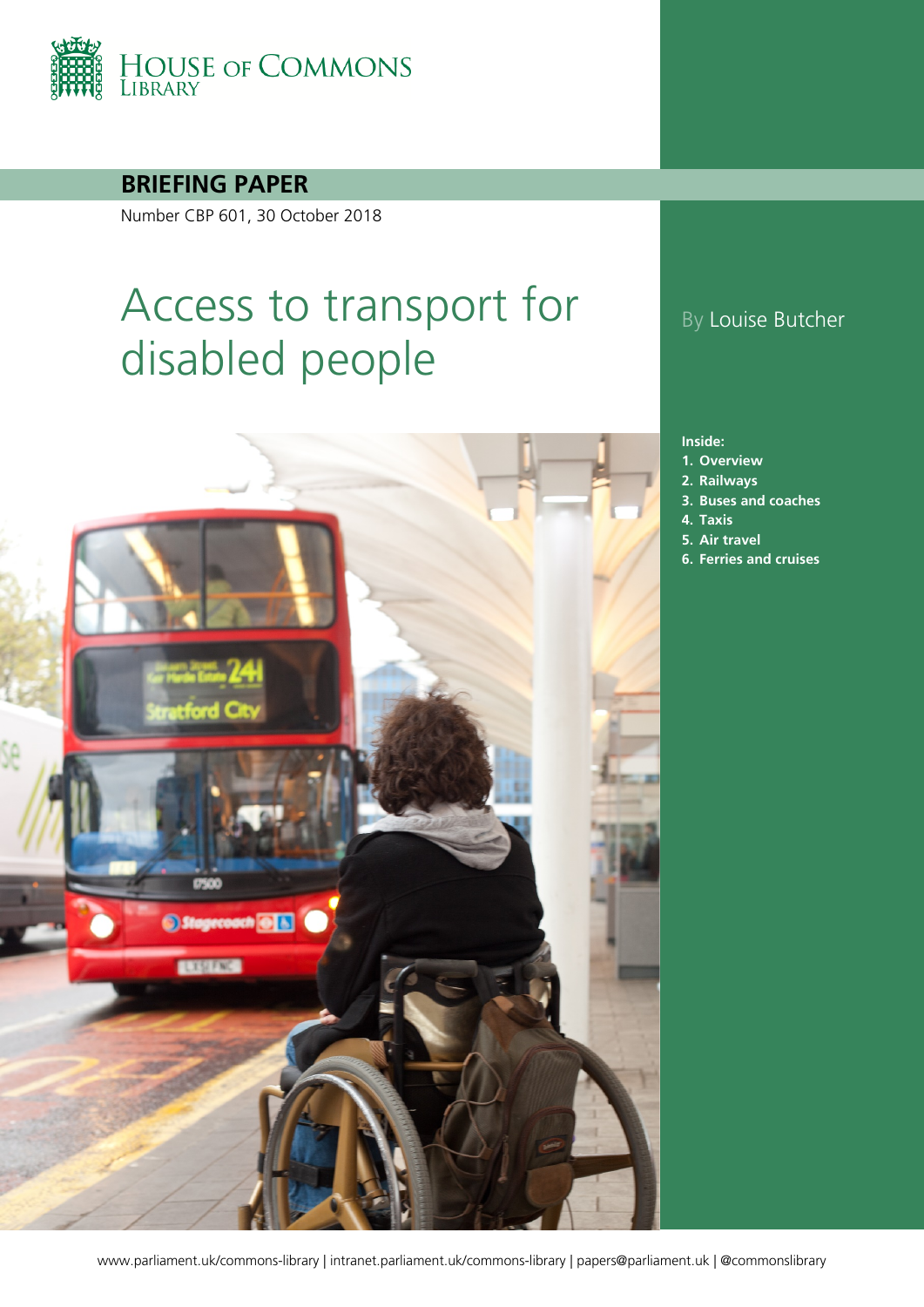## **Contents**

| <b>Summary</b>                             |                                                                                                                                                                                                                                                                                                                                             | 3                                                                    |
|--------------------------------------------|---------------------------------------------------------------------------------------------------------------------------------------------------------------------------------------------------------------------------------------------------------------------------------------------------------------------------------------------|----------------------------------------------------------------------|
| $\mathbf{1}$ .<br>1.1<br>1.2<br>1.3<br>1.4 | <b>Overview</b><br>What do disabled people think about access to transport?<br>General findings<br>Individual experiences<br><b>Brexit</b><br>Inclusive Transport Strategy, July 2018<br>Equality Act and the Disability Discrimination Acts                                                                                                | 4<br>4<br>4<br>6<br>$\overline{7}$<br>8<br>9                         |
| 2.<br>2.1<br>2.2<br>2.3<br>2.4<br>2.5      | <b>Railways</b><br>Disabled People's Protection Policies (DPPPs)<br>Rail vehicle design<br>Carriage of mobility scooters on trains<br>Railway station infrastructure<br>Access for All funding<br>Assistance on trains and at stations<br>EU rules<br>Passenger Assist<br>Turn up and go<br>Staffing on trains<br>Technological innovations | 11<br>12<br>13<br>14<br>15<br>16<br>17<br>17<br>18<br>19<br>20<br>23 |
| 3.<br>3.1<br>3.2<br>3.3<br>3.4             | <b>Buses and coaches</b><br>Public service vehicle design<br>Assistance on buses and coaches and at stations/terminals<br>Audio-visual equipment<br>Buggies and prams using wheelchair spaces                                                                                                                                               | 25<br>25<br>26<br>27<br>28                                           |
| 4.<br>4.1<br>4.2                           | <b>Taxis</b><br>Legislation<br>Future changes                                                                                                                                                                                                                                                                                               | 31<br>31<br>32                                                       |
| 5.<br>5.1<br>5.2                           | <b>Air travel</b><br>Legislation<br>UK policy                                                                                                                                                                                                                                                                                               | 35<br>35<br>36                                                       |
| 6.                                         | <b>Ferries and cruises</b>                                                                                                                                                                                                                                                                                                                  | 38                                                                   |

Contributing Authors: Louise Butcher, Transport Policy

Cover page image copyright: [Transport for London, All Rights Reserved, used by kind](https://www.flickr.com/photos/tflpress/7677590364/in/album-72157630822965314/)  [permission of TfL](https://www.flickr.com/photos/tflpress/7677590364/in/album-72157630822965314/)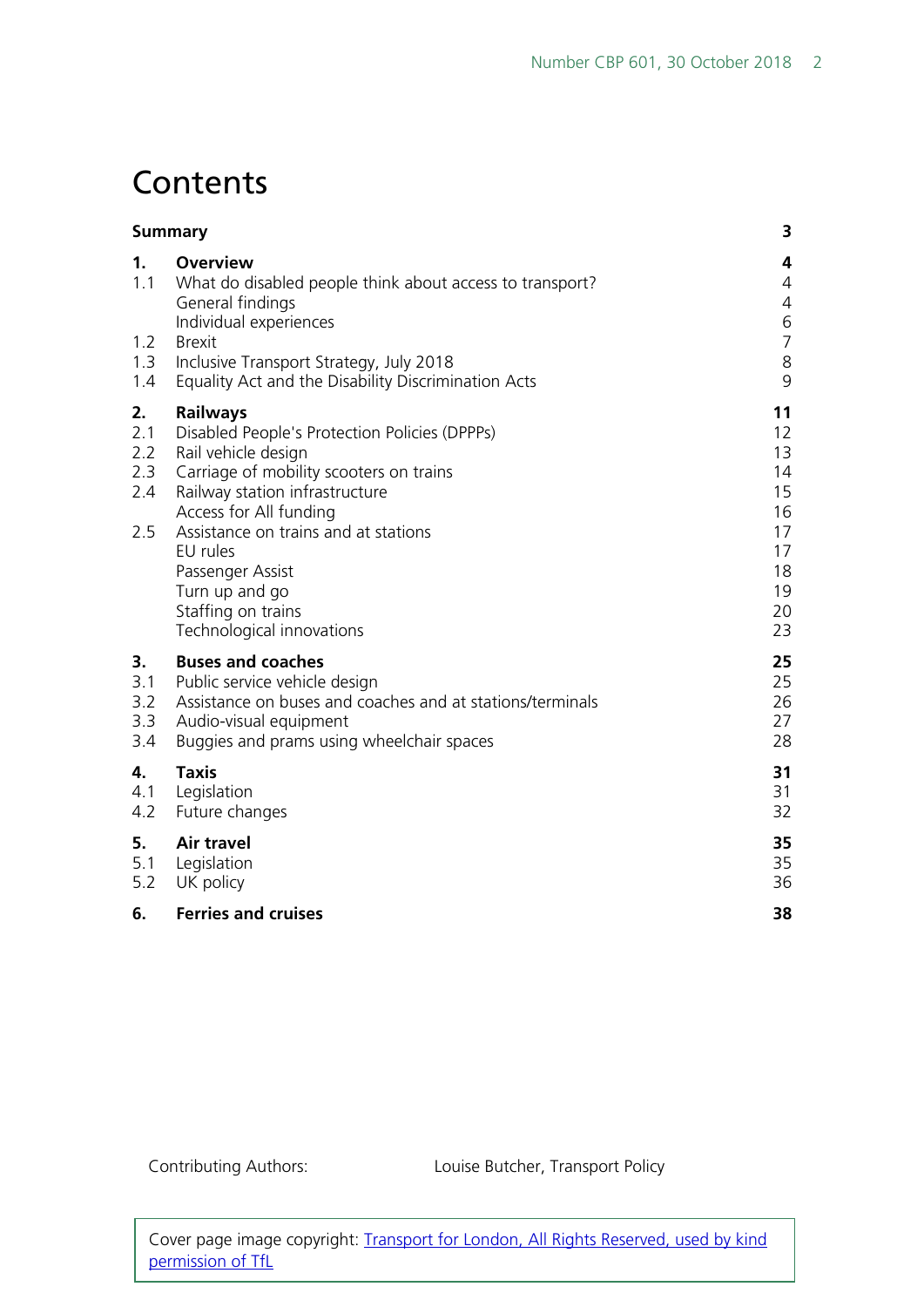## <span id="page-2-0"></span>Summary

This paper explains the legislative frameworks and policies that apply to public transport users with disabilities or reduced mobility.

The main UK legislation is consolidated in the *Equality Act 2010*, but much of the law as it relates to the treatment of disabled passengers and the services they can expect derives from various EU legislative instruments.

The UK is rapidly approaching the point where all buses, coaches and trains must be accessible to disabled people (January 2020) and in many cases these vehicles already meet the requirements. Taxis are also accessible in many parts of the country, though non-metropolitan urban areas and rural areas lag somewhat behind. There are also duties on air travel and sea travel providers to ensure that disabled people can access their services and expect a certain level of accommodation to their needs, though they can be denied travel on safety grounds.

Many day-to-day problems for disabled people stem from confusion over the rules, poor or insufficient communication, inadequate training, and/or a lack of enforcement. Issues where these concerns overlap include the provision of assistance on vehicles and at stations; the carriage of mobility scooters; and buggies and prams using wheelchair spaces on buses.

In August 2017 the Government published a draft Transport Accessibility Action Plan for consultation; followed in July 2018 by its *Inclusive Transport Strategy*, setting out how it wants the transport industry to move forwards in improving accessibility and how it intends to help the industry achieve this. It includes a number of actions to be achieved between 2018 and 2020.

There are a number of organisations working to improve transport provision for disabled people and seeking to influence government policy. The **Equality Advisory and Support** [Service \(EASS\)](http://www.equalityhumanrights.com/about-us/about-commission/contact-us) can provide expert information, advice and support on discrimination and human rights issues and the applicable law.

Information on other transport issues affecting disabled people, such as the Blue Badge parking scheme and the Motability vehicle scheme, can be found on the [Transport](http://researchbriefings.parliament.uk/?ContentType=&Topic=Transport&SubTopic=&Year=&SortByAscending=false)  [Briefings Page](http://researchbriefings.parliament.uk/?ContentType=&Topic=Transport&SubTopic=&Year=&SortByAscending=false) of the Parliament website.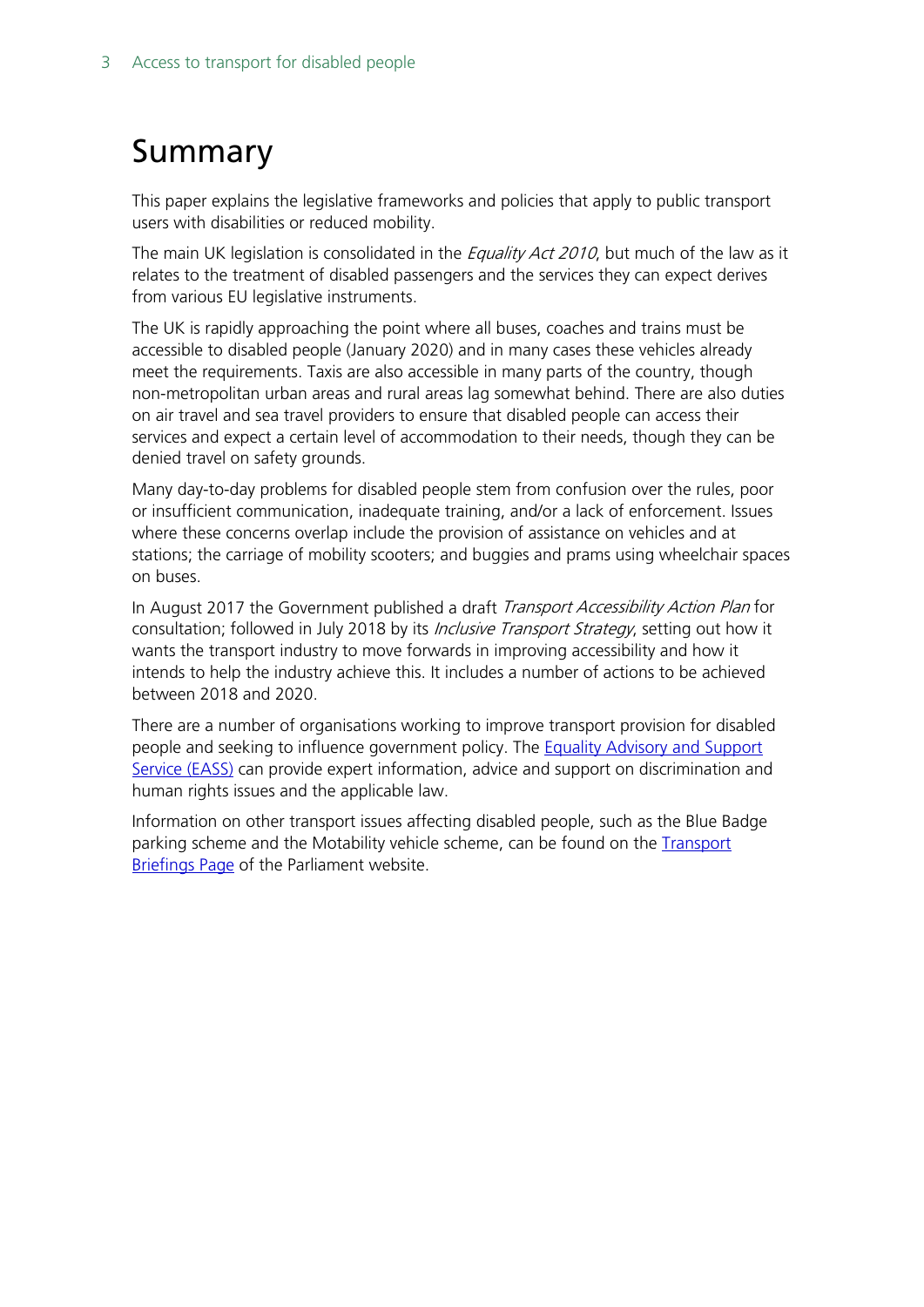## <span id="page-3-0"></span>1. Overview

The consolidated legislative framework on transport and disability is set out in Part 12 of the *[Equality Act 2010](http://www.legislation.gov.uk/ukpga/2010/15/contents)*. This covers taxis, buses and coaches, and trains. It is supplemented by Part 3 of the Act, which covers the equality duty for goods, services and facilities. [1](#page-3-3)

These measures were initially legislated for in the *Disability* [Discrimination Act 1995](http://www.legislation.gov.uk/ukpga/1995/50/contents), as amended by the [Disability Discrimination](http://www.legislation.gov.uk/ukpga/2005/13/contents)  [Act 2005](http://www.legislation.gov.uk/ukpga/2005/13/contents), and the Regulations made under it.

In rail, buses and coaches, aviation and sea travel, domestic legislation also implements EU legislation.

### <span id="page-3-1"></span>1.1 What do disabled people think about access to transport?

#### <span id="page-3-2"></span>General findings

In November 2017 the Department for Transport (DfT) published the results of research into disabled people's travel behaviour and attitudes to travel.

The key findings were as follows, with regards to **travel behaviour**:

- It is well-established that people with disabilities **travel less and for different purposes** compared with people without disabilities. However, the population of people with disabilities is **far from homogenous** in its behaviour.
- The **nature and type of an individual's disability** links with their travel behaviour, often in ways which make logical sense. Having sight difficulties makes the possession of a driving licence less likely, while increasing the use of public transport, rather than driving. Similarly, those with disabilities which cause them difficulties with a greater number of transport modes tend to travel less (as would be expected – given they would have fewer travel options available).
- It is important to understand the relationship between disability and travel behaviour in the context of the distinct **age profile of people with disabilities**. The amount and purposes of travel undertaken change for all groups as they age – but the particular patterns of change mean that people with and without disabilities are most alike when aged under 50 (in terms of the amount of travel) but most alike when aged 70+ (in its purposes). It simply isn't the case that the behaviour of people with and without disabilities converge or diverge with age.<sup>[2](#page-3-4)</sup>

On **factors that affect** travel behaviour:

• Disability is a key characteristic that links to and determines travel behaviour, even when its relationships with other characteristics have been controlled for. Being disabled

<span id="page-3-3"></span><sup>&</sup>lt;sup>1</sup> further information on this can be found in HC Library briefing pape[r SN1749](http://researchbriefings.parliament.uk/ResearchBriefing/Summary/SN01749)

<span id="page-3-4"></span><sup>&</sup>lt;sup>2</sup> DfT, *[Disabled people's travel behaviour and attitudes to travel](https://www.gov.uk/government/uploads/system/uploads/attachment_data/file/647703/disabled-peoples-travel-behaviour-and-attitudes-to-travel.pdf)*, 13 November 2017, p9 [emphasis added]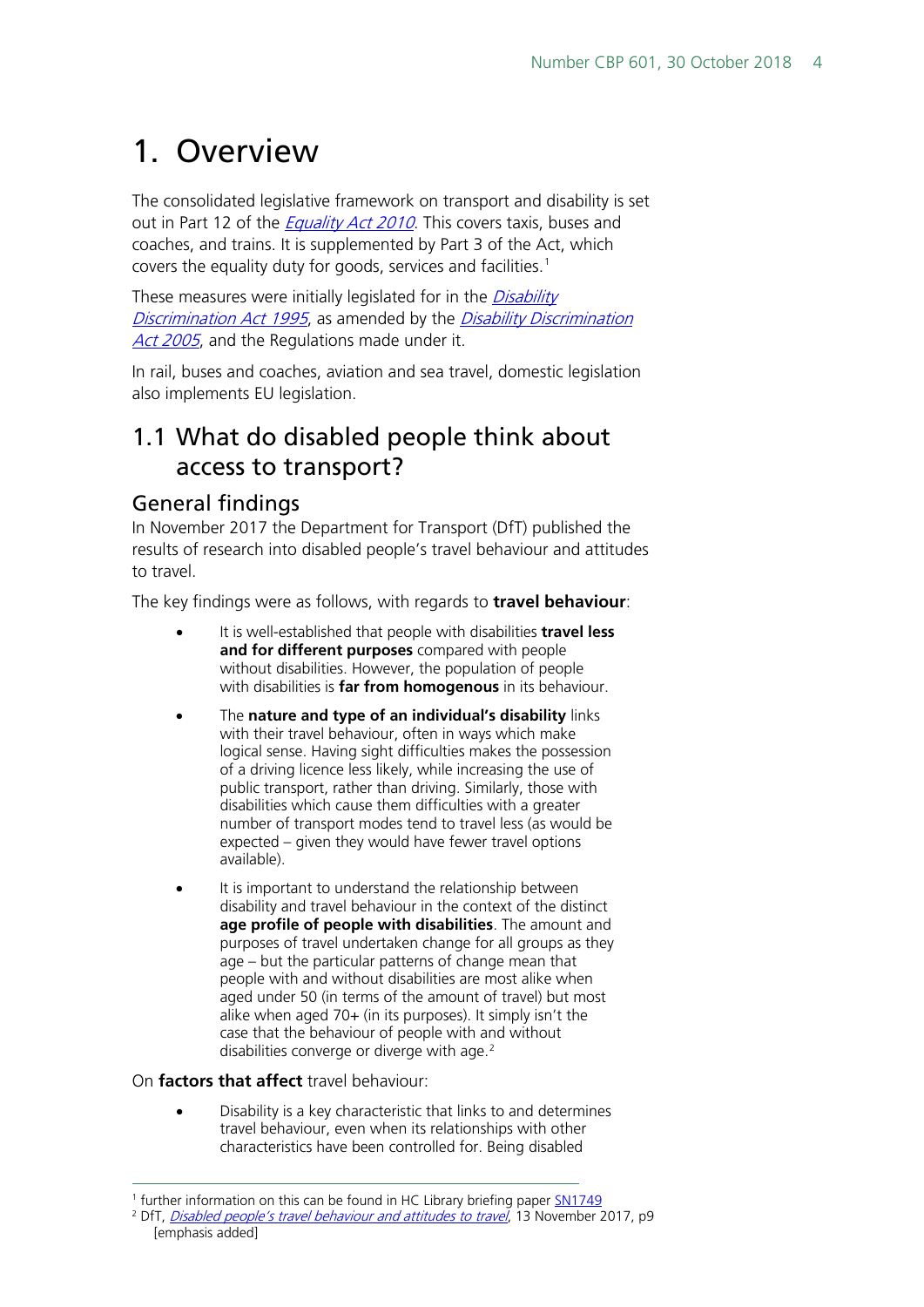links with **more negative or problematic experiences of travel**, along with more limited perceptions of viable alternatives.

- Within this broad picture, it is important not to view people with disabilities and their experiences with different modes and aspects of transport, as homogenous.
- Specific **types or grades of disability** are associated with very different travel behaviour and experiences. Being disabled does not always lead to less frequent use (and more problems using) particular modes of transport; bus use stands out in this regard, with people with disabilities being more likely to travel by bus and more prone to view this as a viable alternative to car journeys (compared to other transport modes). Nevertheless, even with buses, the experience of having a disability limits or prohibits use of this mode for a significant minority.
- There is some evidence that people with disabilities' **experiences of travel impact on their wider daily lives**, although further research in this area would be valuable.<sup>[3](#page-4-0)</sup>

And on the **effect of location and life-stage** on travel behaviour:

- **Travel behaviour varies substantially by area** and, to a lesser extent region, for people with and without disabilities. In most regards, travel behaviours also appear to change **across the life-course**.
- For people with disabilities, **location tends not to affect the impact** their disability has on their travel behaviour (for people without disabilities, the type of area in particular does tend to have an impact).
- The **process of ageing** appears to impact differently on the travel behaviour of people with and without disabilities. The process of ageing affects the public transport use of people with and without disabilities – leading to an increase for the latter group and a decrease for the former, while ageing leads to a reduction in miles driven annually for people with disabilities (but no significant change for people without disabilities).
- To ascertain whether these themes are applicable to all travel behaviour and attitudes, modes and contexts, further research, in relation to a broader range of travel behaviours, is recommended.[4](#page-4-1)

In April 2017 the Equalities and Human Rights Commission (EHRC) published a report about how disabled people fair in the UK. On transport it said:

Transport options for disabled people are very limited because of the need to use only transport forms that are accessible, and these tend to be expensive. Disabled people report feeling 'trapped' by these high costs and limited options. Cuts to concessionary fares and local transport services have left some disabled people isolated (JCHR, 2012) […]

There are also attitudinal or psychological barriers that prevent or discourage disabled people from using transport services. This

<sup>&</sup>lt;sup>3</sup> Ibid., p17 [emphasis added]

<span id="page-4-1"></span><span id="page-4-0"></span><sup>4</sup> Ibid., p30 [emphasis added]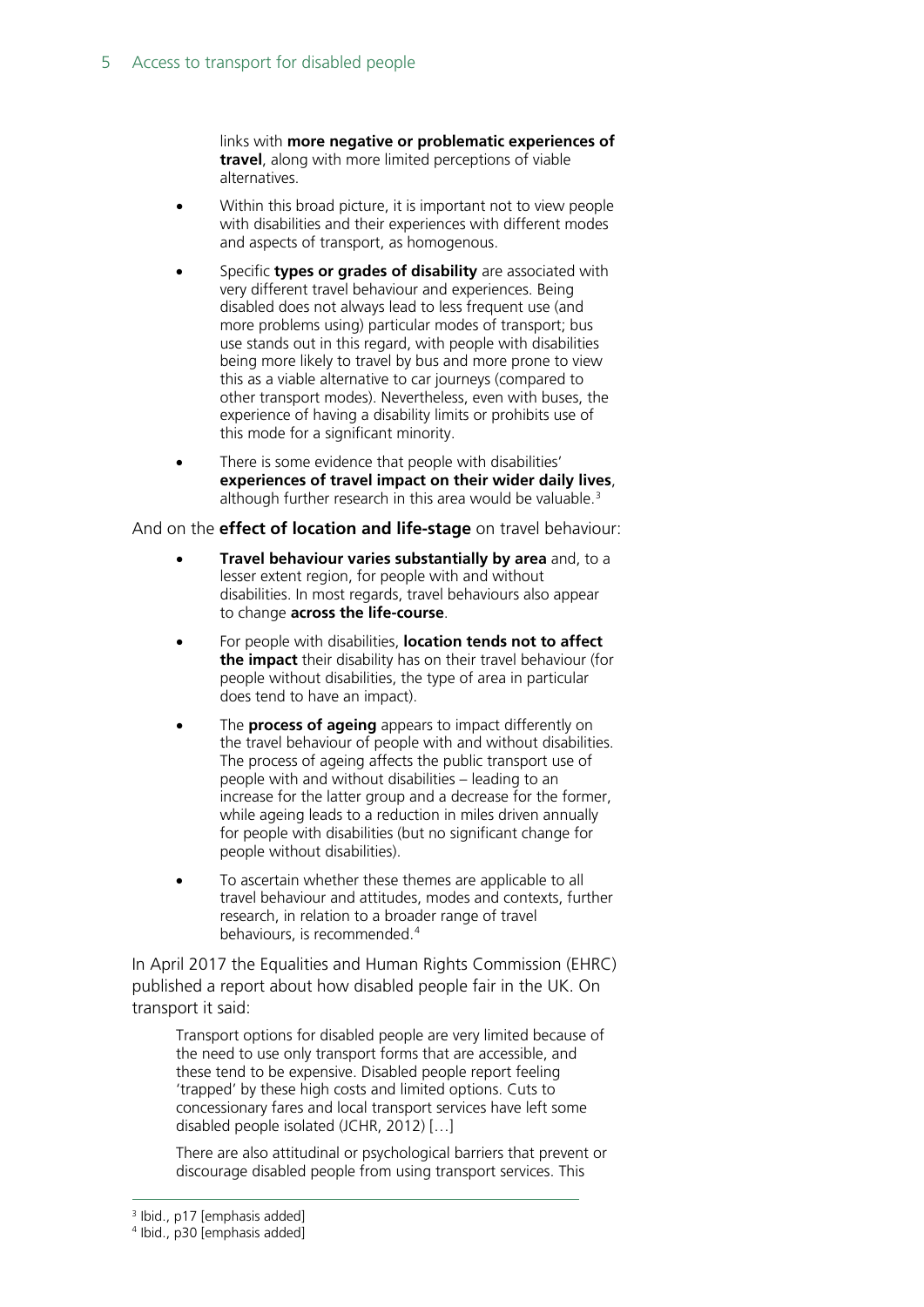could involve the behaviour and attitudes of some transport staff or concerns that people have about using transport, such as fear of crime, abuse or attack (SATA, 2015). [5](#page-5-1)

In October 2018 Scope published a report on the experiences of disabled people, one of the issues examined was inclusive public transport. It included data from research conducted with Britain Thinks, which found that one in four disabled people said that in the previous year they had been prevented from using public transport by other people's attitudes and that the unpredictability of transport – especially when partnered with unpredictable or fluctuating conditions – presented a major barrier.<sup>[6](#page-5-2)</sup>

#### <span id="page-5-0"></span>Individual experiences

The Guardian's Inequality Project 'Disability Diaries', published in November 2017, gave some qualitative evidence from disabled people about their transport experiences:

Hassles with public transport are a common theme – such as the extra half-hour Nina Grant has to set aside to reach any destination, as she navigates the London tube network. "I'm lucky I live just one bus ride away from an accessible tube station," writes Grant, 31, who has Ehlers-Danlos syndrome, another connective tissue disorder, and uses a power wheelchair […]

In one diary entry, [Shona] Cobb chronicles a train journey from Leeds to Hull. It is the first time she has ever taken the train at night by herself: "My assistance didn't turn up so everyone rushed on the train and filled the wheelchair spaces while I hunted down the guard for the train," she writes. No one would move for her, so she ended up squeezing into a corner near the toilet for an hour: "It wasn't exactly a safe way for me to travel, but I had no choice."

For [Sam] Fowkes, overcrowding on our rail networks presents him with a painful predicament on his daily commute in the West Midlands. Because his cerebral palsy is largely "invisible" ("unless you were looking, you wouldn't know I was disabled"), he worries about asking commuters for a seat. "I'd have to try to explain my disability in front of a lot of people on the train, which would be massively uncomfortable – even forgetting the times I've been verbally and physically abused in the past," he writes […]

Travelling around the country is little better for people with nonmobility-related disabilities. [Craig] Gilding uses public transport frequently, but describes it as "a nightmare" for those like him with hearing problems. "If you have to speak to someone on train stations, say, you have these big help buttons – ring if you need assistance ... I can't hear a thing."<sup>[7](#page-5-3)</sup>

In February 2018 Transport for All published a blog by trustee Jeff Harvey, explaining problems accessing the London transport network:

I love to travel by train. Unfortunately, only 1 in 5 stations are fully accessible around the country. If I want to take a trip, I have to find the nearest accessible station, then find out how to get from

<span id="page-5-1"></span><sup>&</sup>lt;sup>5</sup> ECHR, *[Being disabled in Britain: A journey less equal](https://www.equalityhumanrights.com/sites/default/files/being-disabled-in-britain.pdf)*, 3 April 2017, pp124-5

<span id="page-5-2"></span><sup>&</sup>lt;sup>6</sup> Scope, *[Independent. Confident. Connected. Achieving equality for disabled people](http://www.scope.org.uk/Scope/media/Documents/Publication%20Directory/Independent-Confident-Connected.pdf?ext=.pdf)*, 11 October 2018, p20

<span id="page-5-3"></span><sup>&</sup>lt;sup>7</sup> ["What is life really like for disabled people? The Disability Diaries reveal all"](https://www.theguardian.com/inequality/2017/nov/15/whats-life-really-like-for-disabled-peopld-disability-diaries-reveal-all?CMP=share_btn_tw), The Guardian, 15 November 2017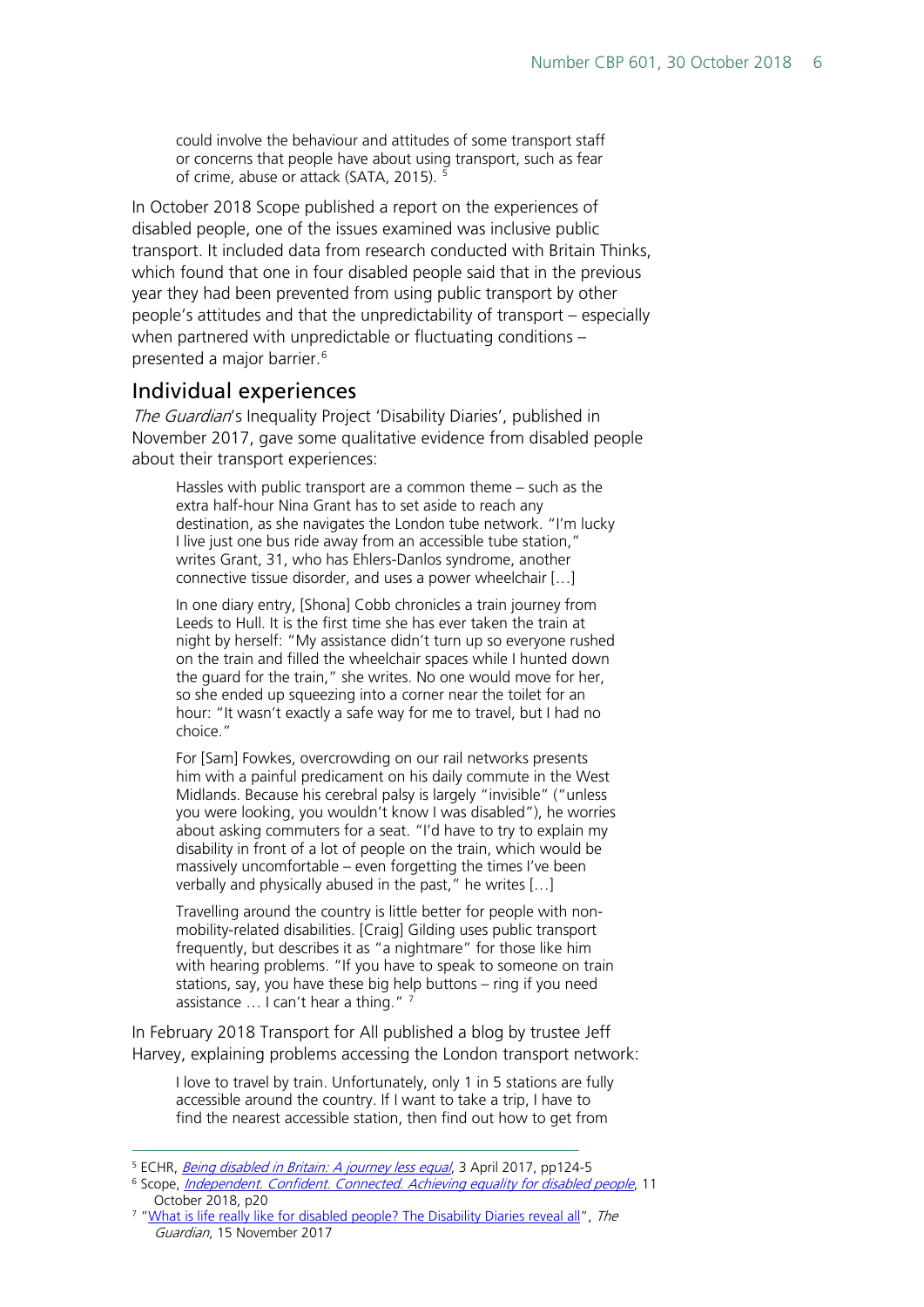that station to my destination. If it's a cab, I have to book well in advance to make sure my chair will fit in (I'm tall, and my electric chair is larger than average). If it's a bus, I have to make sure it's accessible. Most train companies also ask wheelchair users to book 48 hours in advance. It makes things so much more difficult. **"Turn up and Go" policies which don't require advance booking are essential**; without it, travelling can be too difficult and too much risk to get stuck somewhere. If a broken bus ramp makes me 10 minutes late for a train, it can have a knock on effect for every booked assistance for departure, changes and arrival. **Imagine it's a nice summer day and your friends decide to take a train to the coast for a quick fun trip and they invite you. You can't go because you didn't book assistance 24/48 hours earlier.**[8](#page-6-1)

In its October 2018 report Scope recounted 'Steph's story':

As a wheelchair user, I use trains frequently to go to work and to socialise. But, of course, the one thing that I'm constantly aware of when travelling is accessibility.

I have to plan my journey before I go anywhere in ways that nondisabled people don't need to, and I rely on the services of train companies to get me to my destination without a hitch but this isn't always the reality.

There have been several times when I have booked assistance with a train company and a member of staff has failed to meet me at the station, leaving me panicked because I don't know whether they will come and take me off before the train departs.

The attitudes of staff towards disabled people who travel by train are important too. I'm not an object, so don't call me a 'wheelchair'. Instead, use the term 'wheelchair user', it's far more appropriate.

We want to feel empowered, respected and valued just like nondisabled people. There's progress that is being made, but there is so much more that needs to be done.<sup>[9](#page-6-2)</sup>

## <span id="page-6-0"></span>1.2 Brexit

In EU legislation there has been a 'patchwork' approach across transport modes towards disabled people and 'persons of reduced mobility' (PRMs). The UK's long-established domestic rules have gradually been supplanted by European ones in rail, bus and coach, air and sea (ferries and cruise ships).

The Government has indicated during debates on specific mode-related parts of EU legislation in this area that this has no intention of diminishing the rights of disabled people. For example, in March 2017 with regards to bus driver training, the then Transport Minister, Andrew Jones, said that "even after we have left the European Union, our policy objective of ensuring that bus drivers are equipped with the knowledge

For information on Brexit and transport, see HC Library briefing paper [CBP 7633.](https://researchbriefings.parliament.uk/ResearchBriefing/Summary/CBP-7633)

<span id="page-6-1"></span><sup>&</sup>lt;sup>8</sup> ["TfA Trustee Jeff Harvey shares the issues he faces while travelling in London"](http://www.transportforall.org.uk/about/blog/tfa-trustee-jeff-harvey-shares-the-issues-he-faces-while-travelling-in-london), TfA blog, accessed 14 February 2018 [emphasis in original]

<span id="page-6-2"></span><sup>&</sup>lt;sup>9</sup> Op cit., *[Independent. Confident. Connected. Achieving equality for disabled people](http://www.scope.org.uk/Scope/media/Documents/Publication%20Directory/Independent-Confident-Connected.pdf?ext=.pdf),* p21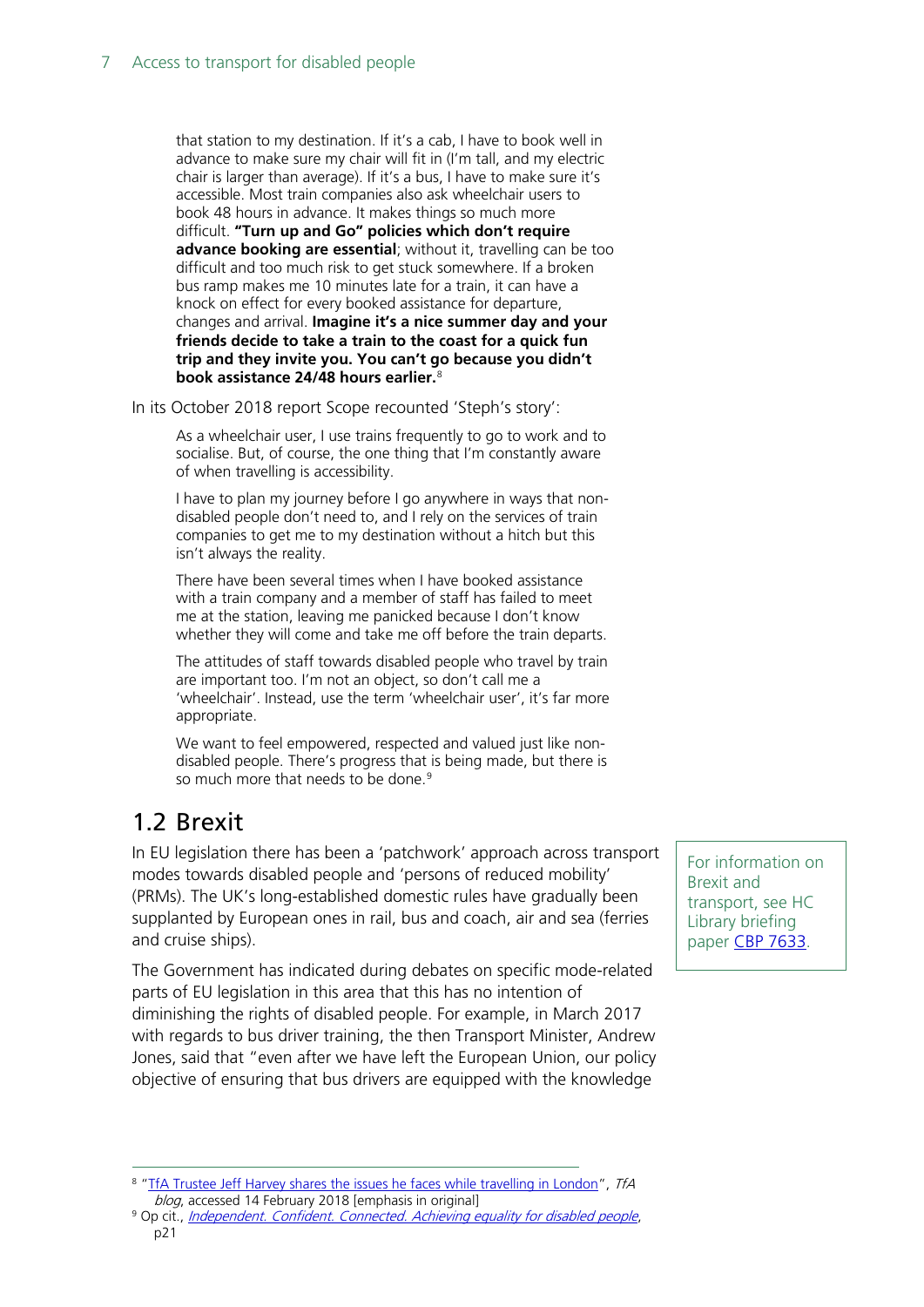and skills to assist disabled passengers will not change. That obligation will not be removed".<sup>[10](#page-7-1)</sup>

In February 2018 the European Commission published a Notice to Stakeholders on consumer protection and passenger rights. This explains how EU passenger rights would apply after Brexit once the UK is a third country under the relevant legislation, for example, certain PRM rights, such as assistance by air carriers, would continue to apply to air passengers departing from an UK airport to an EU27 airport if the operating carrier is a Community air carrier.<sup>[11](#page-7-2)</sup>

## <span id="page-7-0"></span>1.3 Inclusive Transport Strategy, July 2018

Although there have been measures in individual transport Acts about ensuring or reinforcing the accessibility of public transport and/or the transport network, the bulk of the UK's legislation rests in the *Equality* Act 2010, which itself derived from older legislation.

The Government published a draft transport accessibility action plan for consultation in August 2017. The then Minister, Paul Maynard, said in his foreword to the draft plan that the overall strategy was to "address the gaps in existing provision of transport services which serve as a barrier to people with disabilities". [12](#page-7-3)

In July 2018 the DfT published the result of the draft and the accompanying consultation, the *Inclusive Transport Strategy*, intended to "improve accessibility across all types of travel for those with both visible and less visible disabilities".<sup>[13](#page-7-4)</sup> It explained that the Government had:

… moved from an Accessibility Action Plan to a more holistic Inclusive Transport Strategy, encompassing a wide range of measures to support people with both visible and less visible impairments […] the Strategy's five main themes [are]:

- Awareness and enforcement of passenger rights raising awareness of the obligations on transport operators, the processes for raising concerns or complaints and working with regulators to hold operators to account.
- Staff training ensuring that transport staff (frontline and managerial) understand the needs of disabled people with physical, mental, cognitive or sensory impairments, and can provide better assistance.
- Improving information ensuring that transport operators provide travel information in formats that all passengers can easily access and understand, before and during a journey.

<span id="page-7-1"></span> <sup>10</sup> [PBC Deb 16 March 2017, c107](https://hansard.parliament.uk/commons/2017-03-16/debates/23c5a630-6f57-421f-bd1f-9b6f1afd1c99/BusServicesBill(Lords)(ThirdSitting))

<span id="page-7-2"></span><sup>&</sup>lt;sup>11</sup> EC, Notice to Stakeholders: Withdrawal of the United Kingdom and EU Rules on [Consumer Protection and Passenger Rights](https://ec.europa.eu/transport/sites/transport/files/legislation/brexit-notice-to-stakeholders-consumer-protection-passenger-rights.pdf), February 2018, pp5-6

<span id="page-7-3"></span><sup>&</sup>lt;sup>12</sup> DfT, *[Accessibility Action Plan Consultation:](https://www.gov.uk/government/consultations/draft-transport-accessibility-action-plan) A Transport System that is open to* [everyone](https://www.gov.uk/government/consultations/draft-transport-accessibility-action-plan), 24 August 2017, p6

<span id="page-7-4"></span><sup>&</sup>lt;sup>13</sup> DfT press notice, ["Next steps towards a fully inclusive transport network"](https://www.gov.uk/government/news/next-steps-towards-a-fully-inclusive-transport-network), 25 July 2018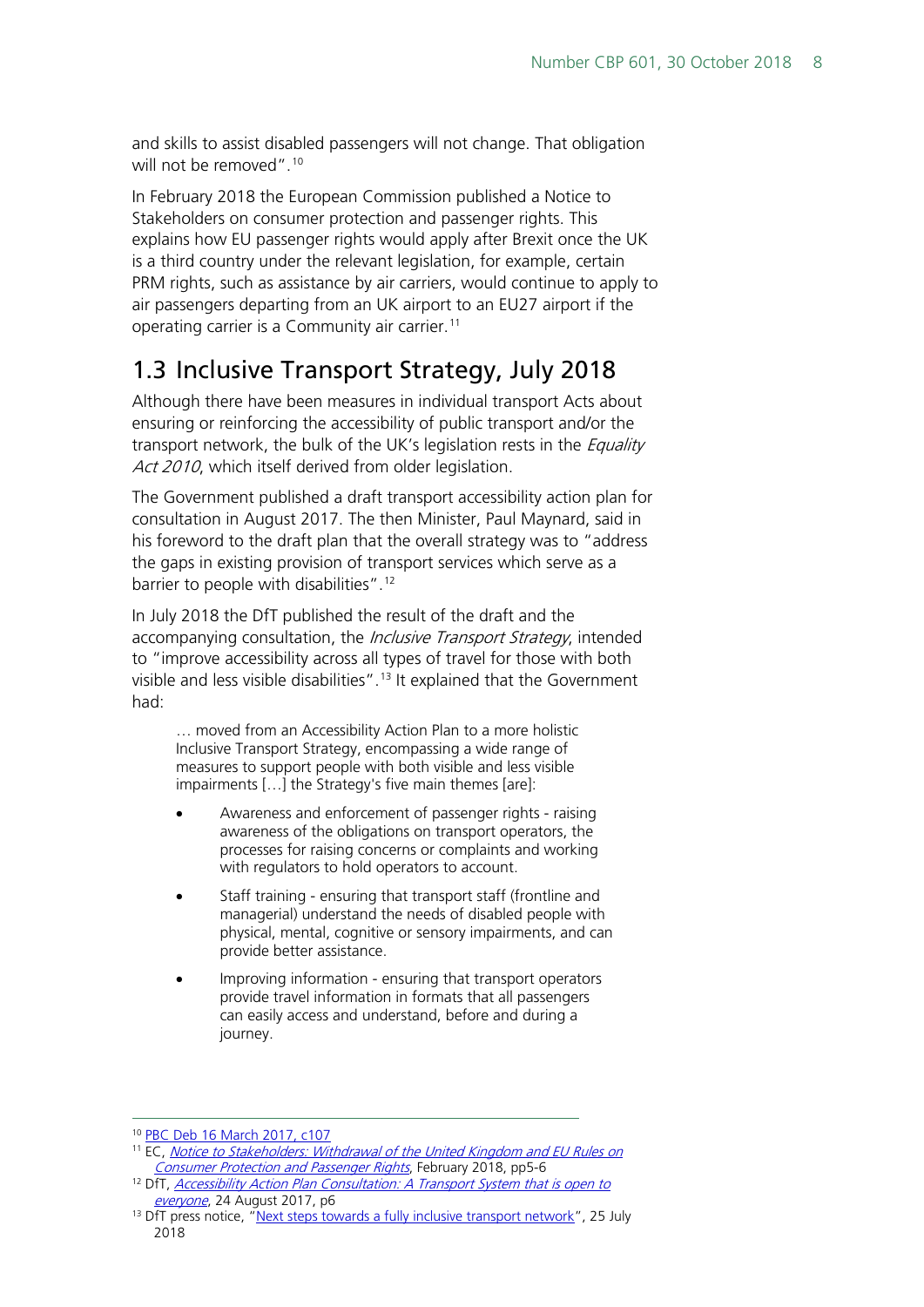- Improving physical infrastructure ensuring that vehicles, stations and streetscapes are designed, built and operated so that they are easy to use for all.
- The future of inclusive transport ensuring that technological advances and new business models provide opportunities for all, and that disabled people are involved from the outset in their design.<sup>[14](#page-8-1)</sup>

It also set out the Government's intention to launch a public awareness campaign in 2019 to "promote ways of positively interacting with disabled people in order to ensure a supportive travelling experience and reduce instances of disability related hate crime on transport".[15](#page-8-2)

Individual action items are set out in the relevant sections, below.

## <span id="page-8-0"></span>1.4 Equality Act and the Disability Discrimination Acts

Part 12 and Schedule 20 to the *[Equality Act](http://www.legislation.gov.uk/ukpga/2010/15/contents) 2010* replicate provisions in the 1995 Act, as amended, pertaining to taxis, public service vehicles and rail vehicles. Most of these provisions are straightforward replications (though in some cases in slightly different language) of the 1995 Act. They were included in the 2010 Act in order to bring together in one place the transport infrastructure and vehicle access provisions contained in Parts III and V of the 1995 Act.

There were two noteworthy changes related to taxis and maritime transport, both of which are touched on in the relevant sections below.

The original Bill that became the *[Disability Discrimination Act 1995](http://www.legislation.gov.uk/ukpga/1995/50/contents)* did not contain any provisions for increased access to transport for disabled people. At Commons Third Reading and Report stage of the Bill on 28 March 1995, three new clauses were introduced which provided for disabled access to any new public transport systems:

- New Clause 11 gave power to the Secretary of State to amend the Road Vehicles (Construction and Use) Regulations 1986 (SI 1986/1078) and other such regulations to provide for prescribed standards of accessibility for disabled people in all new public transport systems;
- New Clause 13 required door-to-door transport to be provided by local authorities for those unable to use other forms of public transport; and
- New Clause 18 related to public transport design.

The then Conservative Government did not accept the new clauses as drafted but during the debate, the then Minister for Social Security and Disabled People, William Hague, said that at a later stage in the passage of the Bill, the Government would include new requirements for access to transport for disabled people. He gave assurances that:

In the light of the representations that have been made and the arguments that have been advanced, the Government are

<span id="page-8-1"></span><sup>&</sup>lt;sup>14</sup> DfT, *[The Inclusive Transport Strategy: Achieving Equal Access for Disabled People](https://assets.publishing.service.gov.uk/government/uploads/system/uploads/attachment_data/file/728547/inclusive-transport-strategy.pdf)*, 25 July 2018, p9

<span id="page-8-2"></span><sup>15</sup> Ibid., para 5.5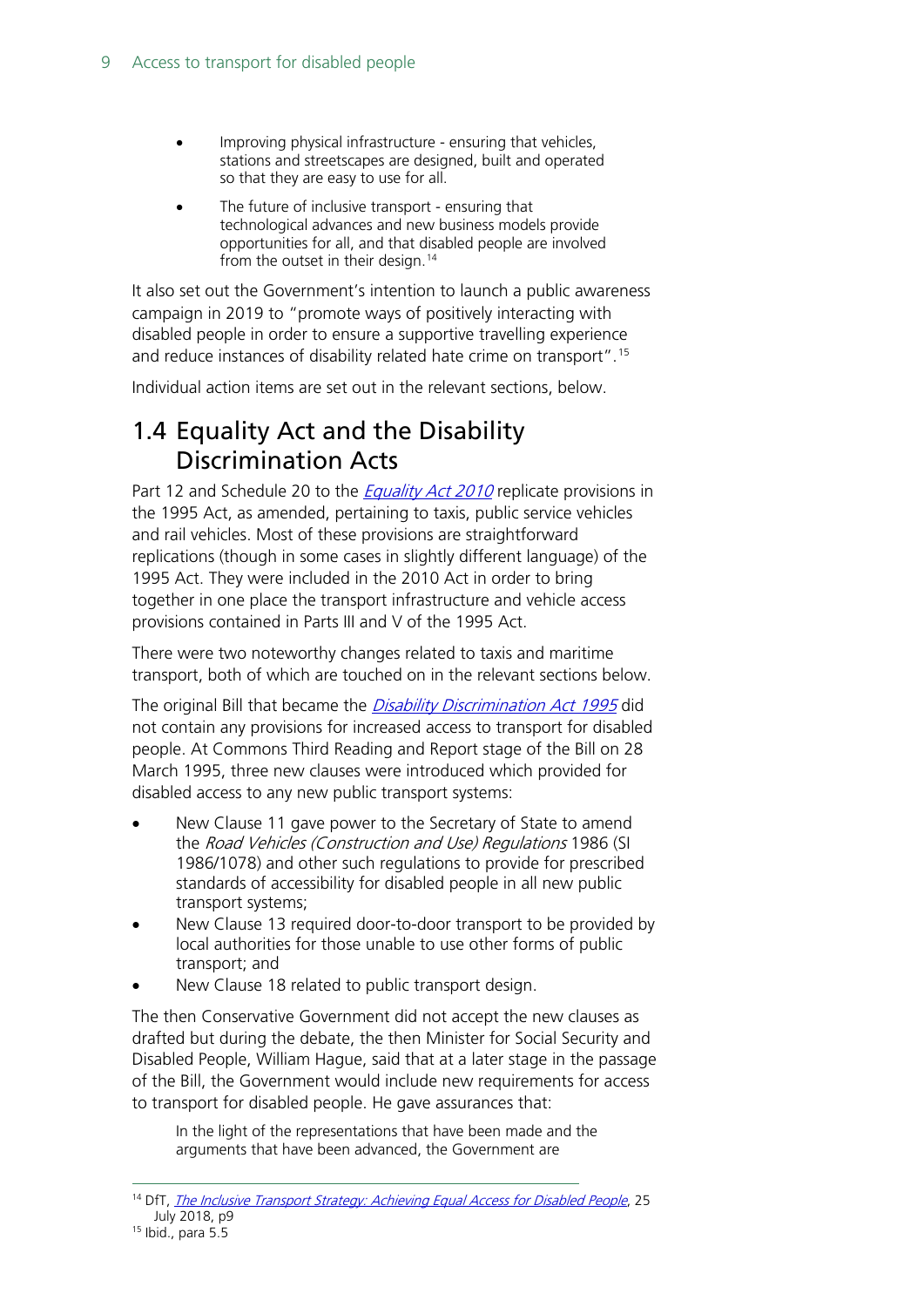preparing to introduce provisions at a later stage in the discussion of the Bill, to amend existing legislation or, where necessary, to introduce new powers covering buses, trains, coaches, trams, taxis, and underground systems—even trolley buses, if such systems are introduced in future.<sup>[16](#page-9-0)</sup>

Seven new clauses on taxi accessibility were added to the Bill during Committee stage in the House of Lords on 15 June 1995.<sup>[17](#page-9-1)</sup> On 27 June the Government put forward proposals for dealing with access to buses, coaches and rail services.[18](#page-9-2) These became sections 32-39 and 40-49 respectively of Part V of the 1995 Act. Some further amendments were introduced at Report stage to clarify points in the new clauses.<sup>19</sup>

The Bill that became the *[Disability Discrimination Act 2005](http://www.legislation.gov.uk/ukpga/2005/13/contents)* was published in draft in December 2003. It was subject to pre-legislative scrutiny by a Joint Committee of both Houses of Parliament.<sup>[20](#page-9-4)</sup> The Commons Transport Select Committee took evidence from various organisations in November 2003 before the draft Bill was published so that it could draw any matters which seemed noteworthy to the attention of the Joint Committee.<sup>[21](#page-9-5)</sup> It published a further report on disabled people's access to transport in March 2005.<sup>[22](#page-9-6)</sup>

The Bill was introduced in the House of Lords on 25 November 2004. Clauses 5 to 9 covered transport topics and included provisions that did not appear in the draft Bill, in particular clauses 6 to 8 (rail vehicles) and clause 9 (disabled parking badges). It received Royal Assent on 7 April 2005, just before the 2005 General Election. The Act provided that the exemption from sections 19 to 21 of the 1995 Act (which dealt with the provision of goods, facilities and services to the public) for transport services would extend only to transport vehicles themselves, and created a power to enable that exemption to be lifted for different vehicles at different times and to differing extents. It extended the provisions to other transport modes such as air and sea, and amended the provisions concerning rail vehicle accessibility.

<span id="page-9-0"></span> <sup>16</sup> [HC Deb 28 March 1995, cc852-869](http://hansard.millbanksystems.com/commons/1995/mar/28/accessibility-to-public-transport)

<span id="page-9-1"></span><sup>17</sup> [HL Deb 15 June 1995, cc2034-54](http://hansard.millbanksystems.com/lords/1995/jun/15/part-iiib-taxis)

<span id="page-9-2"></span><sup>18</sup> [HL Deb 27 June 1995, cc714-724](http://hansard.millbanksystems.com/lords/1995/jun/27/disability-discrimination-bill-1)

<sup>19</sup> [HL Deb 20 July 1995, cc440-476](http://hansard.millbanksystems.com/lords/1995/jul/20/disability-discrimination-bill-1)

<span id="page-9-4"></span><span id="page-9-3"></span><sup>&</sup>lt;sup>20</sup> Joint Committee, *[Draft Disability Discrimination Bill](http://www.publications.parliament.uk/pa/jt200304/jtselect/jtdisab/82/8202.htm)*, HC 352, 27 May 2004; and *The* Government's Response to the Report of the Joint Committee on the Draft Disability [Discrimination Bill](http://web.archive.org/web/20040822085910/http:/www.disability.gov.uk/legislation/ddb/response.asp), Cm 6276, 15 July 2004

<span id="page-9-5"></span><sup>&</sup>lt;sup>21</sup> Transport Committee, *[Disabled people's Access to Transport](http://www.publications.parliament.uk/pa/cm200304/cmselect/cmtran/439/43902.htm)* (sixth report of session 2003-04), HC 439, 23 March 2004; and *[Government response to the sixth report of](http://webarchive.nationalarchives.gov.uk/20090807170748/http:/www.dft.gov.uk/transportforyou/access/dda2005/pubs/part3/accesstotransport) the Transport Committee*, Cm 6184, May 2004

<span id="page-9-6"></span><sup>&</sup>lt;sup>22</sup> Transport Committee[,](http://webarchive.nationalarchives.gov.uk/20090807170748/http:/www.dft.gov.uk/transportforyou/access/dda2005/pubs/part3/accesstotransport) *Disabled People's Access to Transport: A year's worth of* [improvements?](http://www.publications.parliament.uk/pa/cm200405/cmselect/cmtran/93/9302.htm) (third report of session 2004-05), HC 93, 4 March 2005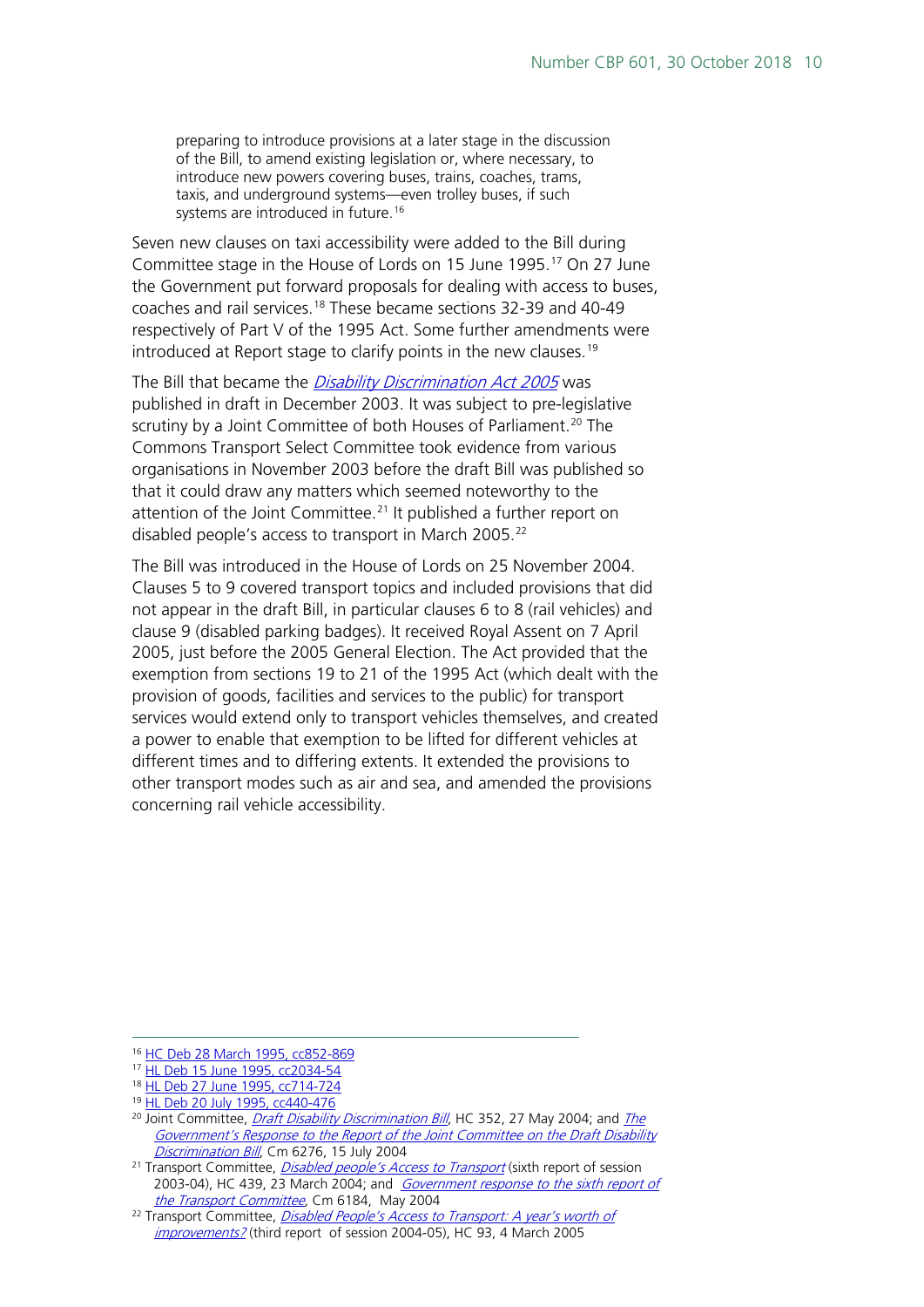## <span id="page-10-0"></span>2. Railways

Much of the law as it relates to railways derives from EU law, specifically [Directive 2008/164/EC,](http://eur-lex.europa.eu/LexUriServ/LexUriServ.do?uri=OJ:L:2008:064:0072:0207:EN:PDF) which applies Europe-wide standards of rail accessibility; and [Regulation 1371/2007/EC](http://eur-lex.europa.eu/LexUriServ/LexUriServ.do?uri=OJ:L:2007:315:0014:0041:EN:PDF) on rail passenger rights and obligations. UK domestic law is scattered across primary and secondary legislation as set out below.

In September 2017 the European Commission published a proposal to update the EU rules in five areas. Specifically:

**1. Uniform application of the rules**: long distance domestic and cross-border urban, suburban and regional services can no longer be exempted from the application of passenger rights rules. Today, only 5 Member States fully apply the rules, while others have put in place varying degrees of exemptions. This significantly deprives passengers from their rights.

**2. Information and non-discrimination**: improved provision of information about passenger rights, e.g. by printing it on the ticket. Passengers who use connected services with separate tickets must be informed on whether their rights apply to the whole journey or only to the different segments. Discrimination on the basis of nationality or residence is prohibited.

**3. Better rights for persons with disabilities or reduced mobility**: mandatory right to assistance on all services and full compensation for loss or repair of mobility equipment. Relevant information has to be given in accessible formats and rail staff must receive disability awareness training.

**4. Enforcement, complaint-handling procedures and sanctioning**: clear deadlines and procedures for complaint handling and clear responsibilities and competencies of national authorities responsible for the application and enforcement of passenger rights.

**5. Proportionality and legal fairness**: a "force majeure" clause will exempt rail companies from having to pay compensation in the event of delays caused by natural catastrophes, which they could neither foresee nor prevent. Under the current rules, rail companies have to pay compensation even when faced with such events<sup>[23](#page-10-1)</sup>

This is at a relatively early stage of consideration.<sup>[24](#page-10-2)</sup> As set out in section 1.2, above, its status as far as the UK is concerned will depend at least to some degree on whether it comes into force before the UK leaves the EU in March 2019 or during any subsequent transition period. The Commons European Scrutiny Committee looked at the proposal in December 2017. It noted the Government's support for the proposal's objectives but stated that there was "a distinct lack of clarity regarding the impact that the proposed Regulation will have in the UK". The Committee asked for:

• clarification regarding whether, when the Regulation ceases to be directly applicable to the UK, there could

<span id="page-10-1"></span><sup>&</sup>lt;sup>23</sup> EC press notice, ["Commission modernises European rail passenger rights"](http://europa.eu/rapid/press-release_IP-17-2009_en.htm), IP/17/2009, 28 September 2017

<span id="page-10-2"></span> $24$  You can follow the progress of the proposal (2017/0237(COD)) on the EU Legislative **[Observatory](http://www.europarl.europa.eu/oeil-mobile/fiche-procedure/2017/0237(COD)?l=en)**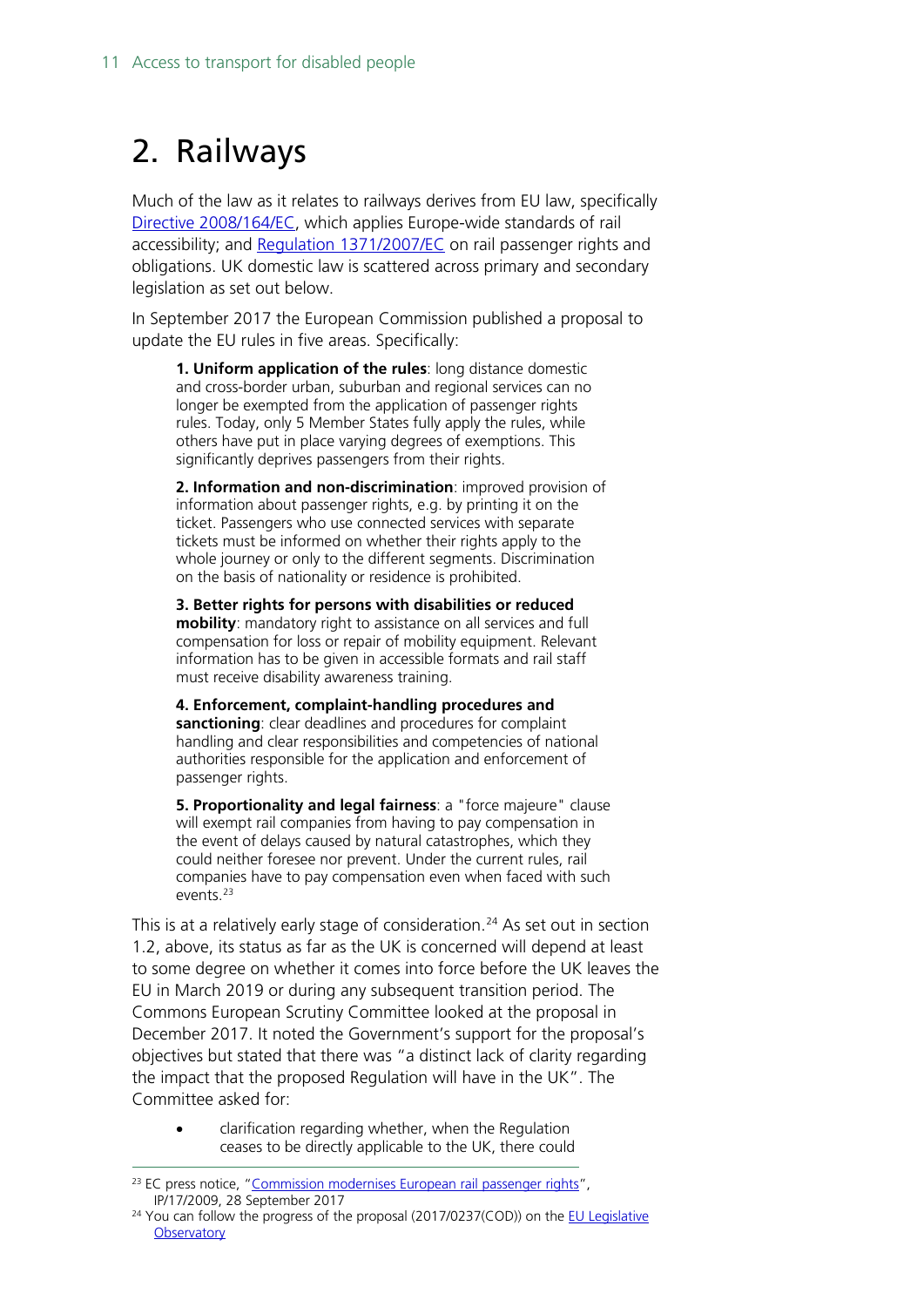under any circumstances be a reduction in any of the protections the proposed Regulation would otherwise afford to UK citizens and/or their enforceability;

- clarification of whether, when the Regulation ceases to be directly applicable to the UK, UK railway undertakings will be subject to reduced legal obligations to EU citizens to whom they sell tickets and provide services, meaning that EU citizens would have reduced rail passenger rights in the UK; and
- an account of what impacts and implications exiting the EU raises specifically for stakeholders in Northern Ireland, given that a number of Northern Ireland-Republic of Ireland services are in operation, and (unlike the rest of the UK) Northern Ireland Ministers opted not to continue to apply the exemptions in 2014.<sup>[25](#page-11-1)</sup>

### <span id="page-11-0"></span>2.1 Disabled People's Protection Policies (DPPPs)

All licensed train and station operators are required to establish and comply with a Disabled People's Protection Policy (DPPP) which sets out how they will protect the interests of disabled users of their trains and stations.

Network Rail owns almost all of the 2,500+ railway stations in Great Britain. However, it is only directly responsible for managing the 18 biggest and busiest stations: all other stations are managed by the main train company that operates services through that station.<sup>[26](#page-11-2)</sup>

DPPPs are prescribed by the rail regulator (the Office of Rail and Road, or ORR) in Condition 5 of the passenger and station licences issued under section 8 of the  $Railways Act 1993, as amended.<sup>27</sup>$  $Railways Act 1993, as amended.<sup>27</sup>$  $Railways Act 1993, as amended.<sup>27</sup>$  $Railways Act 1993, as amended.<sup>27</sup>$  $Railways Act 1993, as amended.<sup>27</sup>$ 

ORR has published guidance to train companies on how to write their DPPPs.[28](#page-11-4)

In October 2014, ORR and the Open Data Institute hosted a workshop with industry stakeholders to investigate problems with the existing services, challenges faced by disabled rail passengers and how access to rail information could be improved.<sup>[29](#page-11-5)</sup> In December 2014 ORR wrote to train companies asking them to review their DPPPs in light of revised guidance, to come into effect before the end of March 2015.<sup>[30](#page-11-6)</sup>

The July 2018 Inclusive Transport Strategy stated that the ORR was

… undertaking a review of the 2009 DPPP guidance and carefully considering the case for targeted changes to deliver improvements in assisted travel, including enhancing the current

<span id="page-11-1"></span><sup>&</sup>lt;sup>25</sup> ESC, *[Fourth Report of Session 2017–19](https://publications.parliament.uk/pa/cm201719/cmselect/cmeuleg/301-iv/301-iv.pdf)*, HC 301-iv, 12 December 2017, para 6.15

<span id="page-11-2"></span><sup>&</sup>lt;sup>26</sup> a list of NR managed stations can be found at: NR, *[Our Stations](https://www.networkrail.co.uk/communities/passengers/our-stations/)* [accessed 14 February 2018]; you can find the relevant manager for other stations on the [National Rail](http://www.nationalrail.co.uk/stations_destinations/default.aspx) 

<span id="page-11-3"></span>[Enquiries website](http://www.nationalrail.co.uk/stations_destinations/default.aspx) <sup>27</sup> model licences can be viewed on the [ORR website](http://orr.gov.uk/what-and-how-we-regulate/licensing/licensing-railway-operators/model-licences-and-statements-of-national-regulatory-provisions-snrps)

<span id="page-11-4"></span><sup>&</sup>lt;sup>28</sup> ORR, How to Write Your Disabled People's Protection Policy: A Guide for Train and **[Station Operators](http://webarchive.nationalarchives.gov.uk/20151006133453/http:/orr.gov.uk/__data/assets/pdf_file/0015/5604/how-to-write-your-dppp.pdf), November 2009** 

<span id="page-11-5"></span><sup>&</sup>lt;sup>29</sup> ORR, *[Improving access to rail information for disabled passengers](http://webarchive.nationalarchives.gov.uk/20151006143423/http:/orr.gov.uk/__data/assets/pdf_file/0004/16564/improving-access-to-rail-info-for-disabled-passengers.pdf)*, October 2014

<span id="page-11-6"></span><sup>&</sup>lt;sup>30</sup> ORR, [Disabled People's Protection Policy compliance and approval process](http://webarchive.nationalarchives.gov.uk/20151006143410/http:/orr.gov.uk/__data/assets/pdf_file/0006/16377/dppp-compliance-and-approval-process.pdf), 18 December 2014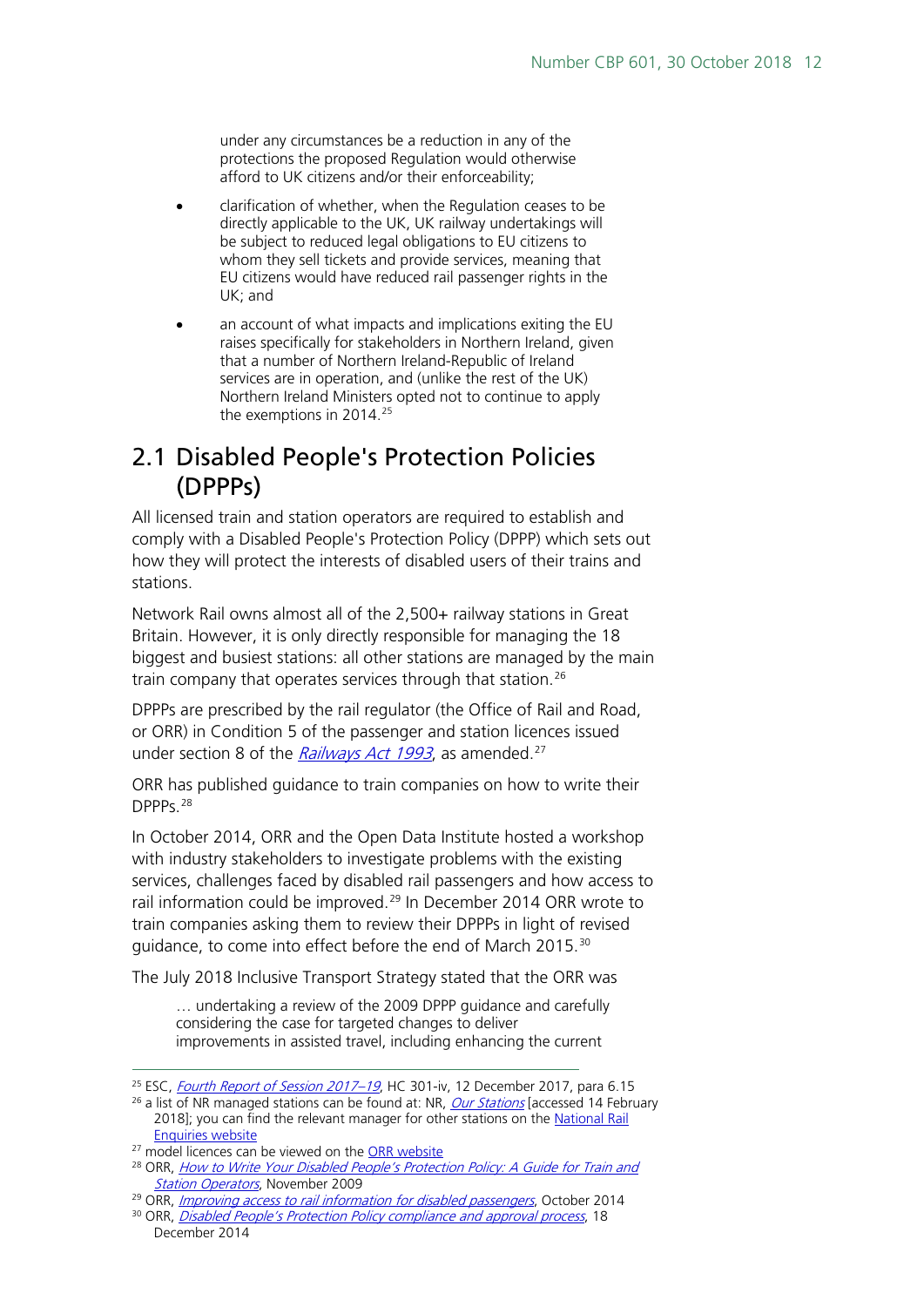monitoring regime to ensure train and station operators continue to meet their obligations to passengers that require assistance.<sup>[31](#page-12-1)</sup>

It further stated that a consultation on draft revised guidance was planned for September 2018, with the completed guidance to be published by the end of the year. The consultation has not yet emerged. However, the strategy also commits DfT by the end of 2019 to work with the ORR as it reviews the DPPP guidance and considers how the requirements it contains are to be monitored.<sup>[32](#page-12-2)</sup>

### <span id="page-12-0"></span>2.2 Rail vehicle design

Currently, 78% of all passenger rail vehicles in GB (a total of over 12,300 vehicles) have been built, or fully refurbished, to modern access standards, up from 42% in 2008.<sup>[33](#page-12-3)</sup>

For ten years the accessibility requirements for rail vehicles (trains) were subject to domestic regulations made further to the 1995 Act.<sup>[34](#page-12-4)</sup> These required that all rail vehicles must be accessible by 1 January 2020.<sup>[35](#page-12-5)</sup> These were superseded by EU [Directive 2008/164/EC,](http://eur-lex.europa.eu/LexUriServ/LexUriServ.do?uri=OJ:L:2008:064:0072:0207:EN:PDF) which applied Europe-wide standards of rail accessibility from 1 July 2008.<sup>[36](#page-12-6)</sup>

In order to ensure that this did not introduce "two accessibility regimes—domestic and European—with slightly different requirements, differing enforcement regimes and so on" the then Labour Government legislated to remove those vehicles covered by the EU rules from the existing domestic legislation.<sup>[37](#page-12-7)</sup> The Government further said that the new EU rules were "based mainly" on the UK rules, which "demonstrate[s] how far in advance of mainland Europe we are in such matters". The new EU standards would apply to trains operated for passenger services on the UK mainline railway system, while the existing domestic rules would remain as the accessibility standard for light rail, tram, metro and underground systems. The majority of the technical requirements under the EU standards were "equivalent or superior" to the UK's domestic standards and "much that was previously considered only as best practice  $\ldots$  is now mandated under the new standards".<sup>[38](#page-12-8)</sup>

In April 2009 the Department for Transport began a further consultation on changes for those light rail vehicles (metro, underground, tram and prescribed modes of guided transport) remaining under the UK's domestic rules. Amongst the issues consulted on was whether there should be an end date by which they must be compliant with

<span id="page-12-1"></span><sup>&</sup>lt;sup>31</sup> Op cit., *[The Inclusive Transport Strategy: Achieving Equal Access for Disabled People](https://assets.publishing.service.gov.uk/government/uploads/system/uploads/attachment_data/file/728547/inclusive-transport-strategy.pdf)*, para 4.4

 $32$  Ibid., para 5.6

<span id="page-12-3"></span><span id="page-12-2"></span><sup>33</sup> Op cit., *[The Inclusive Transport Strategy: Achieving Equal Access for Disabled People](https://assets.publishing.service.gov.uk/government/uploads/system/uploads/attachment_data/file/728547/inclusive-transport-strategy.pdf)*, para 3.4

<span id="page-12-4"></span> $34$  Rail Vehicle Accessibility Regulations 1998 [\(SI 1998/2456\)](http://www.legislation.gov.uk/uksi/1998/2456/contents/made); preceded by DETR, [Railways consultation document,](http://web.archive.org/web/20000510064100/http:/www.mobility-unit.detr.gov.uk/dda95/rail/index.htm) May 1998

<span id="page-12-5"></span><sup>&</sup>lt;sup>35</sup> for discussion on the end date, see: [HC Deb 29 November 2004,](http://www.parliament.the-stationery-office.co.uk/pa/cm200405/cmhansrd/vo041129/wmstext/41129m01.htm) 18WS; op. cit., Draft [Disability Discrimination Bill,](http://www.publications.parliament.uk/pa/jt200304/jtselect/jtdisab/82/8202.htm) para 167; and [HL Deb 13 January 2005, cc116-117GC](http://www.publications.parliament.uk/pa/ld200405/ldhansrd/vo050113/text/50113-50.htm)

<span id="page-12-6"></span><sup>&</sup>lt;sup>36</sup> the UK Government consulted on this in: DfT, Consultation on Draft Rail Vehicle [Accessibility \(Interoperable Rail System\) Regulations](http://webarchive.nationalarchives.gov.uk/20100104171434/http:/www.dft.gov.uk/consultations/archive/2008/railvehicleaccessibility/), 29 February 2008 <sup>37</sup> [First DL Committee, 30 June 2008, cc3-4;](http://www.publications.parliament.uk/pa/cm200708/cmgeneral/deleg1/080630/80630s01.htm) via the Rail Vehicle Accessibility

<sup>(</sup>Interoperable Rail System) Regulations 2008 [\(SI 2008/1746\)](http://www.opsi.gov.uk/si/si2008/uksi_20081746_en_1)

<span id="page-12-8"></span><span id="page-12-7"></span><sup>&</sup>lt;sup>38</sup> [First DL Committee, 30 June 2008, cc3-4](http://www.publications.parliament.uk/pa/cm200708/cmgeneral/deleg1/080630/80630s01.htm)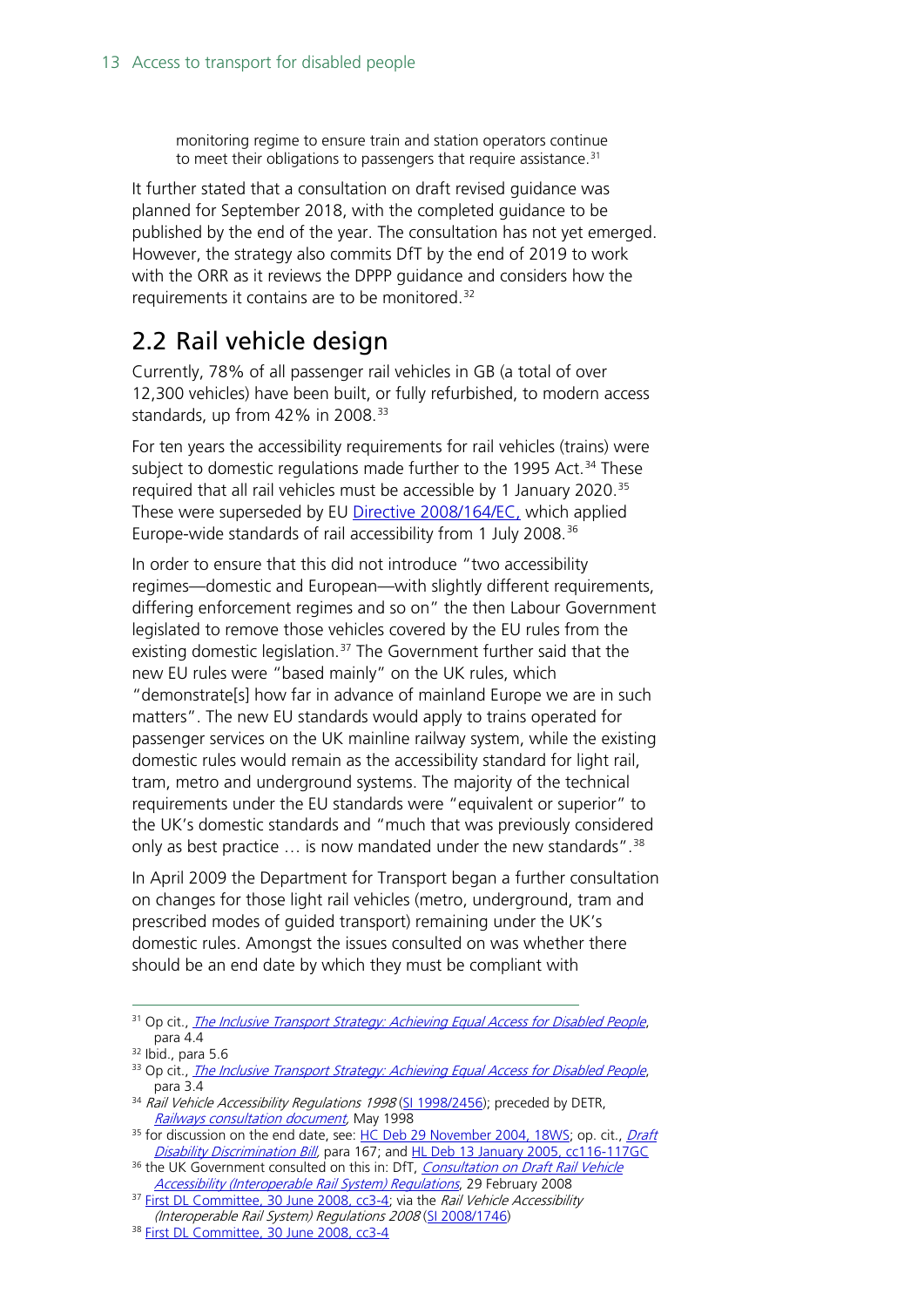accessibility requirements.<sup>[39](#page-13-1)</sup> The *Rail Vehicle Accessibility (Non-*Interoperable Rail System) Regulations 2010 [\(SI 2010/432\)](http://www.legislation.gov.uk/uksi/2010/432/contents/made) came into force in April 2010 and brought light rail into line with other rail vehicles, including an end date for compliance of 1 January 2020.

A number of heavy rail vehicles introduced between 1999 and 2006 were granted exemption orders from the domestic rules.<sup>[40](#page-13-2)</sup>

## <span id="page-13-0"></span>2.3 Carriage of mobility scooters on trains

Train operators must state in their Disabled People's Protection Policy (DPPP) (see above) what their policy is regarding the carriage on their trains of scooters for people with reduced mobility. Operators are expected to make the reasoning behind their policy clear in the DPPP, particularly with regard to any policy excluding the carriage of some or all mobility scooters.

Where operators do carry scooters on trains, the rail regulator (ORR) recommends that operators clearly indicate whether passengers are required to transfer to a seat, rather than remain seated on their scooter while on board the train.<sup>[41](#page-13-3)</sup>

There is a variety of practice in terms of which operators will carry scooters and under what conditions. Transport Focus says:

Many companies will carry non-folded mobility scooters, generally the smaller, lighter and more manoeuvrable types. Even so, the company may not let you take them on all trains or all routes.

Some train companies will only carry your scooter if you hold a scooter permit issued by them. Other train operators will convey only your scooter if it is folded down and placed in the luggage rack. In many cases staff will not lift them into or out of the train; you or your companion will need to do this.

… The same rules on maximum weight and size as for wheelchairs apply to scooters: not longer than 120cm, not wider than 70cm and total weight of up to 300kg for scooter and rider. Some ramps can only carry up to 230kg.

In many cases train companies expect scooter users to reserve a space to accommodate the scooter - usually with at least 24 hours' notice. You may have to transfer to a fixed seat on the train; the company will advise you.<sup>[42](#page-13-4)</sup>

Campaign groups have been working for years to get train companies to allow scooters on trains.<sup>[43](#page-13-5)</sup> As of October 2018 there is only one train company that bans on all scooters from trains unless they are folded: Northern Rail. [44](#page-13-6)

<span id="page-13-1"></span><sup>&</sup>lt;sup>39</sup> DfT, *Disability Discrimination Act 1995: Consultation on improving rail vehicle* [accessibility](http://webarchive.nationalarchives.gov.uk/20101007145331/http:/www.dft.gov.uk/consultations/archive/2009/rvarconsul), 8 April 2009

<span id="page-13-2"></span><sup>&</sup>lt;sup>40</sup> a list, along with their respective exemption orders, is available at: DfT, *List of Rail* [Vehicle Accessibility Regulations exemption orders](https://www.gov.uk/government/publications/list-of-rvar-exemption-orders/list-of-rail-vehicle-accessibility-regulations-exemption-orders), 19 December 2017

<span id="page-13-3"></span><sup>&</sup>lt;sup>41</sup> ORR, *[Passengers with disabilities](http://orr.gov.uk/info-for-passengers/passengers-with-disabilities)* [accessed 14 February 2018]

<span id="page-13-5"></span><span id="page-13-4"></span> $42$  E.g. Transport Focus, *[Can I take my mobility scooter onto the train?](https://www.transportfocus.org.uk/advice-and-complaints/faq/can-i-take-my-mobility-scooter-onto-the-train/)*, 30 March 2015 <sup>43</sup> see, e.g., Transport for All press notice, "Scooter user takes legal action over rail ban [on ALL scooters"](http://www.transportforall.org.uk/news/scooter-user-takes-legal-action-over-rail-ban-on-all-scooters), 2 December 2015

<span id="page-13-6"></span><sup>&</sup>lt;sup>44</sup> Northern Rail, *[Can I take my mobility scooter on the train?](https://www.northernrailway.co.uk/faq/accessibility/99-can-i-take-my-mobility-scooter-on-the-train)* [accessed 30 October 2018]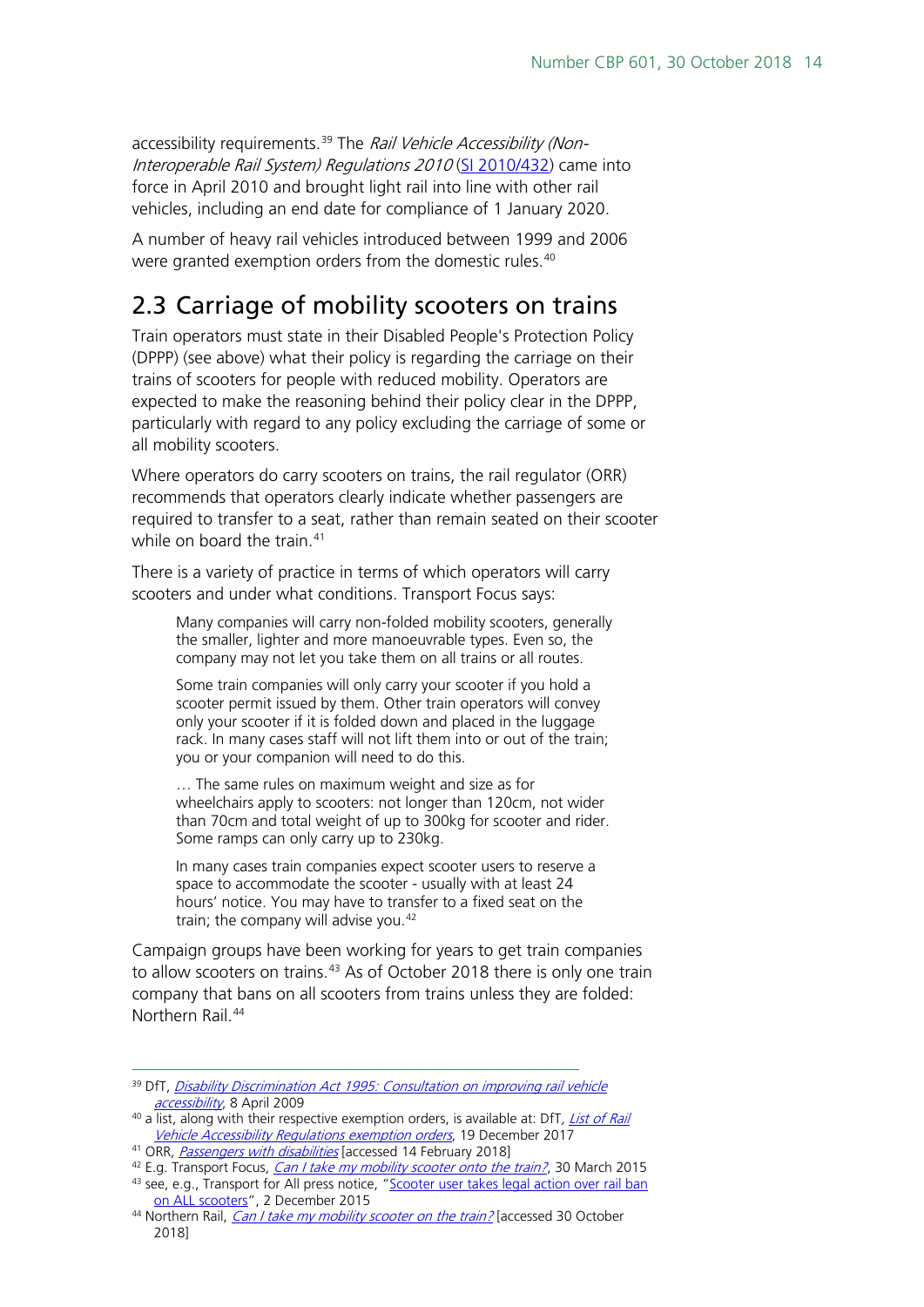In December 2017 the rail industry published an updated good practice guide for passengers travelling with wheelchairs and mobility scooters.<sup>[45](#page-14-1)</sup>

## <span id="page-14-0"></span>2.4 Railway station infrastructure

Part III of the *[Disability Discrimination Act 1995](http://www.legislation.gov.uk/ukpga/1995/50/contents)* established a general right of access to goods, facilities and services – including railway stations – from 1 October 2004, subject to a test of 'reasonableness'.<sup>[46](#page-14-2)</sup> The July 2018 *Inclusive Transport Strategy* stated that 75% of rail journeys are now through step-free stations, compared to 50% in 2005.[47](#page-14-3)

Under section 71B of the [Railways Act 1993](http://www.legislation.gov.uk/ukpga/1993/43/section/71B) and Articles 19 and 20(1) of EU [Regulation 1371/2007/EC,](http://eur-lex.europa.eu/LexUriServ/LexUriServ.do?uri=OJ:L:2007:315:0014:0041:EN:PDF) both as amended, the Secretary of State must publish a Code of Practice on design standards for accessible rail stations. The current Code, published in March 2015, identifies European and national standards relevant for all passenger train and station operators in Great Britain. Licensed operators, including Network Rail, must follow the Code as a condition of their licence whenever they install, renew or replace infrastructure or facilities. This includes the requirement to establish and comply with a DPPP (see above), paying due regard to the Code.<sup>[48](#page-14-4)</sup>

The operators who do not hold licences and so are not required to produce a DPPP, or who are otherwise exempted from the licence condition to have regard to the Code of Practice, are: Heathrow Express; London Underground; Charter Trains; narrow and broad gauge railways; heritage railways; light railways; tramways; Northern Ireland; and international services.<sup>[49](#page-14-5)</sup>

In its draft transport accessibility action plan, published for consultation in August 2017, the Government stated that it:

… funds train operators, through their franchise agreements, to undertake accessibility improvements at their stations through a Minor Works Budget. This Minor Works Budget, worth in the region of £300,000 per year, must be used to fund improvements such as better signage, adapted waiting rooms, ticket halls and toilets, or tactile paving and handrails.<sup>[50](#page-14-6)</sup>

It also said that it would endeavour to "allocate funding to provide additional accessible toilet facilities at stations as part of the next rail funding period (from 2019 onwards)". [51](#page-14-7)

<span id="page-14-1"></span> <sup>45</sup> RDG, [Working Together Good Practice Guide: Supporting passengers travelling with](https://www.rssb.co.uk/pages/research-catalogue/t1055.aspx)  [wheelchairs and mobility scooters: Information for passengers](https://www.rssb.co.uk/pages/research-catalogue/t1055.aspx), issue 2, December 2017

<sup>&</sup>lt;sup>46</sup> now Part 3 of the *[Equality Act 2010](http://www.legislation.gov.uk/ukpga/2010/15/contents)* 

<span id="page-14-3"></span><span id="page-14-2"></span><sup>&</sup>lt;sup>47</sup> Op cit., [The Inclusive Transport Strategy: Achieving Equal Access for Disabled People](https://assets.publishing.service.gov.uk/government/uploads/system/uploads/attachment_data/file/728547/inclusive-transport-strategy.pdf), para 3.4

<span id="page-14-4"></span><sup>&</sup>lt;sup>48</sup> DfT/Transport Scotland, *[Design Standards for Accessible Railway Stations](http://webarchive.nationalarchives.gov.uk/20160211105935/https:/www.gov.uk/government/uploads/system/uploads/attachment_data/file/425977/design-standards-accessible-stations.pdf)*, 25 March 2015, p11

<span id="page-14-6"></span><span id="page-14-5"></span><sup>49</sup> ibid., Annex II

<sup>50</sup> Ibid., p28

<span id="page-14-7"></span><sup>&</sup>lt;sup>51</sup> Op cit., *[Accessibility Action Plan Consultation:](https://www.gov.uk/government/consultations/draft-transport-accessibility-action-plan) A Transport System that is open to* [everyone](https://www.gov.uk/government/consultations/draft-transport-accessibility-action-plan), Action 9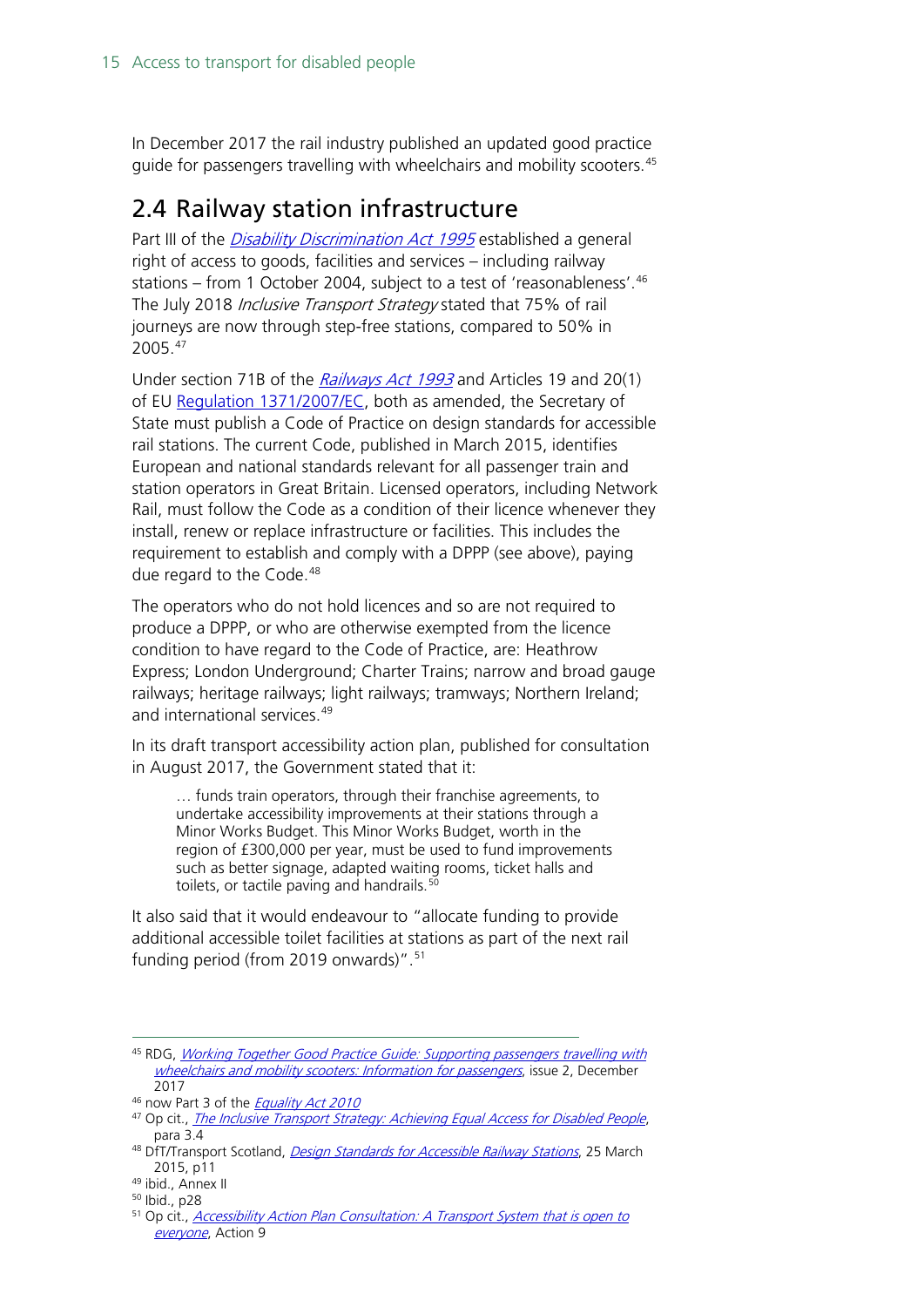#### <span id="page-15-0"></span>Access for All funding

The major source of funding for improvements to railway stations to make them more accessible is the ['Access for All'](https://www.networkrail.co.uk/communities/passengers/station-improvements/access-for-all/) fund, announced by the Labour Government in 2006<sup>[52](#page-15-1)</sup> and supported by all Governments since then. The initial announcement said that the Government would spend £370 million on station improvements to 2015: the bulk of the funding would go to improving access to and within stations and to all platforms which would improve the accessible route and make the stations step-free, while the remainder would be made available to small schemes at less busy or rural stations where small improvements could go a long way to improving access. [53](#page-15-2) This later developed into three tiers:

- small schemes (later allocated directly to train companies to decide how to spend it);
- mid-tier (which only [ran between 2011 and 2014\)](http://webarchive.nationalarchives.gov.uk/20110504001631/http:/www.dft.gov.uk/transportforyou/access/rail/railstations/accessforallfunding/); and
- major schemes (decided by NR as part of its future planning programme).

In December 2014 the Coalition Government said that by the end of 2019, more than £520 million would have been spent on delivering step-free routes at more than 215 stations across the country, while a further 1,100 stations would have benefited from smaller-scale improvements.<sup>[54](#page-15-3)</sup> By the end of 2015 Access for All had completed more than 150 step-free routes at rail stations against a target of 125 and more than 1,200 stations received smaller-scale improvements.<sup>[55](#page-15-4)</sup>

However, the updated Network Rail enhancements programme, published in March 2016, stated that the amount of money to be spent by 2019 had been reduced from £135 million (including a £32 million rollover) to £87.1 million in 2012/13 prices, with the remainder of the original fund value now planned to be spent between 2020 and 2024.<sup>[56](#page-15-5)</sup> Further, it said that a number of schemes would be reviewed.<sup>[57](#page-15-6)</sup> There were calls for this funding to be restored.<sup>[58](#page-15-7)</sup>

In its draft transport accessibility action plan, published for consultation in August 2017, the Government stated that it would "deliver the Access for All programme in full, building on the significant progress that the programme has already made [and] continue to seek to extend the Access for All programme further in the future.<sup>[59](#page-15-8)</sup>

The July 2018 *Inclusive Transport Strategy* stated that the Government intends to:

<span id="page-15-1"></span><sup>&</sup>lt;sup>52</sup> DfT, *[Railways for All](http://webarchive.nationalarchives.gov.uk/20120409061727/http:/assets.dft.gov.uk/publications/railways-for-all-strategy/railways-for-all-strategy.pdf)*, March 2006

<span id="page-15-2"></span><sup>53</sup> [HC Deb 23 March 2006, cc39-40WS](http://www.parliament.the-stationery-office.co.uk/pa/cm200506/cmhansrd/vo060323/wmstext/60323m04.htm)

<span id="page-15-3"></span><sup>&</sup>lt;sup>54</sup> DfT press notice, ["Accessibility improvements for more stations after funding boost"](http://webarchive.nationalarchives.gov.uk/20151007041137/https:/www.gov.uk/government/news/accessibility-improvements-for-more-stations-after-funding-boost). 16 December 2014

<span id="page-15-4"></span><sup>55</sup> [HCWPQ 13709,](http://www.parliament.uk/written-questions-answers-statements/written-question/commons/2015-10-27/13709) 4 November 2015

<span id="page-15-5"></span><sup>56</sup> Network Rail, *[Enhancements Delivery Plan Update](http://webarchive.nationalarchives.gov.uk/20160606153529/http:/www.networkrail.co.uk/publications/delivery-plans/control-period-5/cp5-delivery-plan/)*, March 2016, p138

<span id="page-15-6"></span><sup>57</sup> ibid., p161

<span id="page-15-7"></span><sup>&</sup>lt;sup>58</sup> See, e.g. Transport for All press notice, "50 organisations demand the DfT to restore [vital Access for All rail projects"](http://www.transportforall.org.uk/about/news/50-organisations-demand-the-dft-to-restore-vital-access-for-all-rail-projects), 17 October 2017

<span id="page-15-8"></span><sup>&</sup>lt;sup>59</sup> Op cit., *[Accessibility Action Plan Consultation:](https://www.gov.uk/government/consultations/draft-transport-accessibility-action-plan) A Transport System that is open to* [everyone](https://www.gov.uk/government/consultations/draft-transport-accessibility-action-plan), Action 8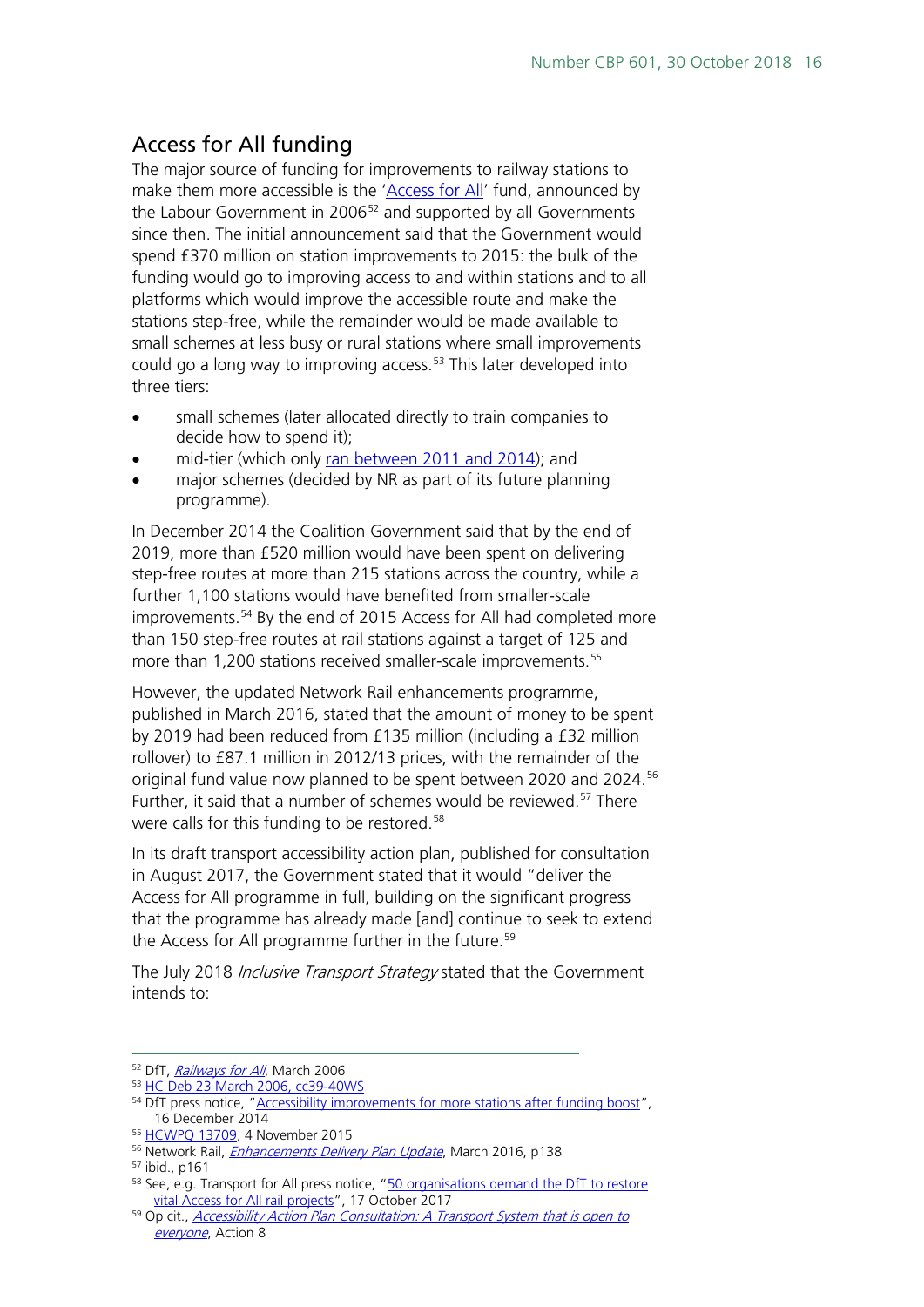- Deliver the 'Access for All' rail accessibility programme to the stations which were deferred in 2015 following Sir Peter Hendy's review of Network Rail's investment programme, with work to start as soon as possible after 1 April 2019;
- Seek industry nominations for additional 'Access for All' projects in 2018 and announce the next tranche of stations in April 2019;
- Make a proportion of the next tranche of Access for All funding available for a new round of 'Access for All' Mid-Tier funding which will support station accessibility projects requiring between £250,000 and £1m of Government support. Previous projects included additional accessible toilets, platform humps to aid boarding and better customer information systems.<sup>[60](#page-16-2)</sup>

## <span id="page-16-0"></span>2.5 Assistance on trains and at stations

#### <span id="page-16-1"></span>EU rules

European [Regulation 1371/2007/EC](http://eur-lex.europa.eu/LexUriServ/LexUriServ.do?uri=OJ:L:2007:315:0014:0041:EN:PDF) on rail passenger rights and obligations came into force on 4 December 2009.

Chapter V of the Regulation contains the provisions related to disabled people or 'Persons with Reduced Mobility (PRMs)'.<sup>[61](#page-16-3)</sup> Articles 22, 23 and 24 relate to the provision of assistance at stations and on-board trains.

The rules on **assistance at railway stations**, set out in Article 22, provide that:

- On departure from, transit through or arrival at, a *staffed railway* station of a disabled person or a PRM, the station manager shall provide assistance free of charge in such a way that that person is able to board the departing service, or to disembark from the arriving service for which he or she purchased a ticket.
- Member States can disapply this provision for services provided via public service contract.
- At *unstaffed stations*, railway undertakings and station managers shall ensure that easily accessible information is displayed in accordance with the relevant access rules (i.e. where the nearest staffed stations are and what direct assistance is available).

The rules on **assistance on board trains**, set out in Article 23, provide that:

- Railway undertakings shall provide disabled persons and PRMs assistance free of charge on board a train and during boarding and disembarking from a train.
- This means "all reasonable efforts" to offer assistance to a disabled person or a PRM to allow that person to have access to the same services in the train as other passengers, should the

<span id="page-16-2"></span><sup>&</sup>lt;sup>60</sup> Op cit., [The Inclusive Transport Strategy: Achieving Equal Access for Disabled People](https://assets.publishing.service.gov.uk/government/uploads/system/uploads/attachment_data/file/728547/inclusive-transport-strategy.pdf), para 8.48

<span id="page-16-3"></span> $61$  both defined in Article 3(15) as: "any person whose mobility when using transport is reduced due to any physical disability (sensory or locomotory, permanent or temporary), intellectual disability or impairment, or any other cause of disability, or as a result of age, and whose situation needs appropriate attention and adaptation to his or her particular needs of the service made available to all passengers"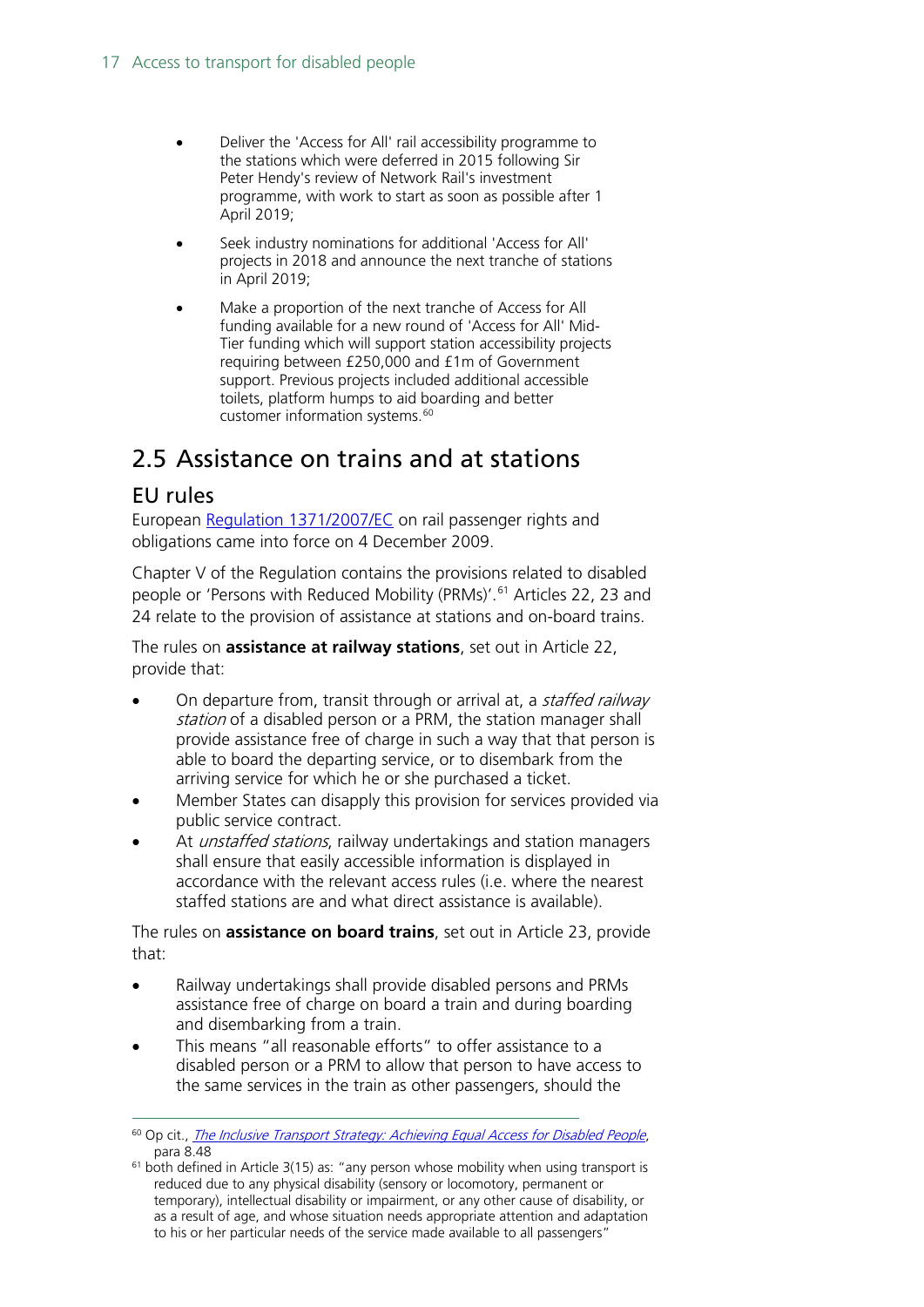extent of the person's disability or reduced mobility not allow him or her to have access to those services independently and in safety.

And the rules on **conditions on which assistance is provided**, set out in Article 24, provide that:

- Railway undertakings, station managers, ticket vendors and tour operators shall cooperate in order to provide assistance to disabled persons and PRMs in line with Articles 22 and 23 on condition that they are notified of the person's need for such assistance at least 48 hours before the assistance is needed.
- They must take all measures necessary for the reception of such notifications.
- If no notification is made the railway undertaking and the station manager shall make "all reasonable efforts" to provide assistance in such a way that the disabled person or PRM may travel.
- The station manager or any other authorised person shall designate points, within and outside the railway station, at which disabled persons and PRMs can announce their arrival at the railway station and, if need be, request assistance; assistance shall be provided on condition that they present themselves at the designated point at a time stipulated by the railway undertaking or station manager providing such assistance.
- Any time stipulated shall not be more than 60 minutes before the published departure time or the time at which all passengers are asked to check in.
- If no time is stipulated by which the passenger is required to present themselves at the designated point, they must do so at least 30 minutes before the published departure time or the time at which all passengers are asked to check in.

As stated at the beginning of section 2, above, in September 2017 the European Commission published a proposal to update the EU rules in this area. In particular, the proposed revisions to Articles 22 and 23 appear to require that assistance for PRMs be available **at all times** when rail services operate, both in station and on board.<sup>[62](#page-17-1)</sup>

#### <span id="page-17-0"></span>Passenger Assist

Passenger Assist is a service provided by train companies to disabled passengers and others who require assistance with any part of their train journey. Staff can help with planning a journey, booking tickets and making reservations; they can also provide assistance at stations and on-board trains. The service is free and available to anyone who needs assistance due to a disability, temporary impairment, or older age. No railcard is required. Information can be found at local stations or on the individual train company websites. $63$ 

In its draft transport accessibility action plan, published for consultation in August 2017, the Government stated that the provision of Passenger Assists has been steadily increasing:

<span id="page-17-1"></span><sup>&</sup>lt;sup>62</sup> EC, *[COM\(2017\) 548 final](http://eur-lex.europa.eu/resource.html?uri=cellar:8697fedd-a362-11e7-8e7b-01aa75ed71a1.0024.02/DOC_1&format=PDF)*, 27 September 2017, pp38-39

<span id="page-17-2"></span> $63$  further details and contact information on th[e National Rail Enquiries website](http://www.nationalrail.co.uk/stations_destinations/disabled_passengers.aspx) [accessed 21 February 2018]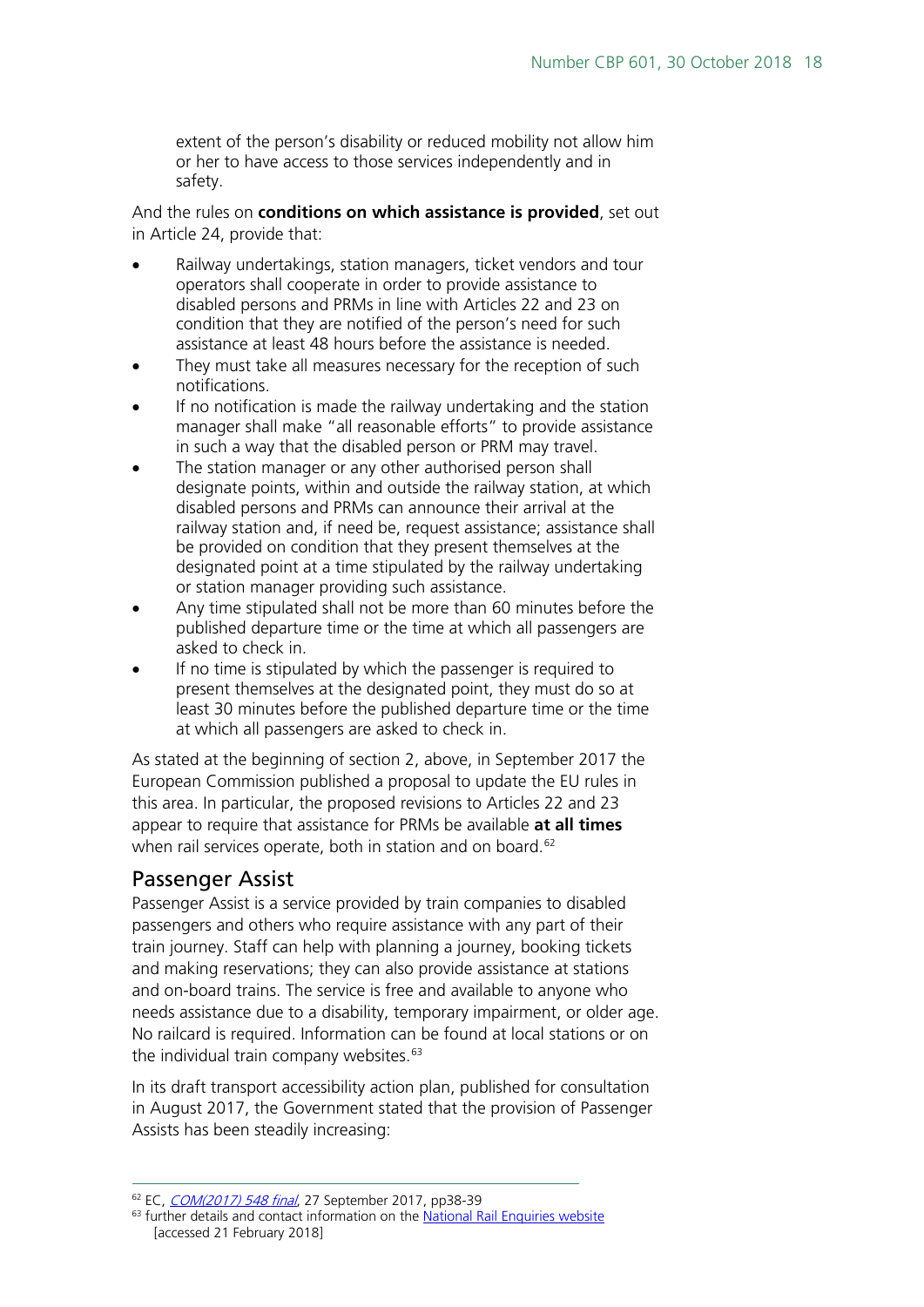Between 2012-13 and 2014-15 the numbers of assists grew from 948,019 to 1,064,267, an increase of 12%. During 2015-16 the number of Passenger Assists totalled 1,145,715. A new provision in franchise agreements requires train operators to publish figures on the number of Passenger Assist bookings, and those which have been completed.<sup>[64](#page-18-1)</sup>

It also stated that industry body the Rail Delivery Group (RDG) was working on a 'reservation replacement project' which would include new Passenger Assist capabilities, such as combining the two systems (i.e. booking a ticket and assistance) into one, "making reservations much simpler for customers". [65](#page-18-2) The Passenger Assist part of that project was de-coupled in 2018 to run as a separate project which has now become the Passenger Assist app [\(Transreport\)](https://www.transreport.co.uk/).

In November 2017 the rail regulator (ORR) published a number of reports and a consultation on improving assisted travel. It found that:

Most of the explanations put forward by Passenger Assist users in the research for the failure of the assistance they had asked for cited frustrations with reliability. In particular, staff not meeting them as previously arranged, staff arriving late, and staff not being available to help them alight the train.<sup>[66](#page-18-3)</sup>

The July 2018 *Inclusive Transport Strategy* stated that by the end of 2018 the Government would use the tendering process for new rail franchises to "require a minimum target for the successful completion of booked assistance through the Passenger Assist scheme, to incentivise the provision of a more reliable service" and to ensure that train operators who fail to deliver the assistance booked provide financial compensation to passengers.<sup>[67](#page-18-4)</sup>

In September 2018 Greater Anglia launched a trial of a new Passenger Assist app to help ease train travel for disabled rail passengers. If successful it could be rolled out nationally in 2019.<sup>[68](#page-18-5)</sup>

#### <span id="page-18-0"></span>Turn up and go

In May 2015 the Association of Train Operating Companies (now RDG) launched a six-month trial of 'turn up and go' at 36 London stations. In October 2015 the then Rail Minister, Claire Perry, said that if the trial was successful the Government would consider whether the service could be made permanent at the trial stations and whether it could be expanded further across the network.<sup>[69](#page-18-6)</sup>

In June 2017 RDG published a report on the future of accessible rail travel. The report was actually compiled in 2015 and was published in

<span id="page-18-1"></span> <sup>64</sup> Op cit., [Accessibility Action Plan Consultation: A Transport System that is open to](https://www.gov.uk/government/consultations/draft-transport-accessibility-action-plan)  [everyone](https://www.gov.uk/government/consultations/draft-transport-accessibility-action-plan), para 7.12

<sup>65</sup> Ibid., para 7.13

<span id="page-18-3"></span><span id="page-18-2"></span><sup>&</sup>lt;sup>66</sup> ORR, *[Improving Assisted Travel: a consultation](http://orr.gov.uk/__data/assets/pdf_file/0007/25981/improving-assisted-travel-consultation-november-2017.pdf)*, 15 November 2017, para 2.14; the consultation closed on 2 February 2018; for accompanying research and reports visit the [consultation website](http://orr.gov.uk/rail/consultations/policy-consultations-by-topic/consumer-consultations/improving-assisted-travel-consultation)

<span id="page-18-4"></span><sup>&</sup>lt;sup>67</sup> Op cit., *[The Inclusive Transport Strategy: Achieving Equal Access for Disabled People](https://assets.publishing.service.gov.uk/government/uploads/system/uploads/attachment_data/file/728547/inclusive-transport-strategy.pdf)*, para 5.6

<span id="page-18-5"></span><sup>&</sup>lt;sup>68</sup> Greater Anglia press notice, "New passenger assistance app trial will help disabled [passengers in East Anglia travel more easily"](https://www.greateranglia.co.uk/about-us/news-desk/news-articles/new-passenger-assistance-app-trial-will-help-disabled-passengers-in), 28 September 2018

<span id="page-18-6"></span><sup>&</sup>lt;sup>69</sup> HCWPO 11013, 19 October 2015; further details in: National Rail, *London turn up* [and go](http://web.archive.org/web/20160326011341/http:/www.nationalrail.co.uk/static/documents/content/London_TUG_leaflet_lo_res.pdf) [archived 26 March 2016]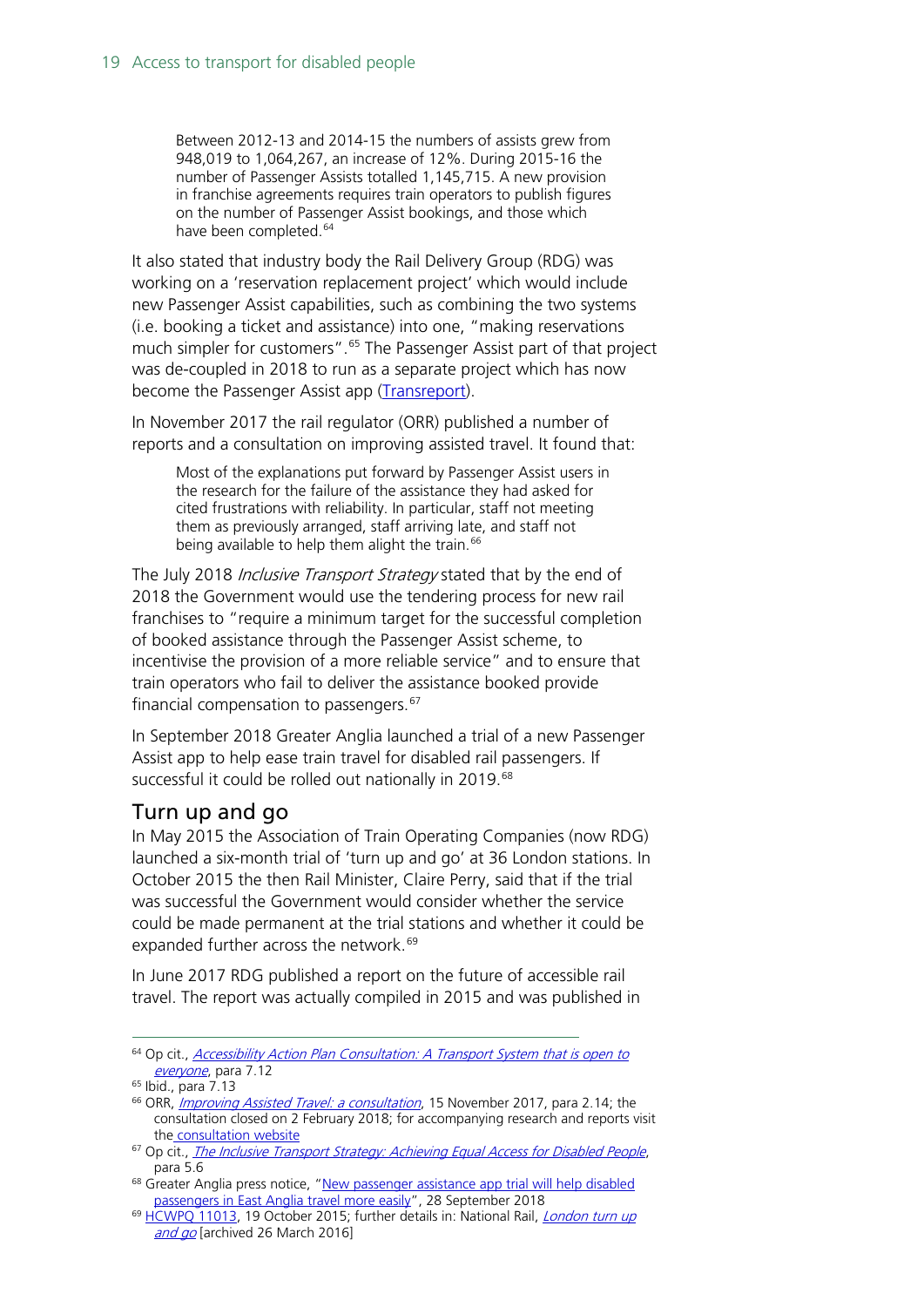2017 after the rail campaign group Association of British Commuters published a copy on their website.<sup>[70](#page-19-1)</sup> In its commentary on the publication of the report RDG said that as regards 'turn up and go':

Record numbers of disabled people are travelling by train and the vast majority simply turn up and go, but we know we can do better. We want to ensure that those who most require assistance get the help they need too; modernising the railway to ensure staff are deployed in roles that support all of our customers is an important part of this.

Since the report was commissioned we have made progress: improving the ability for customers to travel unassisted and extending our Turn Up and Go service; introducing a national freephone number and a SMS service for deaf and hard of hearing customers to make it easier for them to book assistance via their text phone unit; and improving the information we provide at stations regarding disabled facilities. We are also working to improve the information we offer online, making it easier for customers to plan their journey and seeking to reduce anxiety which can be a barrier to travelling.<sup>[71](#page-19-2)</sup>

The November 2017 consultation on assisted travel published by the rail regulator stated that:

'Turn up and go' passengers … were more successful in getting assistance in boarding the train than in receiving the assistance they had asked for in alighting it. In their case, it was often because staff at the destination station were not expecting them because either the destination station had not been informed by the departure station or they had received the information but did not act upon it.[72](#page-19-3)

#### <span id="page-19-0"></span>Staffing on trains

As set out in section 1.1 and in the other parts of this section on Passenger Assist and 'turn up and go', one of the fundamental anxieties for disabled people travelling by train is whether the assistance they require will be available to them at stations and on trains, whether they have booked ahead or not.

One of the flashpoints which has brought these concerns into sharp focus has been the changes to staffing on Southern Trains. There are broader issues about the performance of the Thameslink, Southern and Great Northern (TSGN) franchise, operated by Govia Thameslink Railway (GTR), which are not discussed here, but one of the issues which has arisen is about the ability of disabled and PRM passengers to use services safely.

These concerns came about due to GTR's proposals to remove guards from trains and replace them with on-board supervisors (OBS), which would not have the same 'safety critical' role as guards, meaning that trains could leave stations with no second member of staff on board. This ties in which the introduction of new trains where the driver could open and close the doors without a second member of staff (driver

<span id="page-19-3"></span><sup>72</sup> Op cit., *[Improving Assisted Travel: a consultation](http://orr.gov.uk/__data/assets/pdf_file/0007/25981/improving-assisted-travel-consultation-november-2017.pdf)*, para 2.14

<span id="page-19-1"></span> <sup>70</sup> Read ABC's account here: ["Exclusive: ABC reveals buried RDG report on disabled](https://abcommuters.wordpress.com/2017/06/26/exclusive-abc-reveals-buried-rdg-report-on-disabled-access-which-strongly-advises-keeping-the-guard-on-the-train/)  [access, which strongly advises keeping the guard on the train"](https://abcommuters.wordpress.com/2017/06/26/exclusive-abc-reveals-buried-rdg-report-on-disabled-access-which-strongly-advises-keeping-the-guard-on-the-train/), 26 June 2017

<span id="page-19-2"></span><sup>&</sup>lt;sup>71</sup> RDG press notice, ["RDG publishes report on future of accessible rail travel"](https://www.raildeliverygroup.com/media-centre/press-releases/2017/469772982-2017-06-30.html), 30 June 2017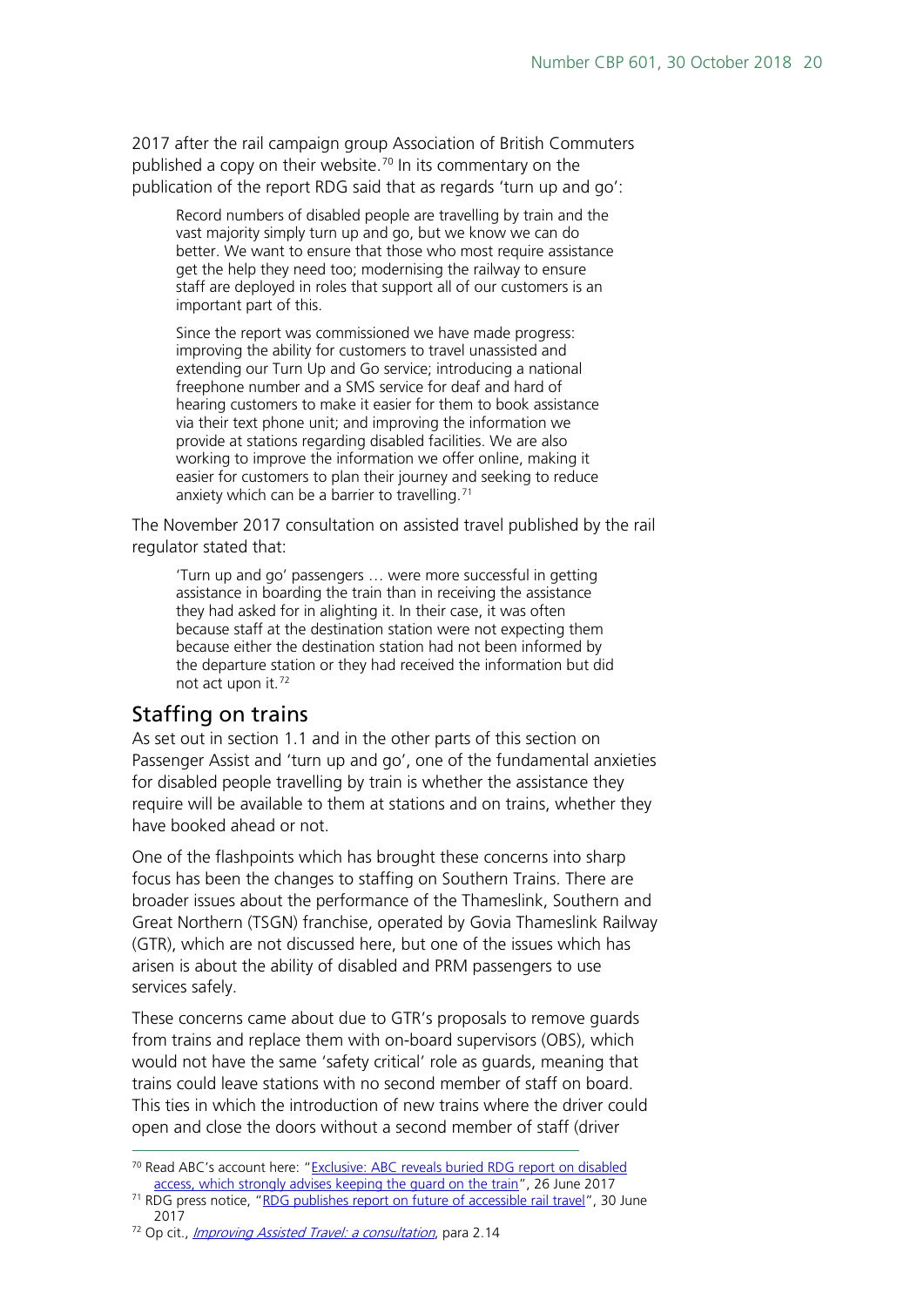controlled operation, or DCO). Critics are concerned that DCO would lead in increasing frequency to 'driver only operation' or DOO – where the driver would be the only member of staff on board, despite GTR's promises regarding OBS. In its October 2016 report on the rail passenger experience the Transport Select Committee explained:

Concerns have been raised in relation to DOO's potential effects on disabled people's access to the railway, as it could entail a greater proportion of trains running without a second member of staff, in addition to the driver, on board. This is problematic where a disabled person requires assistance getting on and off the train at unstaffed stations […]

We asked the Department whether it had conducted any equality analysis of the effects of DOO on disabled people's access to the railway. It told us that it had not, and that it was the TOC's [train operating company's] responsibility to ensure that it meets the needs of all passengers. It was aware that GTR was introducing a number of measures "to ensure their staff are more visible and available to assist passengers with accessibility needs." GTR sent us an update on the measures it was taking, including bringing staff out of ticket offices and onto concourses at 83 of its busiest stations. These stations would be staffed from the first to the last train, seven days a week. The new "Station Hosts" will receive disability awareness and ramp deployment training, and will be "proactive in assisting disabled passengers".[73](#page-20-0)

The Committee said that it was concerned that no official impact assessment had been made of the potential effects of DOO on disabled people's access to the railway and asked the DfT and the industry to do some research into this. On the back of such research the committee recommended that the Government:

… issue guidance to train operating companies on the measures that should be taken to mitigate potential detrimental effects on disabled people's access. It should ensure that actions are taken to guarantee that disabled rail passengers receive the support to which they are entitled.<sup>[74](#page-20-1)</sup>

As stated above, in June 2017 RDG published a report on the future of accessible rail travel, compiled in 2015. It stated that the extension of driver only operation "does have significant accessibility implications".[75](#page-20-2) It continued:

Given the growing number of older passengers and the clear evidence of their need for the presence of staff both for reassurance and for assistance, it is hard to see how these further economies meets this imperative

It is difficult too, in legal terms, to see how trains with no staff to provide assistance running through unstaffed stations cannot come under the heading of a "provision, criterion or practice" that discriminates. (Section 20 of the Equality Act 2010).

<span id="page-20-0"></span><sup>&</sup>lt;sup>73</sup> Transport Committee, *[The future of rail: Improving the rail passenger experience](http://www.publications.parliament.uk/pa/cm201617/cmselect/cmtrans/64/64.pdf)* (Sixth Report of Session 2016–17), HC 64, 14 October 2016, paras 54-55 <sup>74</sup> Ibid., para 56

<span id="page-20-2"></span><span id="page-20-1"></span><sup>&</sup>lt;sup>75</sup> RDG, *[On Track for 2020? The Future of Accessible Rail Travel: Final Report](https://www.raildeliverygroup.com/about-us/publications.html?task=file.download&id=469772981)*, May 2015 [released June 2017], p30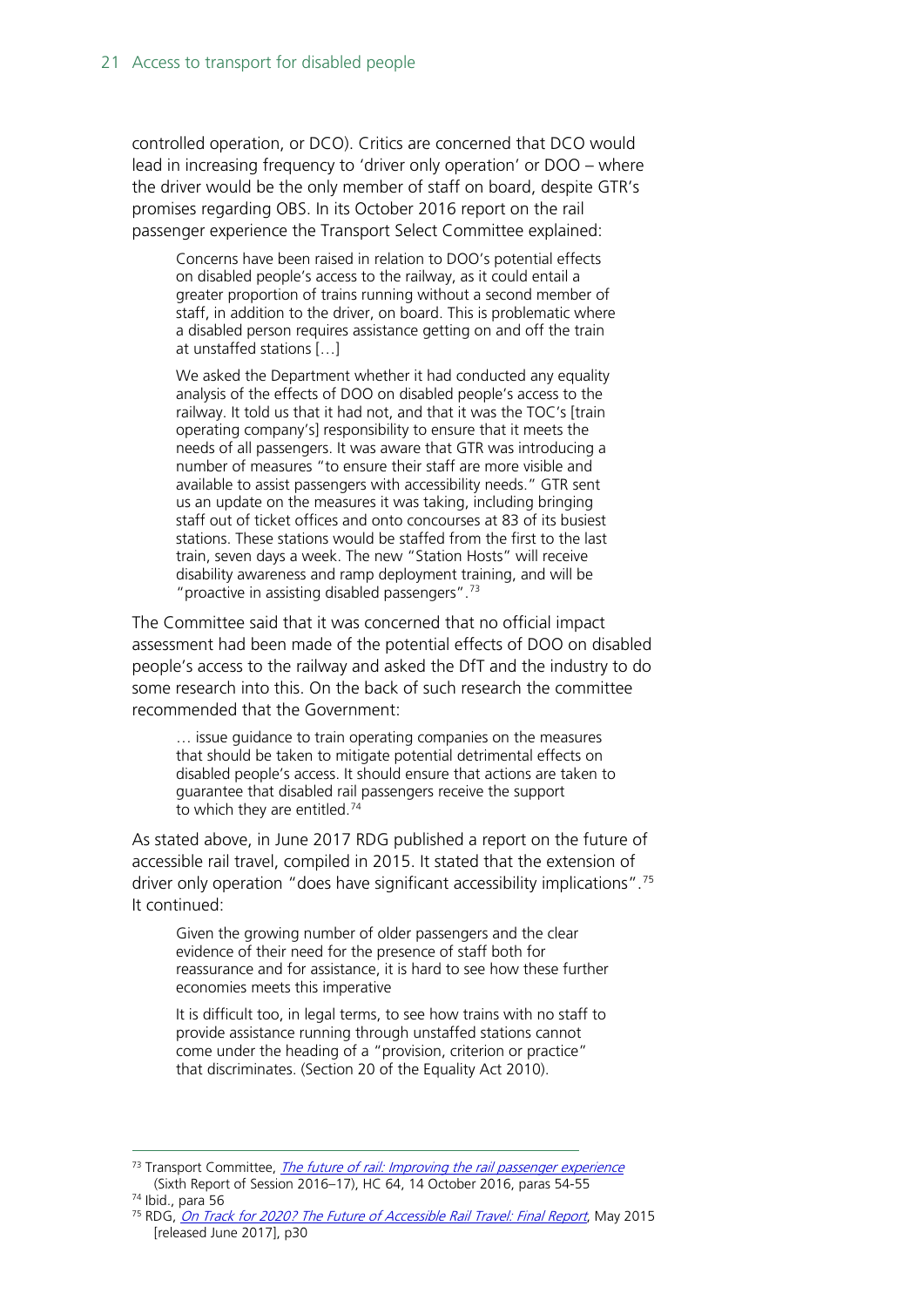It is clearly not possible to obtain unbooked assisted travel to or from an unstaffed station unless there is some member of staff there to assist with the boarding or alighting.

Critically, it is Conductors who are in the front line in providing assisted boarding and alighting, including deploying platformtrain ramps where appropriate, at the majority of platforms which are not staffed. It is Conductors who are best placed to ensure that assistance is delivered effectively and in accordance with the law. A key risk area is availability of help in getting off the train.

During disruption and in the event of an emergency, Conductors can also deliver the railway's duty of care to assisted passengers and other older and disabled people […]

Staff visibility on the platform and the ability of on-train staff to hold departure at unstaffed stations to enable a disabled passenger to board or alight are vital for both access and safety reasons.

Before decisions are taken about routes and services on which further economies of staffing are envisaged, a full assessment of the likely impact on disabled and older travellers needs to be undertaken together with consideration of how legal and contractual obligations to provide assistance can continue to be met<sup>[76](#page-21-0)</sup>

In light of this, the report recommended:

There should always be on-board staff available to assist passengers at unstaffed stations. These staff should have appropriate training in Rules and professional competence in this area. Urgent consideration should be given to how current policies on staffing levels can be modified to ensure that greater progress towards accessibility is maintained.[77](#page-21-1)

In November 2017 the rail regulator (ORR) said that it had concluded a review of GTR's customer service for passengers needing help using trains, and that this had led to changes in processes at Southern Rail.

ORR monitoring of Southern services once DCO/DOO had been introduced "identified where the availability of staff to provide assistance on trains was below what Southern had originally estimated". It found that this affected 48 passengers between February and May 2017, and that Southern had "made alternative arrangements so that all these passengers were able to complete their journey". In light of this, ORR stated that it was:

… satisfied that Southern has made changes to its processes to ensure continued compliance with its Disabled People's Protection Policy. These changes include introducing a shift coordinator to ensure there are sufficient staff available to provide assistance and reviewing agency staff training on the use of ramps. There is also a dedicated team now in place to assist passengers via help points in stations.[78](#page-21-2)

ORR concluded by stating its intention to continue to monitor the situation and to take action if there is evidence that passengers are not

<span id="page-21-0"></span> <sup>76</sup> Ibid., pp31-2

<span id="page-21-1"></span><sup>77</sup> Ibid., recc. 11, p57

<span id="page-21-2"></span><sup>78</sup> ORR press notice, ["ORR review of Southern trains leads to travel assistance changes"](http://orr.gov.uk/news-and-media/press-releases/2017/orr-review-of-southern-trains-leads-to-travel-assistance-changes), 10 November 2017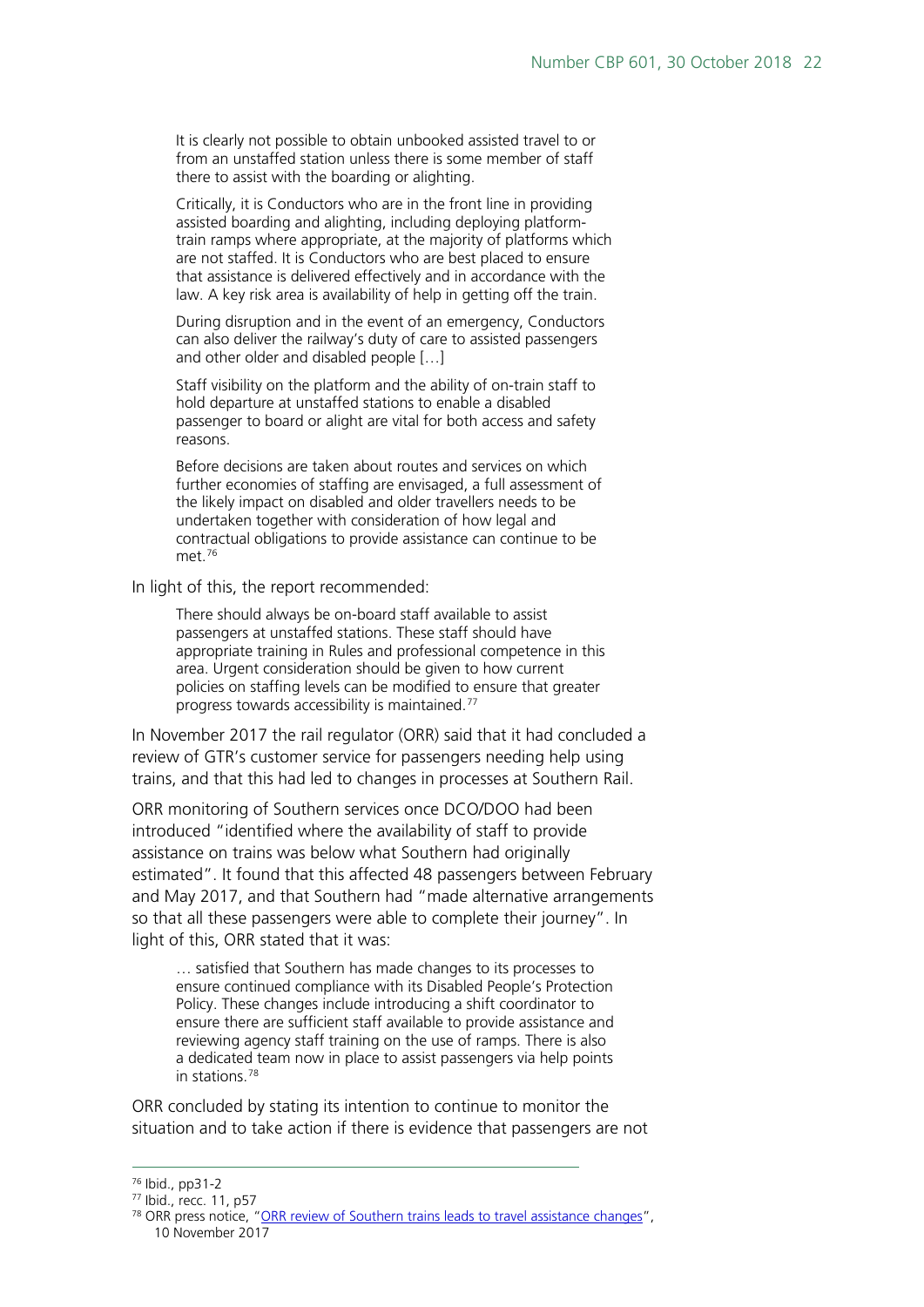receiving the level of service that train companies have committed to provide.[79](#page-22-1)

In response to a Parliamentary Question in September 2017 the then Rail Minister, Paul Maynard, said:

As part of their licence to operate, each train operating company is required to have a Disabled Persons' Protection Policy (DPPP) in place. This sets out the level of services and facilities that disabled passengers can expect, how to get staff assistance, and how to get help if things do go wrong. Each operator is also required to participate in the Passenger Assist system which allows disabled passengers to book staff assistance when they require it.

In many instances across the country, staff on the platform are readily available to help disabled passengers. Train crew have a role too, however there is no link between accessibility and driveronly operation running of trains. For example on Southern Rail, 98% of trains that are operated by the driver retain a second member of staff on the train, who can help both able bodied and disabled passengers.<sup>[80](#page-22-2)</sup>

The July 2018 Inclusive Transport Strategy reiterated the Government's view that:

The Government fully recognises the importance of providing assistance to those who need support to travel and, as we modernise the network and new trains arrive, this can be delivered through a combination of staffing and infrastructure. The newest trains on our network no longer require crew to operate the doors, and this frees them up to allow more time to help passengers, including those with accessibility requirements.<sup>[81](#page-22-3)</sup>

#### <span id="page-22-0"></span>Technological innovations

In June 2018 the DfT announced the winners of an innovation competition run by the Rail Safety and Standards Board (RSSB) to find creative solutions to challenges faced by passengers with disabilities on the railways, and especially for those with less visible impairments. The list of projects to receive a share of £600,000 funding is:

- Accessibility Evaluation Survey for Stations (ACCESS): a tool to help those responsible for station accessibility to identify problems and prioritise improvements
- Less Visible Impairments (LVIS): a study to be carried out into increasing frontline staff's understanding about the difficulties faced by passengers with hidden disabilities, such as dementia
- Rail4All: an app to help station staff prioritise requests from disabled passengers and notify the user that their request for support has been received
- Accessible Journey Pocket Assistant: a journey planner giving passengers bespoke guidance for every step of their trip
- Nodality (navigating transport interchange): a website that provides disabled passengers, and carers with all the

<span id="page-22-1"></span> <sup>79</sup> Ibid.

<sup>80</sup> [Railways: Disability: Written question –](http://www.parliament.uk/written-questions-answers-statements/written-question/commons/2017-07-18/5723) 5723, 5 September 2017

<span id="page-22-3"></span><span id="page-22-2"></span><sup>81</sup> Op cit., [The Inclusive Transport Strategy: Achieving Equal Access for Disabled People](https://assets.publishing.service.gov.uk/government/uploads/system/uploads/attachment_data/file/728547/inclusive-transport-strategy.pdf), para 8.41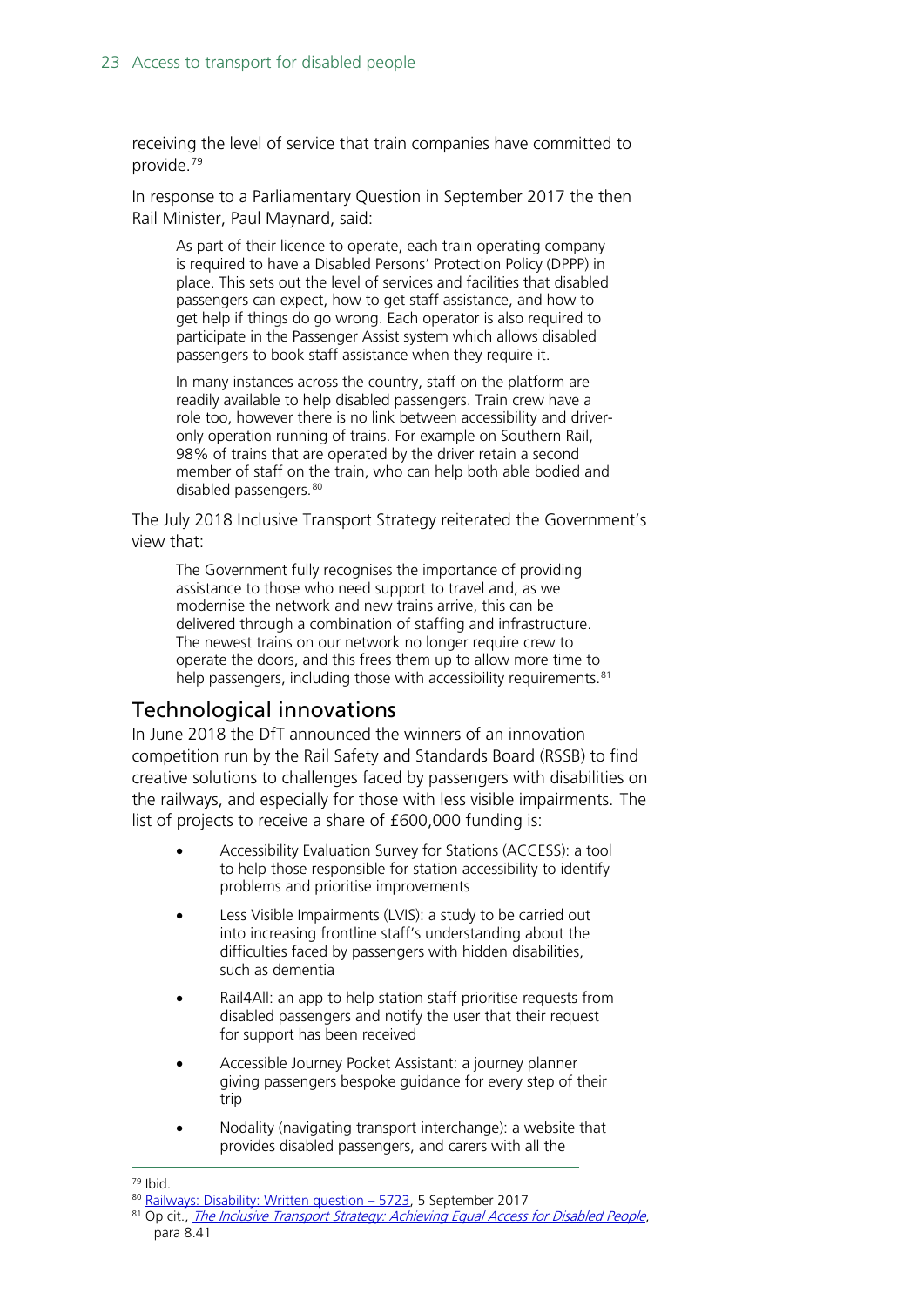information they need to understand how accessible a specific station is

- Signly: an app that improves communication and passenger experience for people who use sign language
- Aubin: an app designed to improve rail journeys for people with autism by using stress related preferences, rather than time or cost, to help the user reach their destination<sup>[82](#page-23-0)</sup>

The July 2018 *Inclusive Transport Strategy* stated that DfT would support the following innovations across the rail sector in 2018-19:

- a digital map showing accessibility information for all stations on the rail network, available online and to download for customers to take with them on their journey (by August 2018);
- disabled people travelling on the majority of the rail network to have the choice of travelling on a smart ticket (i.e. paperless ticket) that can be bought online without having to queue at ticket machines or ticket barriers (by end 2018);
- real-time information for passengers on the availability of access facilities such as step-free access, accessible toilets and Changing Places facilities (initial scoping work to be completed by Spring 2019); and
- an online model of stations to enable passengers to familiarise themselves with the layout and environment before they travel.<sup>[83](#page-23-1)</sup>

<span id="page-23-0"></span><sup>&</sup>lt;sup>82</sup> DfT press notice, "Government puts disabled passengers first by backing innovative [projects to improve train journeys"](https://www.gov.uk/government/news/government-puts-disabled-passengers-first-by-backing-innovative-projects-to-improve-train-journeys), 26 June 2018

<span id="page-23-1"></span><sup>83</sup> Op cit., [The Inclusive Transport Strategy: Achieving Equal Access for Disabled People](https://assets.publishing.service.gov.uk/government/uploads/system/uploads/attachment_data/file/728547/inclusive-transport-strategy.pdf), para 7.12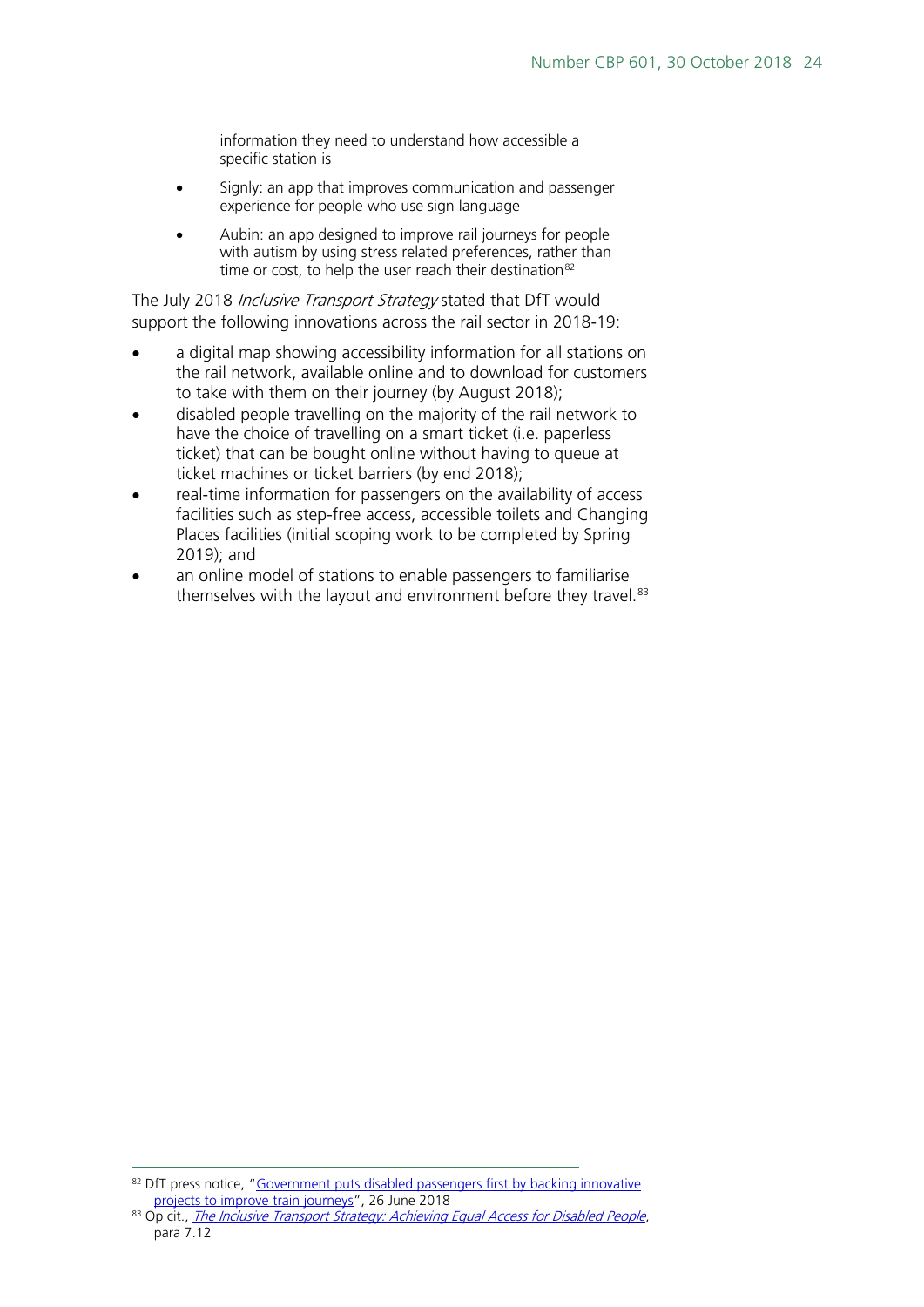## <span id="page-24-0"></span>3. Buses and coaches

### <span id="page-24-1"></span>3.1 Public service vehicle design

The accessibility requirements for buses and coaches are set out in the Public Service Vehicles Accessibility Regulations 2000 [\(SI 2000/1970\)](http://www.legislation.gov.uk/uksi/2000/1970/contents/made) (PSVAR), as amended, which came into force in August 2000.<sup>[84](#page-24-2)</sup> Under this legislation, all buses had to be accessible by 1 January 2017 and all coaches must be accessible by 1 January 2020. The *Inclusive Transport* Strategy states that 98% of buses in England were compliant with the Regulations by end of financial year 2016/17. [85](#page-24-3)

The requirements do not apply to:

- off-road vehicles;
- vehicles used in accordance with section 19 of the *Transport Act* 1985 (i.e. small buses used by community-based organisations on a not-for-profit basis for restricted groups of passengers);<sup>[86](#page-24-4)</sup>
- vehicles used for secure transport of persons (including prisoners);
- vehicles specifically designed for the carriage of injured or sick persons;
- vehicles used by or for purposes of a Minister of the Crown or Government Department or in the service of a visiting force or headquarters; and
- vehicles registered and first used on a road before 1980 which are not used to provide a local service or a scheduled service for more than 20 days in any calendar year.

The exact requirements are set out in Schedule 1 to the Regulations. These include the dimensions of the wheelchair space to be provided in the vehicle. The minimum size of the space specified in the Regulations is:

- 1,300 mm measured in the longitudinal plane of the vehicle;
- 750 mm measured in the transverse plane of the vehicle; and
- 1,500 mm measured vertically from any part of the floor of the wheelchair space.

Any gangway between a wheelchair space and an entrance or exit intended to provide access for a wheelchair user must not be less than 750 mm wide at any point.

This sized space may not always accommodate some of the larger mobility scooters in use. Some smaller models of mobility scooter are accepted on some public transport vehicles, but owners must contact the local transport operator to check. A mobility scooter may not have the same capacity as a wheelchair to manoeuvre into a wheelchair space. The Confederation of Passenger Transport has published a non-

<span id="page-24-2"></span><sup>84</sup> Following consultations in 1997 and 1999: DETR, Disability Discrimination Act 1995: [the government's proposals for buses and coaches](http://web.archive.org/web/19981201221553/www.mobility-unit.detr.gov.uk/dda95/buses/index.htm), December 1997; and: DETR, The [public service accessibility regulations 1999 \(and others \) -](http://web.archive.org/web/20000510042813/www.mobility-unit.detr.gov.uk/dda95/psv/index.htm) a statutory consultation, September 1999

<span id="page-24-3"></span><sup>85</sup> Op cit., *[The Inclusive Transport Strategy: Achieving Equal Access for Disabled People](https://assets.publishing.service.gov.uk/government/uploads/system/uploads/attachment_data/file/728547/inclusive-transport-strategy.pdf)*, para 3.4

<span id="page-24-4"></span><sup>86</sup> see Section 19 Permit Regulations 2009 [\(SI 2009/365\)](http://www.legislation.gov.uk/uksi/2009/365/contents/made)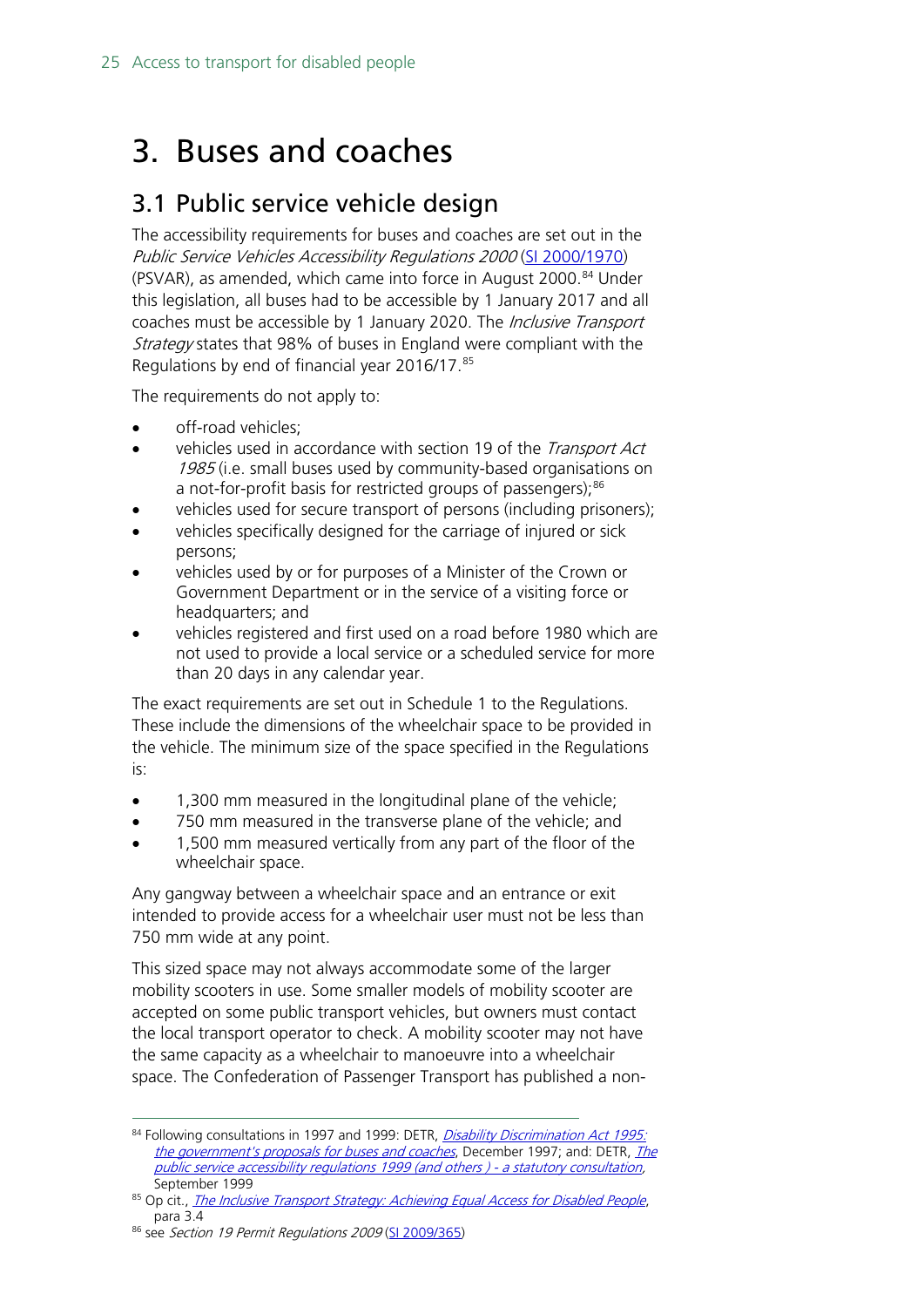statutory Voluntary Code of Best Practice for bus operators regarding the use and acceptance of Class 2 mobility scooters on low floor buses adapted to carry wheelchairs.<sup>[87](#page-25-1)</sup> Mobility scooters cannot be carried on coaches fitted with wheelchair lifts.<sup>[88](#page-25-2)</sup>

### <span id="page-25-0"></span>3.2 Assistance on buses and coaches and at stations/terminals

EU [Regulation 181/2011/EU](http://eur-lex.europa.eu/LexUriServ/LexUriServ.do?uri=OJ:L:2011:055:0001:0012:EN:PDF) on the rights of bus and coach passengers came into force in March 2013. Chapter III relates to disabled passengers and Persons with Reduced Mobility (PRMs). The UK legislated to provide certain exemptions from the requirements of the Regulation, including from the requirement under Article 16(2) for disability awareness training for personnel of carriers and terminal managing bodies.<sup>[89](#page-25-3)</sup> This exemption would apply for five years.

In general, the Regulation provides that:

- carriers and terminal managing bodies shall establish, or have in place, non-discriminatory access conditions for the transport of disabled persons and PRMs (Article 11);
- Member States must designate bus and coach terminals where assistance for disabled persons and PRMs shall be provided (in the UK this is *London Victoria and Birmingham coach stations only*)<sup>[90](#page-25-4)</sup> (Article 12); and
- carriers and terminal managing bodies must, within their respective areas of competence, at terminals designated by Member States and on board buses and coaches provide assistance free of charge to disabled persons and PRMs (including but not limited to assistance boarding, handling luggage, and providing information about the journey in accessible formats) (Article 13 and Annex I).

Article 14 provides for the conditions under which assistance should be provided:

The person's need for such assistance is notified to carriers, terminal managing bodies, travel agents or tour operators at the latest 36 hours before the assistance is needed and the persons concerned present themselves at the designated point at the time stipulated in advance by the carrier (no more than 60 minutes before the published departure time, unless a shorter period is agreed between the carrier and the passenger) or if no time is stipulated, no later than 30 minutes before the published departure time;

<span id="page-25-2"></span><span id="page-25-1"></span><sup>87</sup> CPT, [CPT Mobility Scooter Code](http://www.cpt-uk.org/index.php?fuseaction=newsevents.list_news&news_id=1057), 22 January 2014

<sup>88</sup> DfT, [Mobility scooters and powered wheelchairs on the road –](http://webarchive.nationalarchives.gov.uk/20160211105944/https:/www.gov.uk/government/uploads/system/uploads/attachment_data/file/411210/Mobility_Vehicle_Users_guidance.pdf) some quidance for [users](http://webarchive.nationalarchives.gov.uk/20160211105944/https:/www.gov.uk/government/uploads/system/uploads/attachment_data/file/411210/Mobility_Vehicle_Users_guidance.pdf), March 2015, p6

<span id="page-25-3"></span><sup>89</sup> via Rights of Passengers in Bus and Coach Transport (Exemptions) Regulations 2013 [\(SI 2013/228\);](http://www.legislation.gov.uk/uksi/2013/228/contents/made) later repealed and replaced by the Rights of Passengers in Bus and Coach Transport (Exemptions and Enforcement) Regulations 2013 [\(SI 2013/1865\)](http://www.legislation.gov.uk/uksi/2013/1865/contents/made); following a consultation: DfT, *Public Consultation on how EU Regulation 181/2011* [concerning the rights of passengers in bus and coach transport will be applied in](http://webarchive.nationalarchives.gov.uk/20121104205141/http:/assets.dft.gov.uk/consultations/dft-2012-19/consultation-document.pdf)  [Great Britain](http://webarchive.nationalarchives.gov.uk/20121104205141/http:/assets.dft.gov.uk/consultations/dft-2012-19/consultation-document.pdf), July 2012

<span id="page-25-4"></span><sup>90</sup> Regulation 6 of SI 2013/1865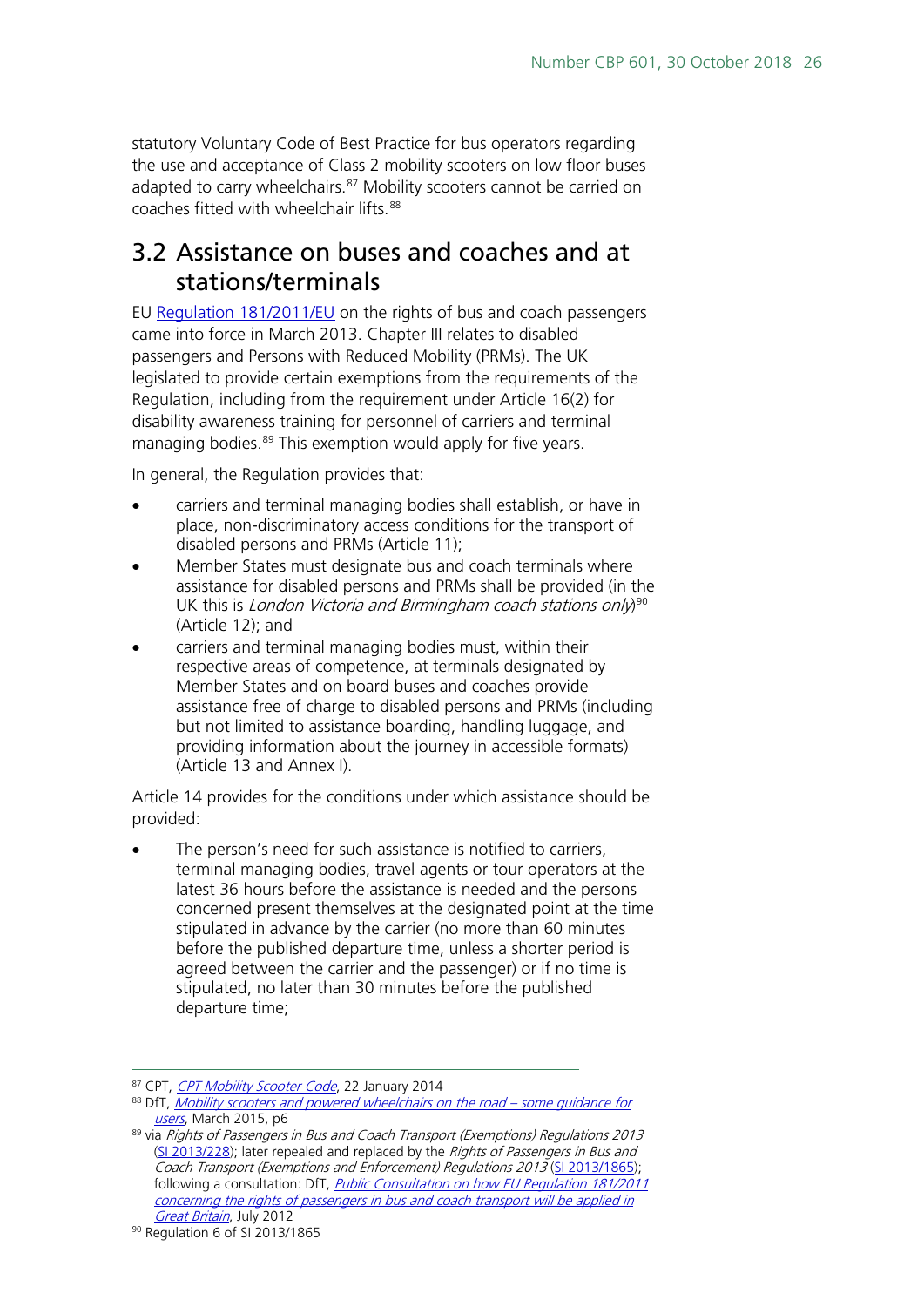- This obligation shall apply at all designated terminals and their points of sale including sale by telephone and via the Internet;
- If no notification is made the relevant body must make "every reasonable effort" to ensure that the assistance is provided in such a way that the disabled person or PRM is able to travel; and
- The terminal managing body must designate a point inside or outside the terminal at which disabled persons or PRMs can announce their arrival and request assistance. It must be clearly signposted and offer basic information about the terminal and assistance provided, in accessible formats.

In 2014 the Government reviewed the exemption under Article 16(2) in order to assess whether drivers were receiving adequate disability training. The responses it published in January 2015 showed that overall the bus industry thought it was doing enough and disabled people thought that it was not.<sup>[91](#page-26-1)</sup>

In debates on the *Bus Services Act 2017* the then Transport Minister, Andrew Jones, confirmed that disability awareness training would be a legal requirement from 1 March 2018 and that "even after we have left the European Union, our policy objective of ensuring that bus drivers are equipped with the knowledge and skills to assist disabled passengers will not change. That obligation will not be removed".<sup>[92](#page-26-2)</sup>

The July 2018 *Inclusive Transport Strategy* stated that by spring 2019 DfT would:

… develop a monitoring and enforcement framework for mandatory bus driver disability awareness training, which will include identifying a body to ensure compliance by bus operators with legal requirements.<sup>[93](#page-26-3)</sup>

Further, it stated that during 2019 DfT would publish best practice guidance for delivering training across the bus sector. This guidance is intended to assist operators in complying with the new mandatory disability equality and awareness training requirement which came into force across the sector in March 2018.<sup>[94](#page-26-4)</sup>

## <span id="page-26-0"></span>3.3 Audio-visual equipment

[Section 17](http://www.legislation.gov.uk/ukpga/2017/21/section/17/enacted) of the *Bus Services Act 2017* sets out an accessible information requirement which would ultimately require bus operators to provide accessible information, using both audible and visible media, on board local bus services in England, Scotland and Wales.<sup>[95](#page-26-5)</sup> A scoping note gives further information, specifically who would be obliged to comply, what information they would be obliged to provide and in what format. It also speculates that the order-making power which would bring this into force could also include exemptions for small operators.

<span id="page-26-1"></span><sup>91</sup> DfT, Summary of responses to the Department for Transport's review of the [mandatory disability awareness training exemption applied under EU Regulation](http://webarchive.nationalarchives.gov.uk/20160211110106/https:/www.gov.uk/government/uploads/system/uploads/attachment_data/file/398693/summary-responses-2a.pdf)  [181/2011 \(concerning bus and coach passenger rights\)](http://webarchive.nationalarchives.gov.uk/20160211110106/https:/www.gov.uk/government/uploads/system/uploads/attachment_data/file/398693/summary-responses-2a.pdf), 28 January 2015 <sup>92</sup> [PBC Deb 16 March 2017, c107](https://hansard.parliament.uk/commons/2017-03-16/debates/23c5a630-6f57-421f-bd1f-9b6f1afd1c99/BusServicesBill(Lords)(ThirdSitting))

<span id="page-26-3"></span><span id="page-26-2"></span><sup>93</sup> Op cit., *[The Inclusive Transport Strategy: Achieving Equal Access for Disabled People](https://assets.publishing.service.gov.uk/government/uploads/system/uploads/attachment_data/file/728547/inclusive-transport-strategy.pdf)*, para 5.6

<span id="page-26-5"></span><span id="page-26-4"></span><sup>94</sup> Ibid., para 6.8

<sup>95</sup> [HL Deb 24 October 2016, c54](https://hansard.parliament.uk/lords/2016-10-24/debates/32F2F236-053A-4153-92D5-D527AB8728F8/BusServicesBill(HL))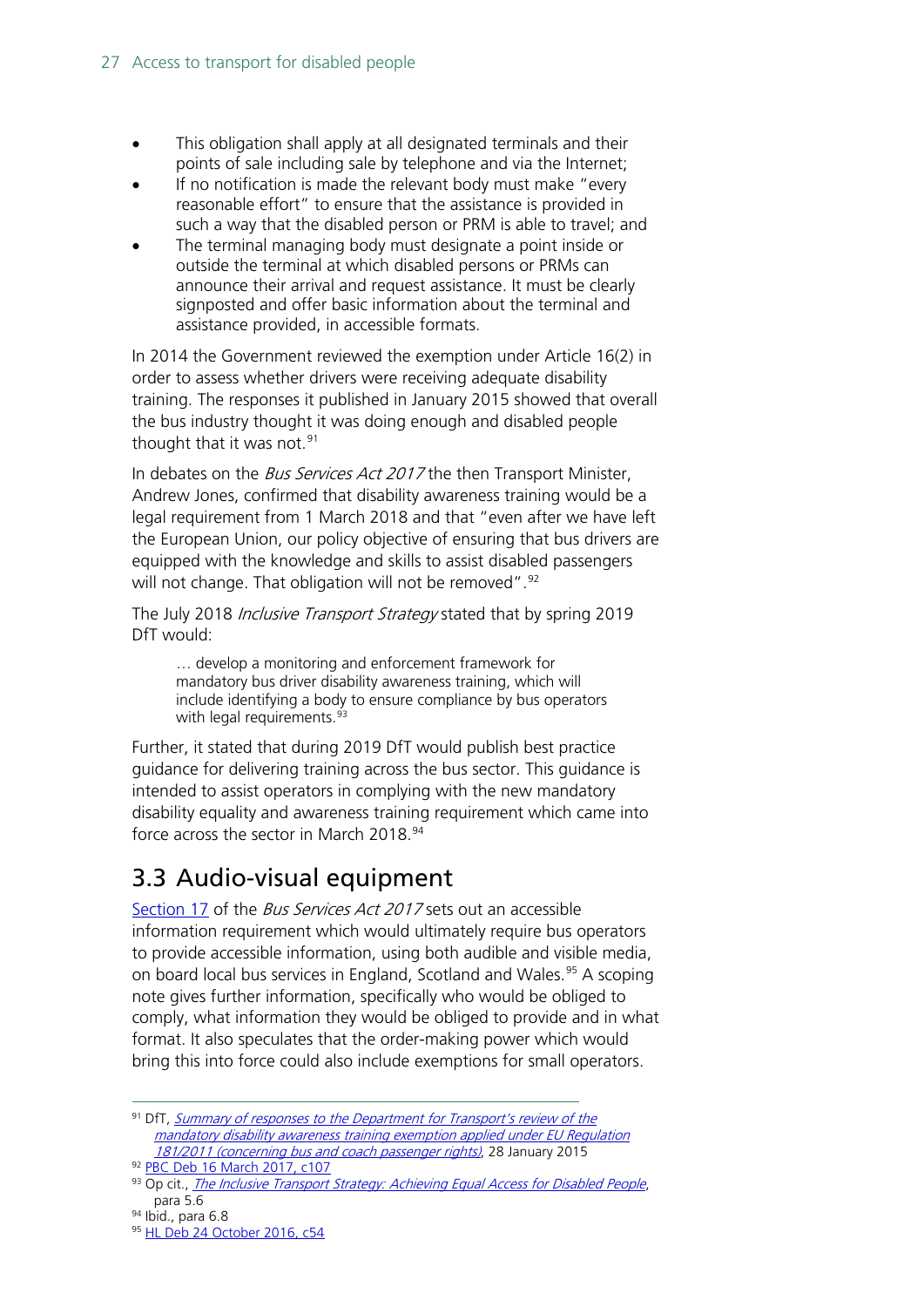The Government's initial anticipated timetable for introduction was to launch a consultation in spring 2017 (sometime after the June General Election), with a view to publishing finalised secondary legislation in April 2018.[96](#page-27-1)

On 5 July 2018 the DfT published a consultation on the provision of accessible information under section 17.<sup>[97](#page-27-2)</sup> It closed on 16 September. The consultation set out the DfT's plans to introduce regulations that require bus operators to provide audible and visible information on local bus services to help people identify:

- the route and direction of services;
- each upcoming stop; and
- points at which diversions start or end.

It intends to specify when this information must be made available and to what standard, leaving it up to operators to select equipment or process that works for them. The intention is to introduce phased implementation between 2021 and 2025.<sup>[98](#page-27-3)</sup>

The July 2018 *Inclusive Transport Strategy* states that by the end of 2018 DfT intends to launch a new £2 million fund for bus operators to aid the rollout of audible and visual announcements across the sector.<sup>[99](#page-27-4)</sup>

The introduction of this requirement followed an effective external lobbying campaign and extensive debate. It reflects the successful [Talking Buses](http://www.guidedogs.org.uk/supportus/campaigns/talkingbuses) campaign, supported by Guide Dogs for the Blind and others, to persuade the Government to require bus operators to fit audio-visual equipment to all buses. The Government had long been reluctant to mandate this sort of thing, instead preferring to let the market provide a solution.<sup>[100](#page-27-5)</sup>

### <span id="page-27-0"></span>3.4 Buggies and prams using wheelchair spaces

The duty under Part 3 of the *Equality Act 2010* to make reasonable adjustments for disabled people should, as far as bus services are concerned, be read in conjunction with the *Public Service Vehicles* (Conduct of Drivers, Inspectors, Conductors and Passengers) Regulations 1990 (SI 1990/1020), as amended. Regulations 11-17 outline the extent of responsibilities for drivers and conductors in respect of wheelchair users and disabled passengers. [101](#page-27-6)

Specifically, Regulation 12(2) and 12(3) states that if there is an unoccupied wheelchair space on the vehicle, a driver and a conductor shall allow a wheelchair user to board. A wheelchair space is occupied if

<span id="page-27-1"></span><sup>96</sup> DfT, *Accessible information regulations - scoping note*, 12 October 2016

<span id="page-27-2"></span><sup>97</sup> DfT press notice, ["Real time information to transform bus travel in England"](https://www.gov.uk/government/news/real-time-information-to-transform-bus-travel-in-england), 5 July 2018

<span id="page-27-4"></span><span id="page-27-3"></span><sup>98</sup> DfT, *[Bus Services Act 2017: accessible information](https://www.gov.uk/government/consultations/bus-services-act-2017-accessible-information)*, 5 July 2018, p35

<sup>99</sup> Op cit., *[The Inclusive Transport Strategy: Achieving Equal Access for Disabled People](https://assets.publishing.service.gov.uk/government/uploads/system/uploads/attachment_data/file/728547/inclusive-transport-strategy.pdf)*, para 7.12

<span id="page-27-5"></span><sup>100</sup> [HC Deb 11 June 2015, c1309](http://www.publications.parliament.uk/pa/cm201516/cmhansrd/cm150611/debtext/150611-0001.htm#15061141000026)

<span id="page-27-6"></span><sup>&</sup>lt;sup>101</sup> inserted by Regulation 6 of the *Public Service Vehicles (Conduct of Drivers,* Inspectors, Conductors and Passengers) (Amendment) Regulations 2002 [\(SI](http://www.legislation.gov.uk/uksi/2002/1724/regulation/6/made)  [2002/1724\)](http://www.legislation.gov.uk/uksi/2002/1724/regulation/6/made)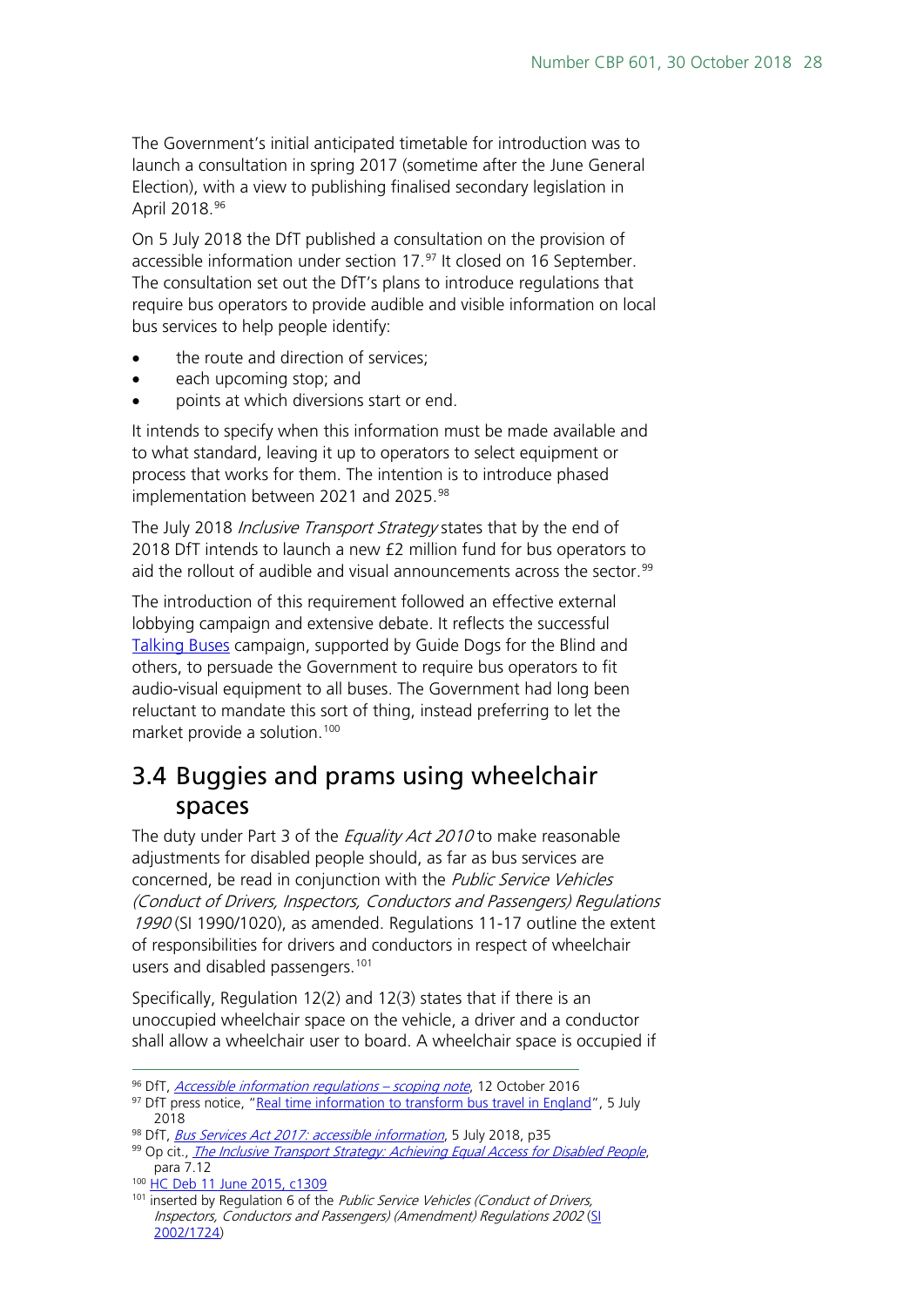there is a wheelchair user in that space, or "passengers or their effects are in that space and they or their effects cannot readily and reasonably vacate it by moving to another part of the vehicle". This latter sentence has caused much concern amongst disability rights groups and uncertainty as to the circumstances under which, for example, a driver should require someone with a child's buggy or pram to fold it and/or remove it from the wheelchair space.

In March 2018 DfT announced its intention to introduce new measures to ensure that wheelchair users can safely access on-board wheelchair spaces on buses.<sup>[102](#page-28-0)</sup> This followed a report from a stakeholder 'Task and Finish Group on the Use of Wheelchair Spaces on Buses'. The group made four specific recommendations:

- 1. That the Public Service Vehicles (Conduct of Drivers, Inspectors, Conductors and Passengers) Regulations 1990 (the Conduct Regulations) are amended to enable drivers to remove passengers from the bus who unreasonably refuse to move when requested from the wheelchair space
- 2. The associated guidance is amended to better reflect the behaviours expected from drivers and passengers with respect to use of the wheelchair space
- 3. Further work is conducted to consider how best to raise public awareness of the behaviours expected from passengers with respect to the wheelchair space, for example a public awareness campaign, or improved signage on buses
- 4. That conditions of carriage and disability awareness training best practice guidance are updated to reflect the fact that passengers will be required to move from the wheelchair space should it be required by a passenger in a  $w$ heelchair<sup>[103](#page-28-1)</sup>

The July 2018 *Inclusive Transport Strategy* stated that by the end of 2018 and after engagement with affected stakeholders, DfT will "announce the specific actions we intend to take to secure access to the wheelchair space for those who need it".<sup>[104](#page-28-2)</sup>

The key legal case on this is FirstGroup Plc v Paulley, see box on following page.

<span id="page-28-0"></span><sup>&</sup>lt;sup>102</sup> DfT press notice, "Government signals commitment to improving bus access for [wheelchair users"](https://www.gov.uk/government/news/government-signals-commitment-to-improving-bus-access-for-wheelchair-users), 8 March 2018

<span id="page-28-1"></span><sup>&</sup>lt;sup>103</sup> Response to advice on the use of wheelchair spaces onboard buses: Written [statement -](https://www.parliament.uk/business/publications/written-questions-answers-statements/written-statement/Commons/2018-03-08/HCWS523/) HCWS523, 8 March 2018

<span id="page-28-2"></span><sup>&</sup>lt;sup>104</sup> Op cit., [The Inclusive Transport Strategy: Achieving Equal Access for Disabled People](https://assets.publishing.service.gov.uk/government/uploads/system/uploads/attachment_data/file/728547/inclusive-transport-strategy.pdf), para 5.6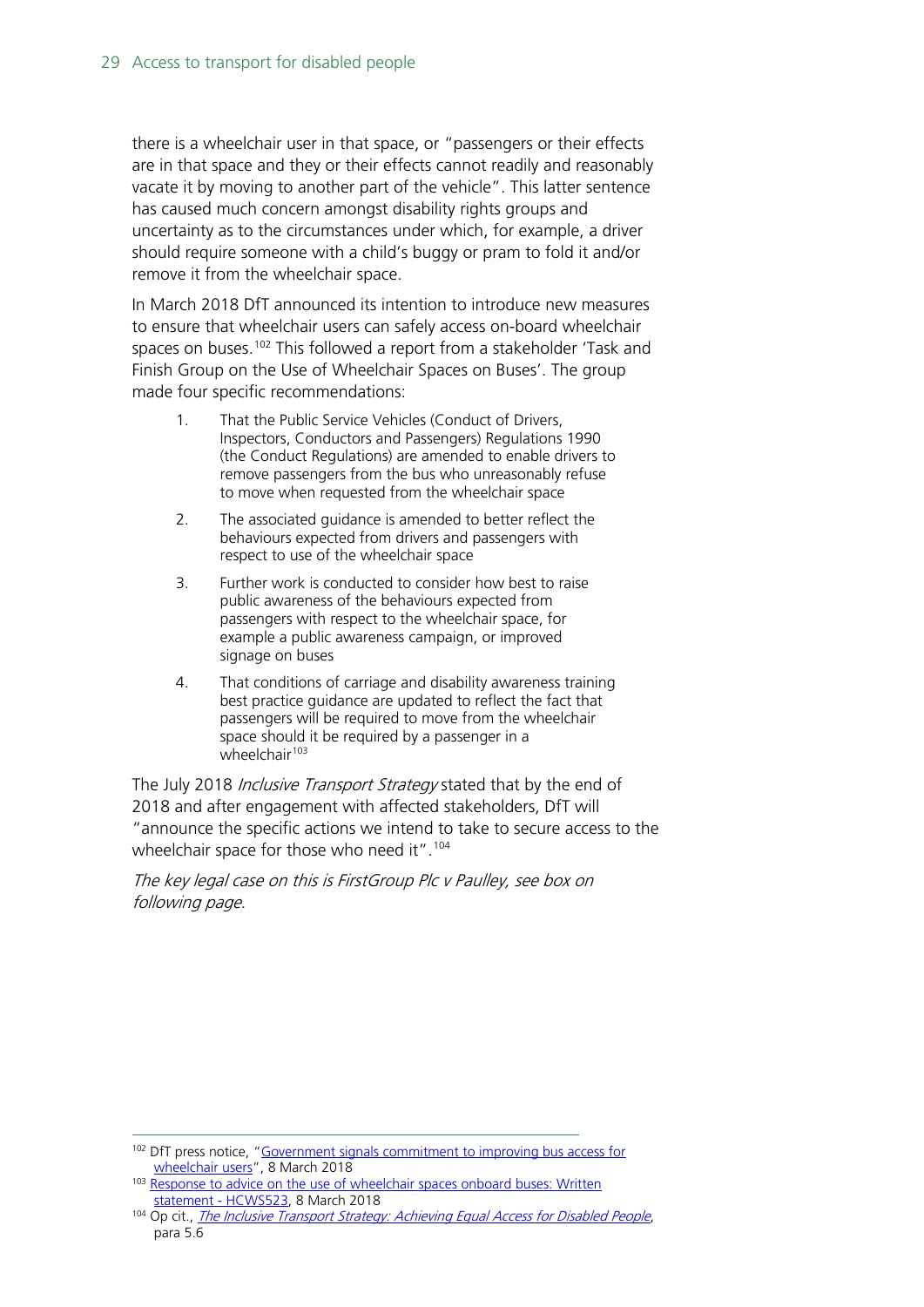#### **Use of wheelchair spaces on buses: FirstGroup Plc v Paulley [2017] UKSC 4**

There has long been concern amongst disability rights groups about the requirements for wheelchair spaces on buses to be vacated if occupied and the circumstances under which, for example, a driver should require someone with a child's buggy or pram to fold it and/or remove it from the wheelchair space. Doug Paulley took his case against FirstGroup on this issue to the Supreme Court. In its [judgement of 18 January 2017](http://www.bailii.org/uk/cases/UKSC/2017/4.html) the court held that FirstGroup's rules for their drivers failed to do enough to ensure that wheelchair spaces on buses are reserved for wheelchair users.

The basic legal principle is that, under [section 29\(7\)](http://www.legislation.gov.uk/ukpga/2010/15/section/29) and [20](http://www.legislation.gov.uk/ukpga/2010/15/section/20) of the *Equality Act* 2010, service providers must make "reasonable adjustments" for disabled service users. This can include adjustments to physical features of buildings/vehicles (e.g. the provision of a wheelchair space on a bus) and adjustments to policies and procedures (e.g. the rules determining what drivers must do to ensure those spaces are usable by disabled passengers).

In FirstGroup v Paulley the Supreme Court held that FirstGroup's rules for drivers failed to make sufficient adjustments for the needs of disabled service users. The rule being challenged was one which, broadly, required drivers to ask a person occupying the space to move for the wheelchair user, but to do nothing more if the person refused. The Court held that this fell just short of what the law required. The law requires that the policy should stipulate that drivers must ask the occupant to move, and if they don't, to ask them again, be more insistent and judge what further action (e.g. stopping the bus) should be required on a case-by-case basis.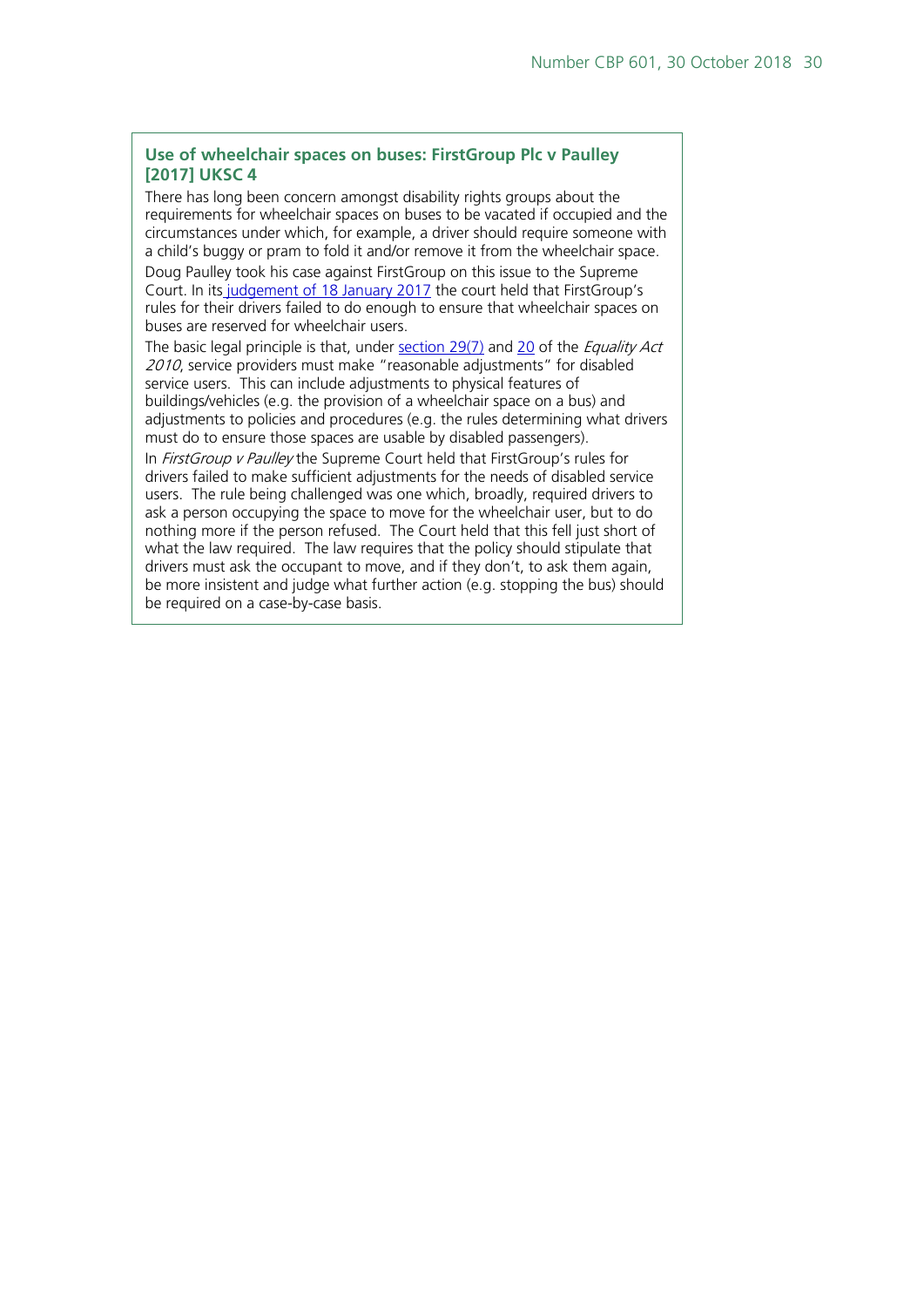## <span id="page-30-0"></span>4. Taxis

There is no national requirement to make a proportion of taxi or private hire vehicle (PHV) fleets accessible. This is a matter for individual local licensing authorities. Individual councils can – and do – require all or a proportion of vehicles licensed by that authority to be accessible. For example, since 1 January 2000 every taxi operating in London has been required to take wheelchairs and all taxis operating in Edinburgh have been required to be wheelchair accessible since 1 January 1997. In 2017 62% of all licensing authorities in England required wheelchair accessible vehicles in all or part of their taxi fleet.<sup>[105](#page-30-2)</sup>

The latest figures show that in England 58% of all taxis were wheelchair accessible in 2017. This has remained the same from 2015. In comparison 2.2% of PHVs were wheelchair accessible in 2017, similar to the proportion in 2015.<sup>[106](#page-30-3)</sup> There is a significant difference in the availability of accessible vehicles between London and other metropolitan areas on the one hand and the rest of the country on the other. In England outside London, metropolitan areas had 83% wheelchair accessible taxis. In other urban areas 36% of taxis were wheelchair accessible, while in rural areas only 15% of taxis were wheelchair accessible.<sup>[107](#page-30-4)</sup>

However, questions of accessibility are not only limited to vehicles, but also relate to issues such as taking bookings, ensuring drivers are properly trained and treat disabled people equally, carrying guide dogs and not making extra charges.

## <span id="page-30-1"></span>4.1 Legislation

The 2010 Act made some fundamental changes to the service that disabled passengers can expect from taxi and PHV drivers. There was a long delay by successive governments about bringing some of these provisions (which date back to earlier legislation) into force.<sup>[108](#page-30-5)</sup>

Finally, in April 2017 the Government brought into force sections 165 and 167 of the 2010 Act (via the Equality Act 2010 (Commencement No. 12) Order 2017 [\(SI 2017/107\)](http://www.legislation.gov.uk/uksi/2017/107/note/made)). Together, these sections provide that drivers of 'designated' taxis and PHVs, which are hired by or for a disabled person who is in a wheelchair, or by another person who wishes to be accompanied by a disabled person who is in a wheelchair, must:

- carry the passenger while in the wheelchair;
- not to make any additional charge for doing so;

<span id="page-30-2"></span><sup>&</sup>lt;sup>105</sup> DfT, *[Taxi and Private Hire Vehicle Statistics: England 2017](http://webarchive.nationalarchives.gov.uk/20171012160449/https:/www.gov.uk/government/uploads/system/uploads/attachment_data/file/642759/taxi-private-hire-vehicles-2017.pdf)*, 7 September 2017, p3

<span id="page-30-4"></span><span id="page-30-3"></span><sup>106</sup> Ibid., p3

<sup>107</sup> Ibid., p3

<span id="page-30-5"></span> $108$  See, in particular as it relates to section 165, which was a replication of section 36 of the 1995 Act: DfT, [Consultation on Improving Access to Taxis](http://webarchive.nationalarchives.gov.uk/20100104171434/http:/www.dft.gov.uk/consultations/closed/consulttaxis/consulttaxitaggedpdf.pdf), February 2009; DfT, Equality Act 2010 – [Taxis and Private Hire Vehicles: Provisions coming into effect in](http://data.parliament.uk/DepositedPapers/Files/DEP2010-1717/DEP2010-1717.zip)  [October 2010](http://data.parliament.uk/DepositedPapers/Files/DEP2010-1717/DEP2010-1717.zip), September 2010 [HC DEP 2010-1717] and [HC Deb 16 July 2012,](http://www.publications.parliament.uk/pa/cm201213/cmhansrd/cm120716/text/120716w0002.htm#12071628000139)  [c495W](http://www.publications.parliament.uk/pa/cm201213/cmhansrd/cm120716/text/120716w0002.htm#12071628000139)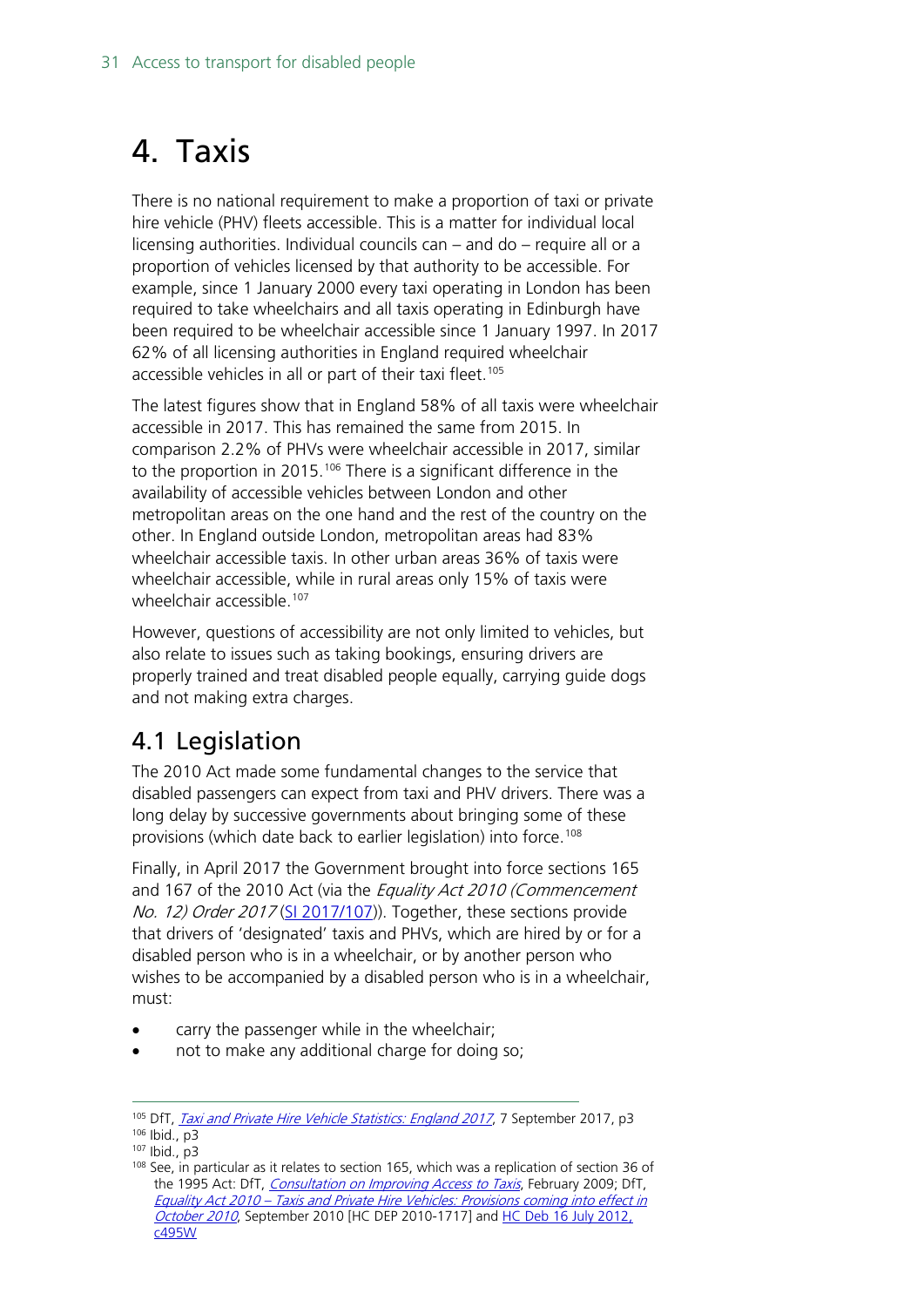- if the passenger chooses to sit in a passenger seat, to carry the wheelchair;
- to take such steps as are necessary to ensure that the passenger is carried in safety and reasonable comfort; and
- to give the passenger such mobility assistance as is reasonably required.

A driver of a designated taxi or PHV commits an offence by failing to comply with a duty imposed on the driver by this legislation and is liable on summary conviction to a fine not exceeding £1,000.

The Government issued guidance on the implementation of sections 165 and 167 in February 2017. The guidance is intended to help licensing authorities to:

- maintain lists of vehicles designated as wheelchair accessible;
- handle applications from drivers who are medically unfit to perform the duties required of them; and
- enforce the requirements.<sup>[109](#page-31-1)</sup>

Under sections 168-171 of the 2010 Act taxis and PHVs have a duty to accept bookings for and to carry passengers with assistance dogs, and not make an extra charge for doing so.<sup>[110](#page-31-2)</sup> However, research published by Guide Dogs for the Blind in May 2016 found that prosecutions are rare and fines are low, with some licensing authorities reporting fines as low as £50 to £100.<sup>[111](#page-31-3)</sup> They are currently running a campaign based on survey findings that 42% of assistance dog owners were turned away by a taxi or minicab in the last year because of their dog.<sup>[112](#page-31-4)</sup>

Finally, section 29 of the 2010 Act prohibits discrimination in the provision of services. Section 29(2)(a) states that a service provider must not discriminate against a person "as to the terms on which" a service is provided. Discrimination may be either direct or indirect. Direct discrimination is defined in section 13 as a person treating another less favourably than others "because of" a protected characteristic. Disability is a protected characteristic (section 6).<sup>[113](#page-31-5)</sup>

## <span id="page-31-0"></span>4.2 Future changes

In May 2014 the Law Commission published the outcome of its review into taxi and PHV licensing law. One of the areas it looked at was accessibility. It made the following recommendations:

- taxi and private hire drivers be required to undergo **disability awareness training** of a standard set by the Secretary of State;
- the Secretary of State require information on how to **complain** about taxi and PHV services to be displayed in taxi and PHVs;

<span id="page-31-1"></span><sup>&</sup>lt;sup>109</sup> DfT, *[Access for wheelchair users to taxis and private hire vehicles](http://webarchive.nationalarchives.gov.uk/20171110163846/https:/www.gov.uk/government/publications/access-for-wheelchair-users-to-taxis-and-private-hire-vehicles)*. February 2017

<span id="page-31-3"></span><span id="page-31-2"></span><sup>&</sup>lt;sup>110</sup> For more information see section 2 of HC Library briefing pape[r CBP 7668](http://researchbriefings.parliament.uk/ResearchBriefing/Summary/CBP-7668)

<sup>&</sup>lt;sup>111</sup> Guide Dogs press notice, "Guide Dog owners driven to despair by taxi and minicab [drivers who illegally say no to their dog"](https://www.guidedogs.org.uk/news/2016/may/guide-dog-owners-driven-to-despair-by-taxi-and-minicab-drivers-who-illegally-say-no-to-their-dog#.V6stOlsrLIU), 21 May 2016

<span id="page-31-4"></span><sup>112</sup> Guide Dogs, *[Access All Areas](https://e-activist.com/page/17619/petition/1)* [accessed 14 February 2018]

<span id="page-31-5"></span><sup>&</sup>lt;sup>113</sup> Individuals can pursue these issues further with regards to specific local cases by obtaining further advice from the Equality Advisory and Support Service (EASS): its website has [an overview of the assistance it provides,](https://www.equalityadvisoryservice.com/app/about) and [contact details](https://www.equalityadvisoryservice.com/app/ask)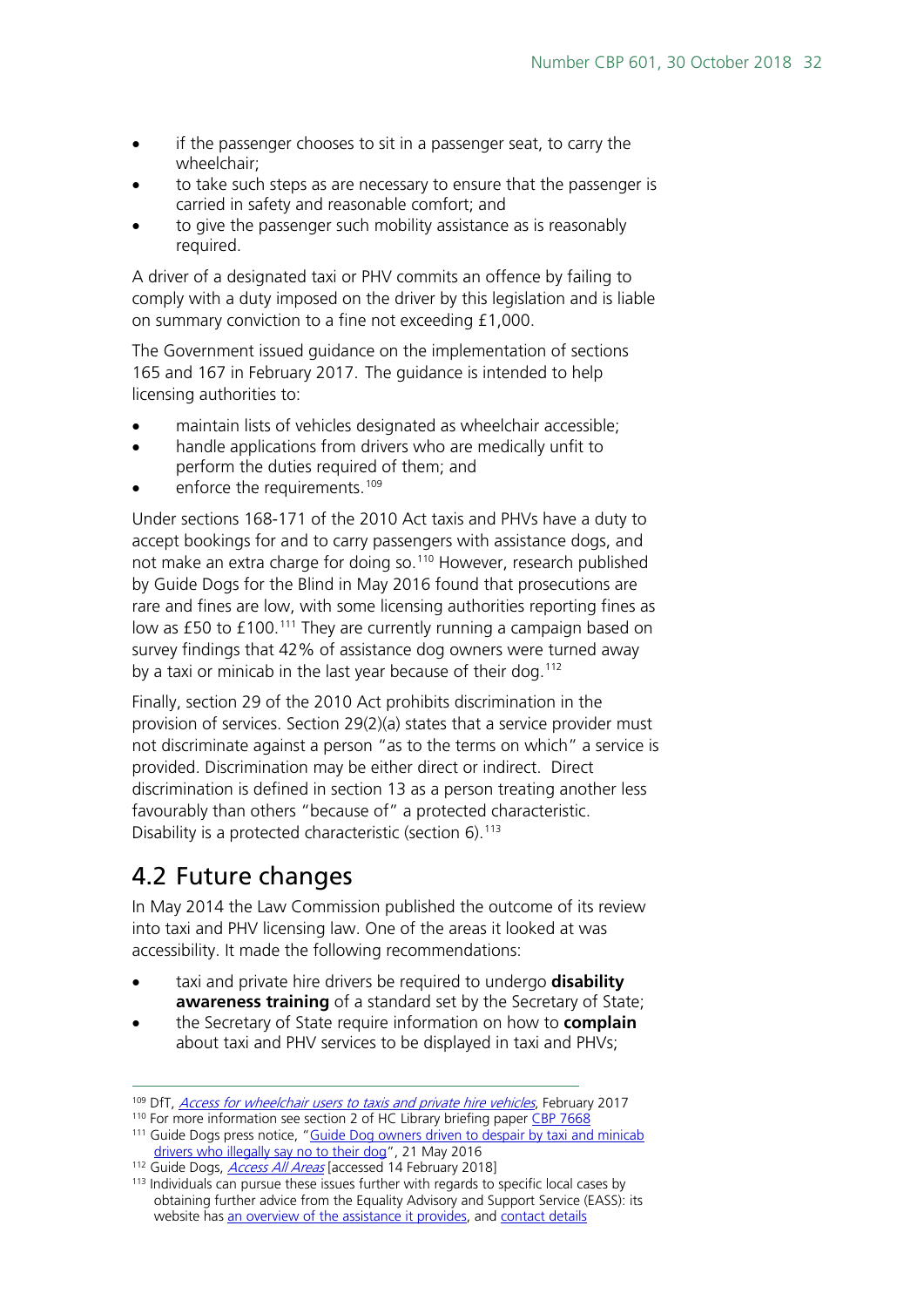- local licensing authorities should **display complaint information** in offices, libraries and on websites;
- licensing authorities conduct an **accessibility review** at three year intervals;
- the Secretary of State require holders of taxi and private hire driver licences and dispatcher licences to **comply with the**  *Equality Act 2010* **as a condition of the licence** [to make] enforcement easier];
- licensing authorities should reconsider **rank design** to ensure compliance with the 2010 Act;
- licensing conditions should provide that information about the licensing authority and local operators should be provided in **alternative formats**, as well as information about the types of vehicle available in their area; and
- the Secretary of State should have the power to impose **accessibility requirements on large operator/dispatchers**. In particular, the power should permit the setting of quotas of accessible vehicles which must be available to such dispatchers.<sup>[114](#page-32-0)</sup>

The July 2018 *Inclusive Transport Strategy* stated that by end of 2019 the DfT would:

… publish for consultation revised best practice guidance to support local licensing authorities (LLAs) to use their existing powers more effectively. In particular we will recommend that authorities require taxi and private hire vehicle (PHV) drivers to complete disability awareness and equality training, make it simple to report discrimination and take robust action against drivers alleged to have discriminated against disabled passengers [… and]

Take steps to understand why taxi and PHV drivers continue to refuse to transport assistance dogs […] We will undertake research to identify why the risk of fines and the loss of a driver's licence appear insufficient in some circumstances to prevent them from discriminating against assistance dog owners. We will use evidence from this work to support any further action that we may take in this area to ensure that assistance dog owners are able to travel by taxi and PHV free from the fear of discrimination<sup>[115](#page-32-1)</sup>

It also said that by autumn 2018 it would write to all local licensing authorities "stressing the importance of supporting an inclusive taxi and PHV fleet" and asking those authorities who had not already done so to publish lists of vehicles designated as wheelchair accessible under section 167 of the 2010 Act (see section 4.1, above).<sup>[116](#page-32-2)</sup>

In 2017 the Government set up a working group to consider any regulatory issues and remedies on taxi policy generally, including accessibility. [117](#page-32-3) The group's report was published in September 2018. It recommended that:

<span id="page-32-0"></span><sup>&</sup>lt;sup>114</sup> Law Commission, *[Taxi and Private Hire Services](http://web.archive.org/web/20150723125743/http:/www.lawcom.gov.uk/wp-content/uploads/2015/03/lc347_taxi-and-private-hire-services.pdf)* (Law Com No 347), Cm 8864, May 2014, chapter 12

<span id="page-32-1"></span><sup>&</sup>lt;sup>115</sup> Op cit., *[The Inclusive Transport Strategy: Achieving Equal Access for Disabled People](https://assets.publishing.service.gov.uk/government/uploads/system/uploads/attachment_data/file/728547/inclusive-transport-strategy.pdf)*, para 5.6

<span id="page-32-2"></span><sup>116</sup> Ibid., para 8.36

<span id="page-32-3"></span><sup>117</sup> [HC Deb 18 July 2017, cc271-2WH](https://hansard.parliament.uk/Commons/2017-07-18/debates/CD611C60-C265-423C-85AE-C7545AC26FD4/TaxiTrade) and [Taxis: Written question –](http://www.parliament.uk/business/publications/written-questions-answers-statements/written-question/Commons/2017-10-19/108783) 108783, 24 October 2017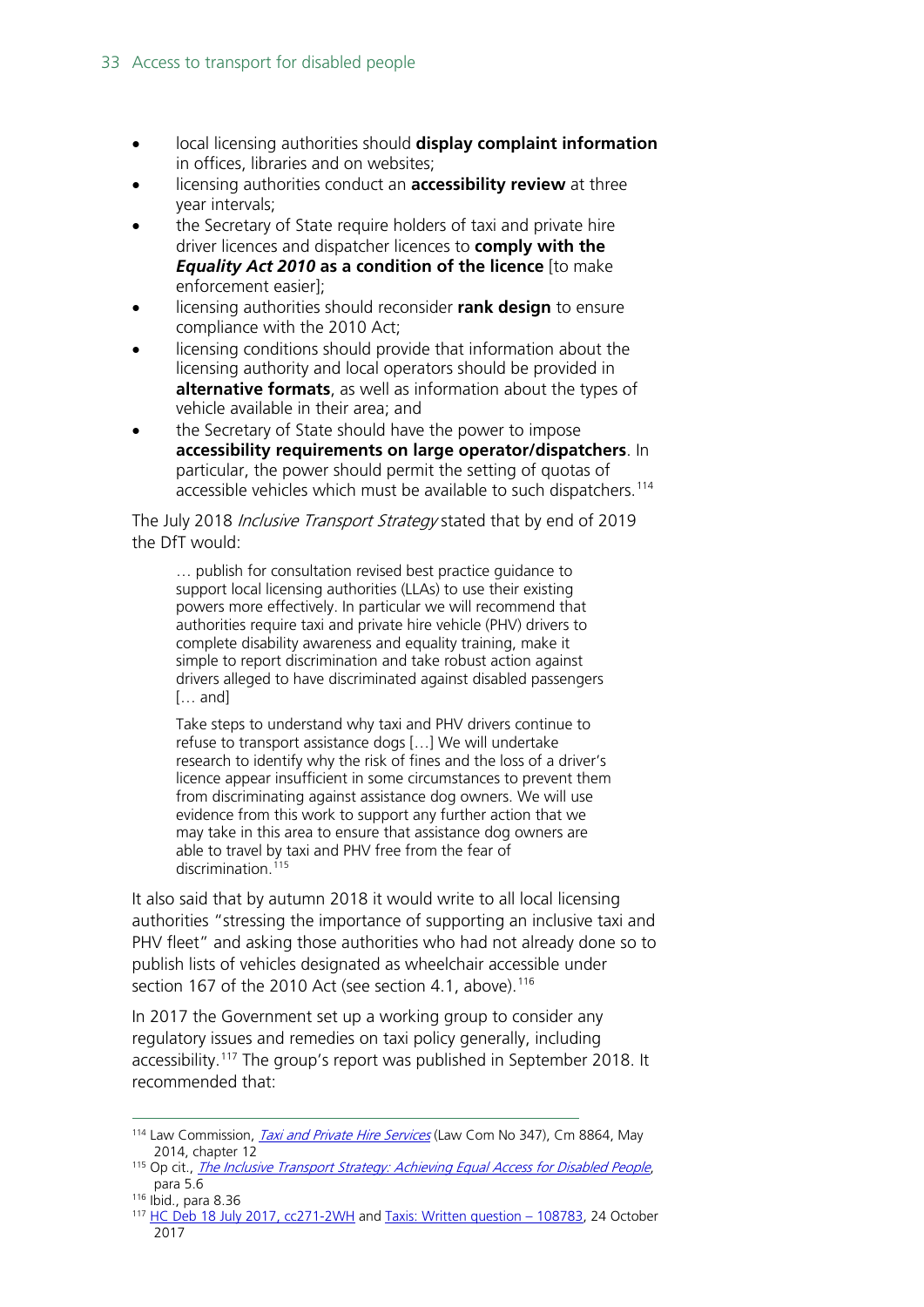Licensing authorities that have low levels of wheelchair accessible vehicles (WAVs) in their taxi and PHV fleet should ascertain if there is unmet demand for these vehicles. In areas with unmet demand licensing authorities should consider how existing powers could be used to address this, including making it mandatory to have a minimum number of their fleet that are WAVs. As a matter of urgency, the Government's Best Practice Guidance should be revised to make appropriate recommendations to support this objective …

Licensing authorities which have not already done so should set up lists of wheelchair accessible vehicles (WAVs) in compliance with s.167 of the Equality Act 2010, to ensure that passengers receive the protections which this provides …

Licensing authorities should use their existing enforcement powers to take strong action where disability access refusals are reported, to deter future cases. They should also ensure their systems and processes make it as easy as possible to report disability access refusals.[118](#page-33-0)

The Government has yet to respond.

<span id="page-33-0"></span><sup>&</sup>lt;sup>118</sup> DfT. Taxi and Private Hire Vehicle Licensing: Steps towards a safer and more robust [system](https://assets.publishing.service.gov.uk/government/uploads/system/uploads/attachment_data/file/745516/taxi-and-phv-working-group-report.pdf), 24 September 2018, reccs 30-32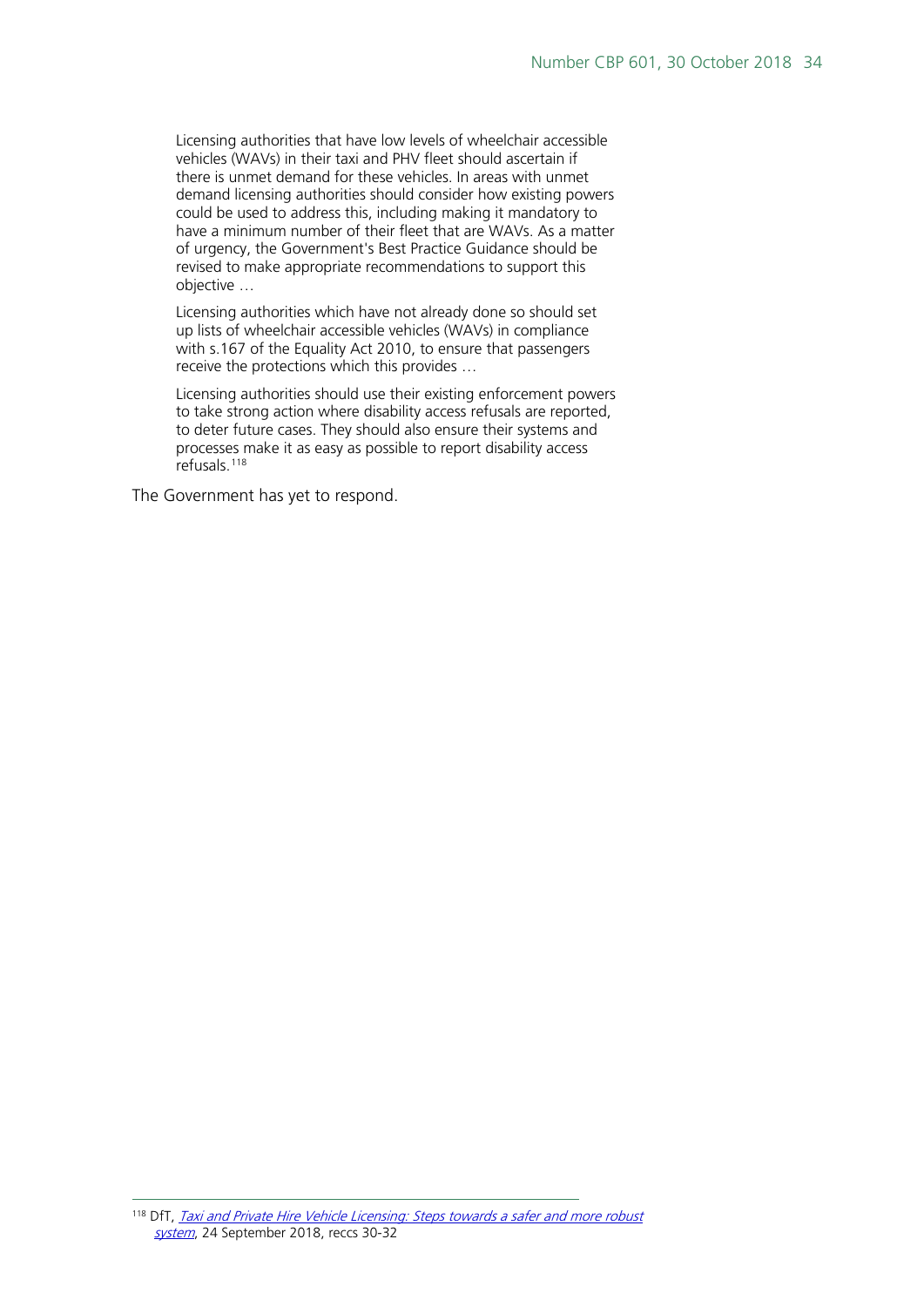## <span id="page-34-0"></span>5. Air travel

## <span id="page-34-1"></span>5.1 Legislation

The law in this area derives from the EU, particularly Articles 3, 4 and 10 and Annex II of [EU Regulation 1107/2006.](http://eur-lex.europa.eu/legal-content/EN/TXT/PDF/?uri=CELEX:32006R1107&from=EN)<sup>[119](#page-34-2)</sup> On 1 December 2014 the Civil Aviation (Access to Air Travel for Disabled Persons and Persons with Reduced Mobility) Regulations 2014 [\(SI 2014/2833\)](http://www.legislation.gov.uk/uksi/2014/2833/contents/made) came into effect, giving the CAA full legal authority to ensure airlines or airports comply with the EU Regulation.<sup>[120](#page-34-3)</sup>

The Regulation provides that an air carrier or its agent or a tour operator shall not refuse, on the grounds of disability or of reduced mobility, to accept a reservation for a flight departing from or arriving at an EU airport, or to embark a disabled person or a Person with Reduced Mobility (PRM) at such an airport, provided that the person concerned has a valid ticket and reservation [Article 3].

Notwithstanding the above, an air carrier etc. may refuse, on the grounds of disability or of reduced mobility, to accept a reservation from or to embark a disabled person or a person with reduced mobility on the following grounds:

- in order to meet applicable safety requirements; or
- if the size of the aircraft or its doors makes the embarkation or carriage of that disabled person or person with reduced mobility physically impossible.

The process for determining who or what might constitute a 'safety concern' is a matter for individual airlines, but they would have to be able to justify these conditions were they to be taken to court on the grounds of discrimination in the provision of goods and services.

Article 4 provides that in the event of refusal to accept a reservation on the grounds referred to above, the air carrier etc. must "make reasonable efforts to propose an acceptable alternative" to the person in question. A disabled person or a PRM who has been denied boarding on the grounds of his or her disability or reduced mobility and any person accompanying this person (as defined in Article 2) shall be offered the right to reimbursement or rerouting.

In order to satisfy themselves that a passenger is 'safe', an air carrier etc. may require that a disabled person or PRM be accompanied by another person who is capable of providing the assistance required by that person.

Air carriers etc. must make publicly available, in accessible formats and in at least the same languages as the information made available to other passengers, the safety rules that they apply to the carriage of

<span id="page-34-2"></span> $119$  implemented in the UK via the Civil Aviation (Access to Air Travel for Disabled Persons and Persons with Reduced Mobility) Regulations 2007 [\(SI 2007/1895\)](http://www.legislation.gov.uk/uksi/2007/1895/contents/made).

<span id="page-34-3"></span> $120$  further information can be found in *quides* available from the Equality and Human Rights Commission [accessed 23 February 2018]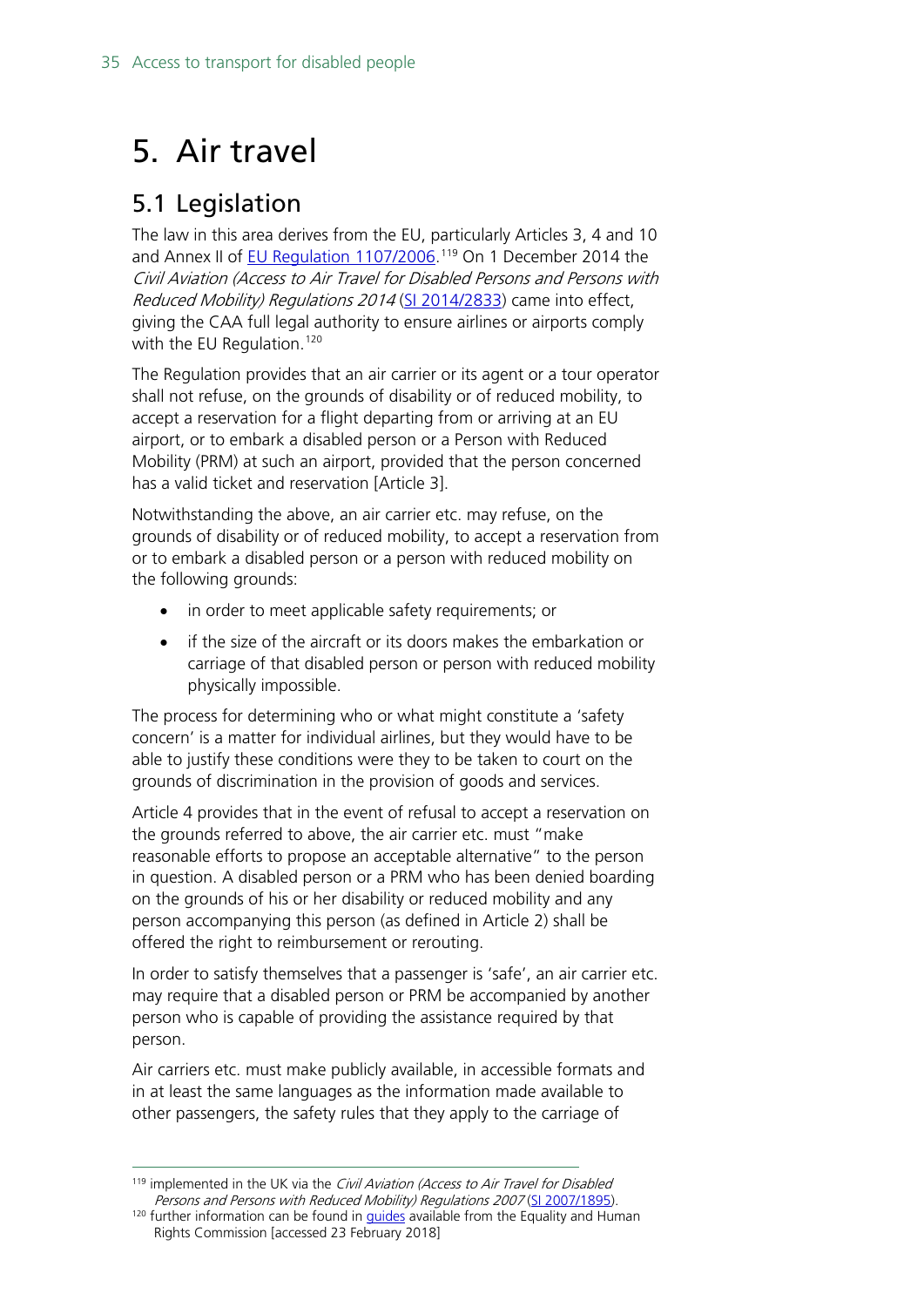disabled persons and PRMs, as well as any restrictions on their carriage or on that of mobility equipment due to the size of aircraft.

When an air carrier etc. refuses to carry a disabled person or PRM, it must immediately inform them of the reasons therefor. On request they must communicate these reasons in writing within five working days of the request.

Article 10 and Annex II state that an air carrier must provide the following assistance *without additional charge* to a disabled person or PRM departing from, arriving at or transiting through an EU airport:

- Carriage of recognised **assistance dogs** in the cabin, subject to national regulations;
- In addition to **medical equipment**, transport of up to two pieces of mobility equipment per disabled person or person with reduced mobility, including electric wheelchairs (subject to advance warning of 48 hours and to possible limitations of space on board the aircraft, and subject to the application of relevant legislation concerning dangerous goods);
- Communication of essential **information** concerning a flight in accessible formats;
- The making of all reasonable efforts to arrange **seating** to meet the needs of individuals with a disability or reduced mobility on request and subject to safety requirements and availability;
- Assistance in moving to **toilet facilities** if required; and
- Where a disabled person or PRM is assisted by an **accompanying person**, the air carrier will make all reasonable efforts to give such person a seat next to the disabled person or person with reduced mobility.<sup>[121](#page-35-1)</sup>

## <span id="page-35-0"></span>5.2 UK policy

In June 2014 the UK aviation regulator (the Civil Aviation Authority, or CAA) announced that it had decided to use new powers available to it to require airlines and airports to display specified information about policies and services for PRMs in a comparable and accessible format on their websites.<sup>[122](#page-35-2)</sup> In December 2016 the CAA issued new quidance to UK airports on the minimum compliance standards under the EU Regulation.[123](#page-35-3)

In its draft transport accessibility action plan, published for consultation in August 2017, the Government sought views on whether there was enough information available regarding the rights of disabled or less mobile passengers when travelling by air and the existing information and guidance is clear and understandable. [124](#page-35-4)

<span id="page-35-1"></span> $121$  on this point, a court case in 2014 brought to light problems with the Montreal Convention when seeking compensation for distress etc. caused by a breach of any of these rules; see: **[Stott v Thomas Cook](http://www.equalityhumanrights.com/sites/default/files/uploads/documents/UKSC_2012_0109_Judgment.pdf)**, [2014] UKSC 15, 5 March 2014

<span id="page-35-2"></span><sup>&</sup>lt;sup>122</sup> CAA, *[Revised CAA proposal on information for PRM passengers](http://webarchive.nationalarchives.gov.uk/20151118195544/http:/www.caa.co.uk/default.aspx?catid=1350&pagetype=90&pageid=16044)*, 13 June 2014; powers under sections 83-93 of the [Civil Aviation Act 2012](http://www.legislation.gov.uk/ukpga/2012/19/contents/enacted)

<span id="page-35-3"></span><sup>&</sup>lt;sup>123</sup> CAA, *CAA guidance for airports on providing assistance to people with hidden* [disabilities](https://publicapps.caa.co.uk/docs/33/CAP%201411%20DEC16.pdf), CAP 1411, 8 December 2016

<span id="page-35-4"></span><sup>&</sup>lt;sup>124</sup> Op cit., [Accessibility Action Plan Consultation:](https://www.gov.uk/government/consultations/draft-transport-accessibility-action-plan) A Transport System that is open to [everyone](https://www.gov.uk/government/consultations/draft-transport-accessibility-action-plan), p30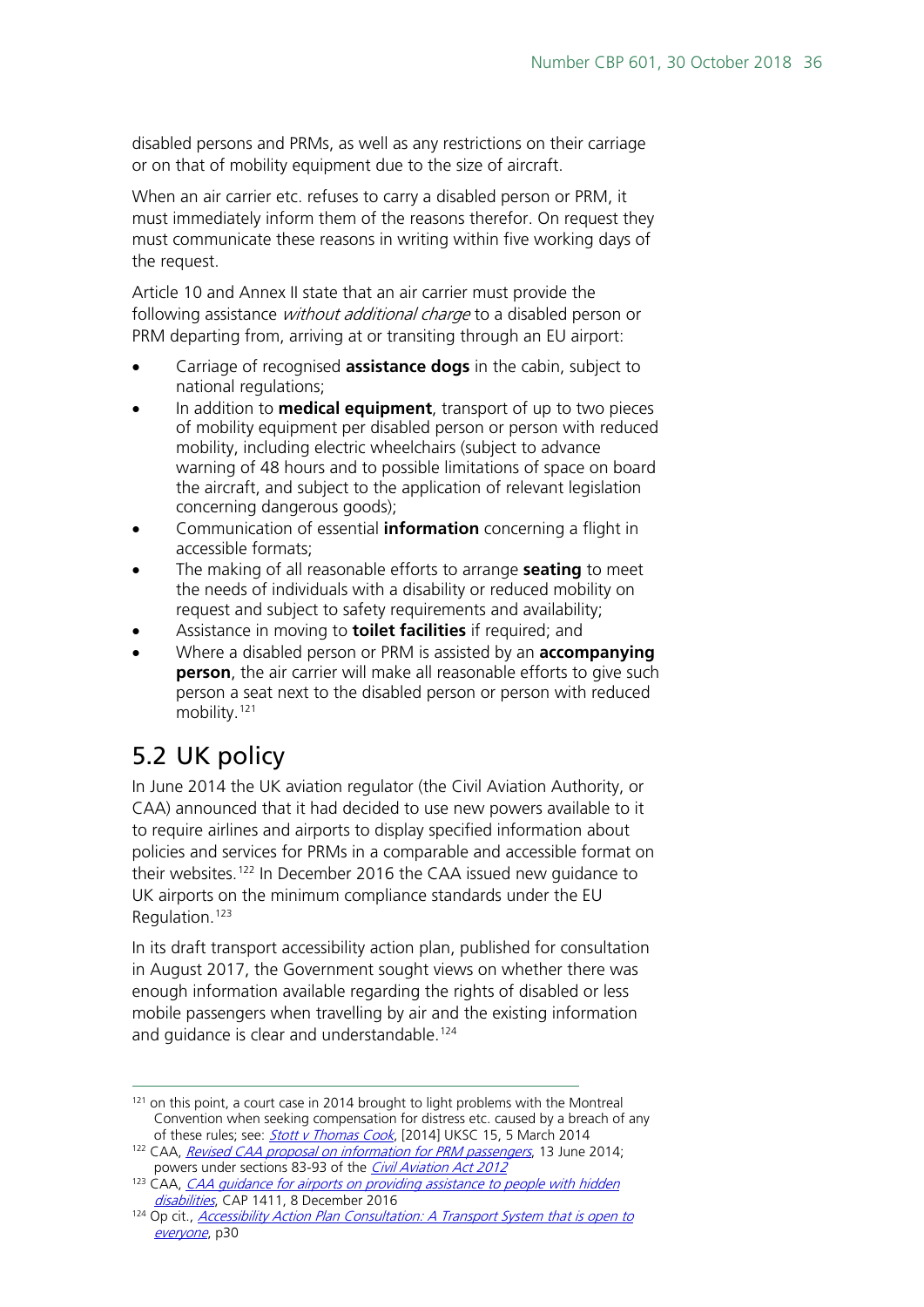In July 2018 the CAA reported that the number of people with a disability requesting extra help when travelling by air had reached over three million journeys – a rise of almost 80 per cent since 2010. Sixteen UK airports were rated 'very good', up from six airports in the 2017 review. However, three airports – Birmingham, Gatwick and Stansted – did not met the CAA's expectations and were told to improve. Manchester Airport received a 'poor' rating for the second year in a row; the only airport to receive this rating in 2018.<sup>[125](#page-36-0)</sup>

The July 2018 Inclusive Transport Strategy stated that by 2019 DfT would review the powers the CAA has to "enforce regulations and strengthen them if evidence suggests this is required" and consider how passenger assistance could be improved by providing assistance via a single member of staff throughout the journey (airside and landside). By 2020 it stated that it intends "to put in place a robust framework for measuring airlines' provision of assistance services, and to have strengthened the current performance standards for airports".<sup>[126](#page-36-1)</sup>

The DfT intends to publish its *[Aviation Strategy](https://assets.publishing.service.gov.uk/government/uploads/system/uploads/attachment_data/file/698247/next-steps-towards-an-aviation-strategy.pdf#page=86)* for consultation by the end of 2018. The *Inclusive Transport Strategy* stated that it will contain policy proposals to improve disabled people's access to, and experience of, using aviation. Some of the measures under consideration include:

- Working with industry to offer better on-board wheelchair and disabled toilet facilities;
- Examining how aircraft manufacturers can better design aircraft to make them more accessible, for example by removing seats to accommodate wheelchairs and prioritising wheelchair storage for quick access on arrival;
- Reducing the distance disabled passengers have to walk within airports by encouraging the installation of travellators when building refurbishment or expansion of terminals are taking place.<sup>127</sup>

In October 2018 the CAA issued new guidance to airports on assisting passengers with hidden disabilities. [128](#page-36-3)

<span id="page-36-0"></span><sup>&</sup>lt;sup>125</sup> CAA press notice, ["UK airports show big rise in help for disabled passengers"](https://www.caa.co.uk/News/UK-airports-show-big-rise-in-help-for-disabled-passengers/), 13 July 2018

<span id="page-36-1"></span><sup>&</sup>lt;sup>126</sup> Op cit., *[The Inclusive Transport Strategy: Achieving Equal Access for Disabled People](https://assets.publishing.service.gov.uk/government/uploads/system/uploads/attachment_data/file/728547/inclusive-transport-strategy.pdf)*, para 5.6

<span id="page-36-2"></span><sup>127</sup> Ibid., para 8.47

<span id="page-36-3"></span><sup>&</sup>lt;sup>128</sup> CAA press notice, "Airlines given guidance on assisting passengers with hidden [disabilities"](https://www.caa.co.uk/News/Airlines-given-guidance-on-assisting-passengers-with-hidden-disabilities/), 15 October 2018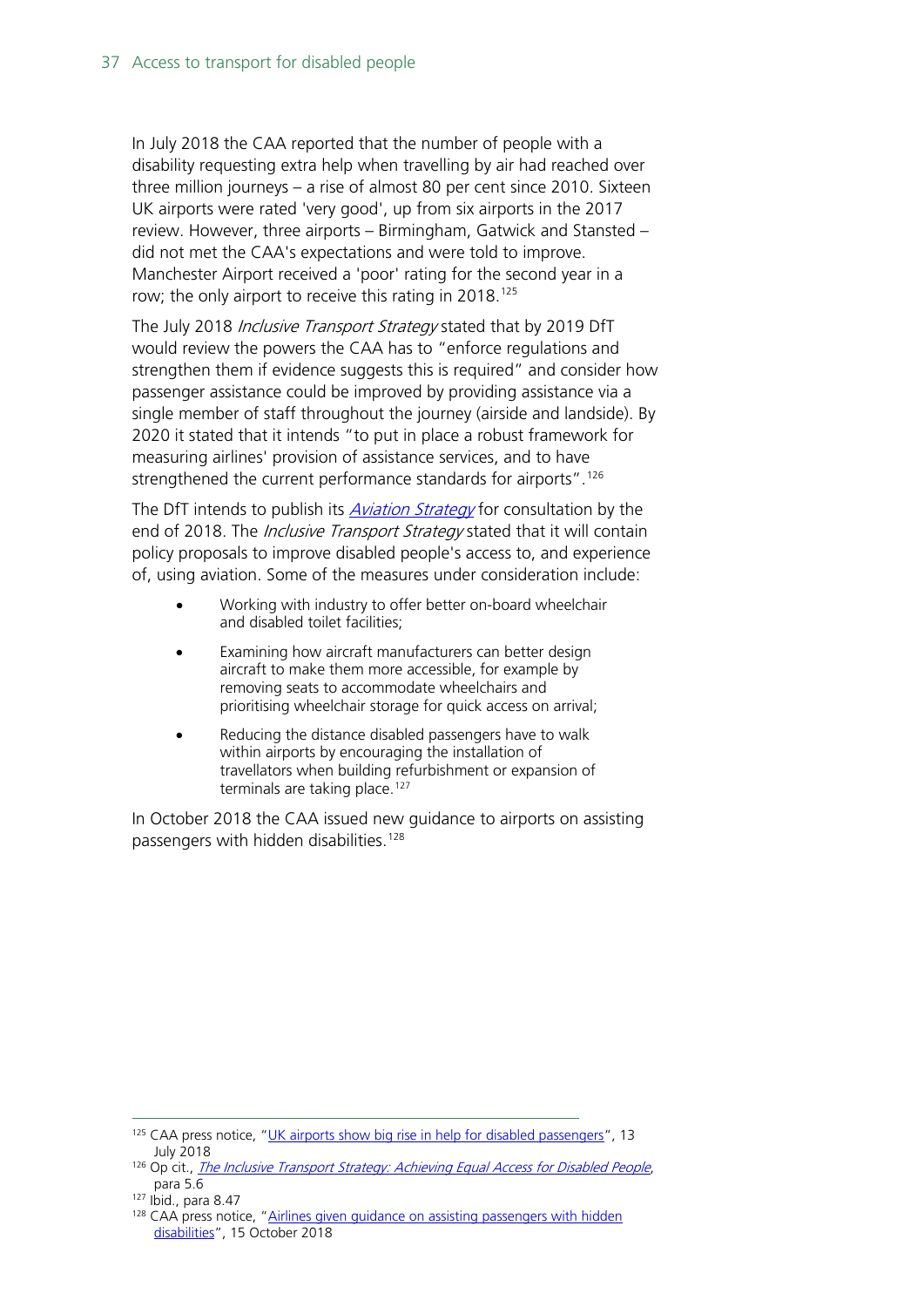## <span id="page-37-0"></span>6. Ferries and cruises

The law in this area derives from the EU, particularly Chapter III and Annex II of EU [Regulation 1177/2010](http://eur-lex.europa.eu/LexUriServ/LexUriServ.do?uri=OJ:L:2010:334:0001:0016:EN:PDF) concerning the rights of passengers when travelling by sea and inland waterway. It came into force in December 2012. Enforcement of the rights and entitlements set out in the Regulation was provided for under the *Merchant Shipping* (Passengers' Rights) Regulations 2013 [\(SI 2013/425\)](http://www.legislation.gov.uk/uksi/2013/425/contents/made), which came into force on 27 March 2013.

The Regulation aims to provide disabled persons and persons with reduced mobility (PRMs) with the same opportunities to travel by ferry and cruise ship as they have in other transport sectors across the EU. It applies to:

- passengers travelling on a ferry departing from, or arriving in, the UK or any other EU Member State, or who have booked and paid for such a journey; and
- passengers travelling or booked on a cruise ship departing from the UK or any other EU Member State.

It applies to almost all international voyages and to many domestic ferry services that operate in the UK.

It provides that disabled people and PRMs are entitled to make a booking for, buy a ticket for, and travel by ship on the same basis as other passengers.[129](#page-37-1) There are only two circumstances in which an operator of a ship (or travel agent or tour operator on its behalf) can refuse to accept a reservation from or to embark a disabled person or a PRM for reasons related to their disability or reduced mobility:

- Where carrying the person would conflict with safety requirements as established by international, EU or national law or in order to meet safety requirements established by the competent authorities;<sup>[130](#page-37-2)</sup> or
- Where the design of the passenger ship or port infrastructure and terminals make it impossible to carry out the embarkation, disembarkation or carriage of the person in a safe or operationally feasible manner.

Operators of ships and of port terminals also have a duty to provide clear information to would-be passengers and to have documented procedures in place for the carriage of disabled passengers. Clear information should be provided about equipment that cannot be carried on board the vessel, such as oxygen cylinders, and about any restrictions on the size or weight of equipment that may be taken on board (or into the passenger areas on board).

<span id="page-37-1"></span> $129$  however, it is concerned only with disability and with mobility – it does not, for example, prohibit an operator from refusing to carry a passenger who is fully mobile but has a health condition that may require medical attention that will be unavailable during the voyage

<span id="page-37-2"></span><sup>130</sup> the primary requirements relating to the safety of the ship are those set out in, and derived from, the [International Convention for the Safety of Life at Sea \(SOLAS\)](http://www.imo.org/en/About/Conventions/ListOfConventions/Pages/International-Convention-for-the-Safety-of-Life-at-Sea-(SOLAS),-1974.aspx) and the related [Safety Management Codes](http://www.imo.org/en/OurWork/HumanElement/SafetyManagement/Pages/ISMCode.aspx)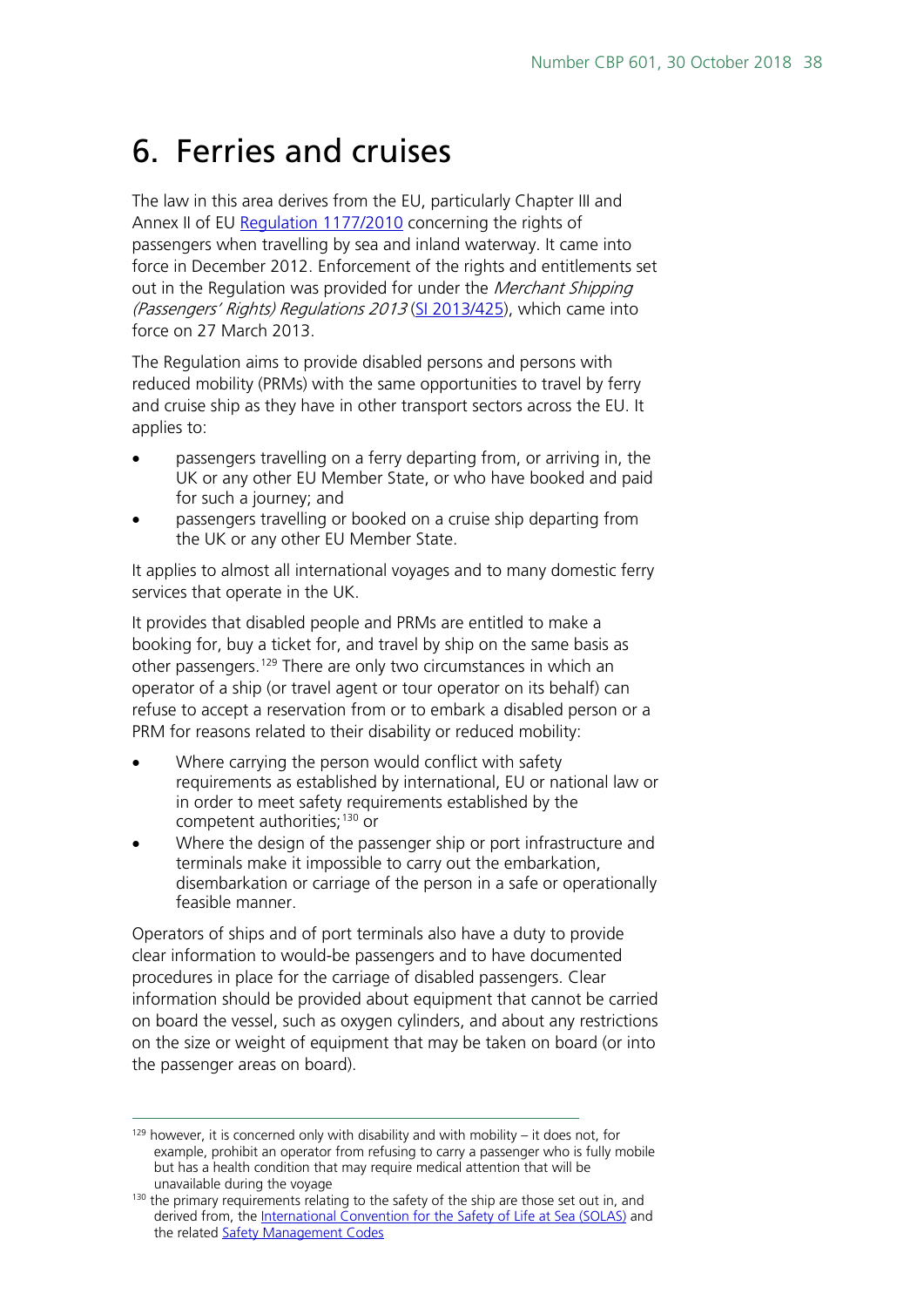The circumstances in which a disabled passenger may be required to be accompanied by a companion also need to be clearly set out, together with, in relation to ferry services, the arrangements for obtaining a ticket for such a companion free of charge.

Where a cruise or ferry operator (or a travel agent) refuses to accept a booking from or to sell a ticket to a passenger for a particular sailing for reasons related to the passenger's disability or reduced mobility, the operator (or travel agent) must try to identify an alternative sailing operated by the ferry/cruise operator that may be acceptable to the passenger. Where no such alternatives are available and the would-be passenger is therefore unable to make a booking, the operator must then and there explain the reasons why and be ready to provide the explanation in writing within five working days, and must do so if the individual so requests.

Where a disabled person or a PRM has a booking or a ticket for a sailing and when making the booking or buying the ticket *had provided* information about their specific requirements for accommodation or need to bring medical equipment for reasons related to their disability or mobility and is nonetheless refused embarkation at the port, the ferry or cruise operator must either, at the discretion of the passenger:

- provide a full refund within seven days and, if all safety requirements can be met, arrange free travel for the person back to their first point of departure; or
- arrange, similarly if all safety requirements can be met, for the person to be taken to their destination by a different route (or on a later sailing, if that suits the passenger) at no additional cost and under comparable conditions.

Operators of port terminals must provide such assistance as a passenger may need:

- **At staffed terminals**: this includes designating and signposting a place where a disabled passenger can report on arrival in the port; assisting the passenger to proceed physically through the port and the terminal building; presenting the passenger for any security and border control formalities; and (if necessary) assisting the passenger to proceed to any toilet facilities.
- At unstaffed departure points: there is no obligation to provide assistance, though the needs of disabled passengers should nonetheless be taken into account as and when such slipways or quays are designed or extensively refurbished.
- **On board ships:** operators of ferries and cruise ships must provide such assistance as a passenger may need in order to proceed to an appropriate seat or cabin on embarkation, to stow and retrieve any luggage, to proceed (if necessary) to any toilet facilities, and to proceed to the ship's exit for disembarkation at the end of the voyage. Operators must also carry any medical or mobility equipment belonging to the passenger that is needed for the voyage, *subject to such equipment being permitted on board* the vessel.

The obligations at staffed terminals and on board ships are conditional upon receiving 48 hours' notice from the passenger and the passenger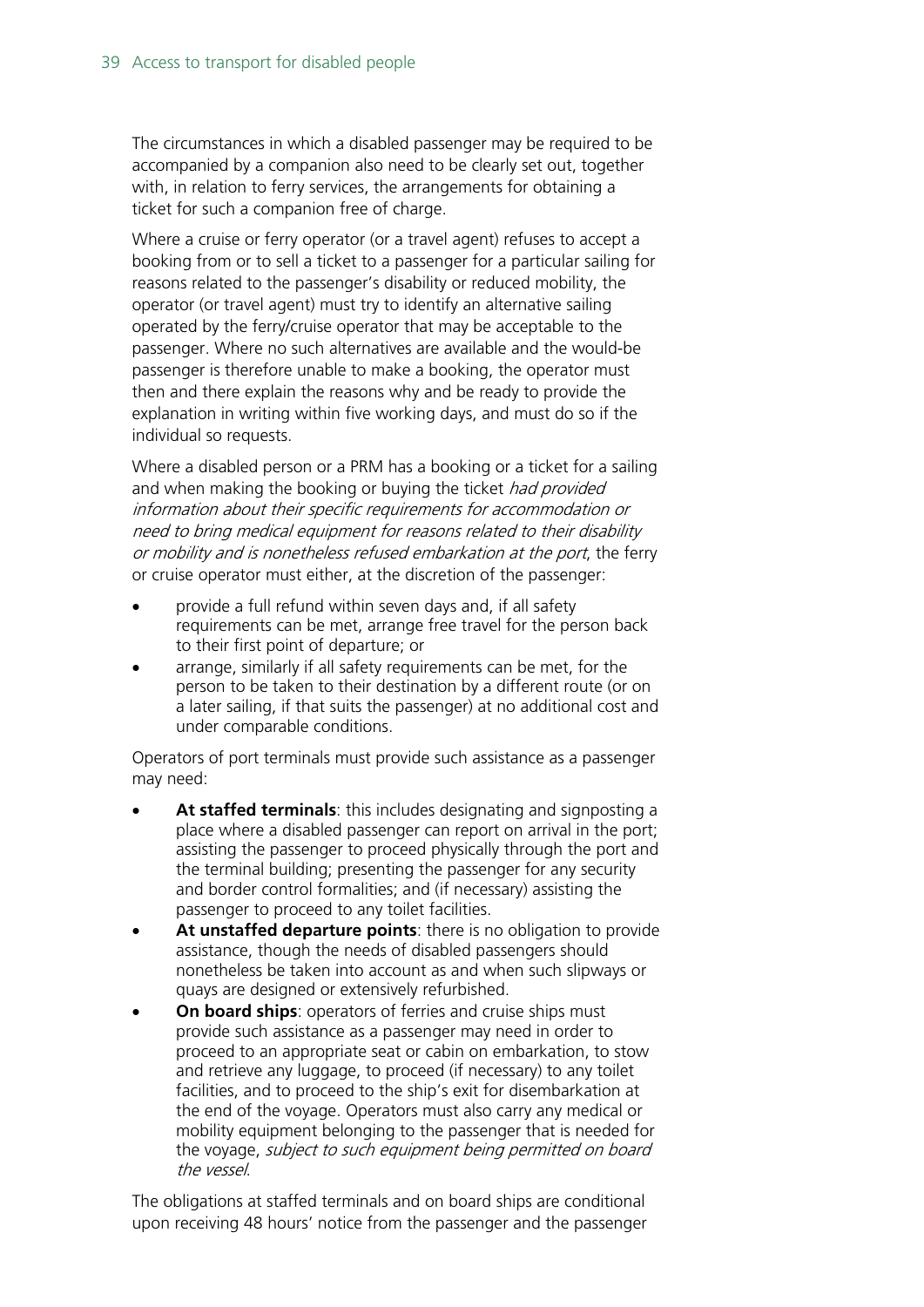arriving in sufficient time; if that notice is not given, the operator must 'make all reasonable effort' to provide assistance.<sup>[131](#page-39-0)</sup>

There is a power in section 30 of the *[Equality Act 2010](http://www.legislation.gov.uk/ukpga/2010/15/contents)* to apply section 29 of that Act (relating to equality in the provision of goods and services) to ships and hovercraft, whether in UK waters or not. Despite a public consultation in 2011 no further action was taken, largely because the EU Regulation (above) superseded it. The Government said:

Introducing a workable national regime ahead of the application of the EU Regulation is not considered to be deliverable given the range of operations affected. Simplifying and clarifying existing legislation in relation to disability discrimination, harassment and victimisation at the same time that the EU Regulation comes into force will ensure that UK operators are not placed at a commercial disadvantage to their European-based counterparts. Moreover, an EU rather than a domestic approach is considered appropriate as a large proportion of journeys on ships and hovercraft from the UK are international in nature. [132](#page-39-1)

Guidance notes on the application of the EU Regulation can be found on the Gov.uk archived website.<sup>[133](#page-39-2)</sup>

In its draft transport accessibility action plan, published for consultation in August 2017, the Government said that it "would encourage all bodies responsible for designing new ports and terminals or major refurbishments to give full consideration to the accessibility needs of passengers with disabilities and reduced mobility, and to design facilities that can be used by all passengers". [134](#page-39-3)

The July 2018 *Inclusive Transport Strategy* stated that from autumn 2018 the Maritime and Coastguard Agency (MCA) would undertake a survey of disabled passengers using ferries and cruise ships in order to effectively measure the services provided; and that by the end of 2019 DfT would review the MCA's enforcement of regulation, particularly around staff training and "work with them to strengthen procedures where areas for improvement are identified".<sup>[135](#page-39-4)</sup> It also set out its intention in 2019 to publish a toolkit for the maritime industry highlighting key challenges disabled people can face in travelling by sea as well as recommendations on how they can make maritime infrastructure more accessible. [136](#page-39-5)

<span id="page-39-0"></span><sup>&</sup>lt;sup>131</sup> further details in: DfT/MCA, *Guidance for carriers, tour operators and travel agents* [on the carriage of disabled passengers and others with reduced mobility](http://webarchive.nationalarchives.gov.uk/20151204191532/https:/www.gov.uk/government/uploads/system/uploads/attachment_data/file/194789/draft-guidance-note-2.pdf) (Guidance Note No 2), 13 May 2013

<span id="page-39-1"></span><sup>&</sup>lt;sup>132</sup> DfT, *Consultation on the application of Part 3 of the Equality Act to Ships and* [Hovercraft](http://webarchive.nationalarchives.gov.uk/20151212164014/https:/www.gov.uk/government/uploads/system/uploads/attachment_data/file/2433/consultation.pdf), 13 January 2011, pp6-7

<span id="page-39-2"></span><sup>133</sup> DfT/MCA, Guidance notes relating to EU Regulation 1177/2010 on maritime [passenger rights](http://webarchive.nationalarchives.gov.uk/20151204191532/https:/www.gov.uk/government/publications/draft-guidance-notes-relating-to-regulation-eu-no-1177-2010), 13 May 2013

<span id="page-39-3"></span><sup>&</sup>lt;sup>134</sup> Op cit., *[Accessibility Action Plan Consultation:](https://www.gov.uk/government/consultations/draft-transport-accessibility-action-plan) A Transport System that is open to* [everyone](https://www.gov.uk/government/consultations/draft-transport-accessibility-action-plan), para 4.77

<span id="page-39-4"></span><sup>&</sup>lt;sup>135</sup> Op cit., *[The Inclusive Transport Strategy: Achieving Equal Access for Disabled People](https://assets.publishing.service.gov.uk/government/uploads/system/uploads/attachment_data/file/728547/inclusive-transport-strategy.pdf)*, para 5.6

<span id="page-39-5"></span><sup>136</sup> Ibid., para 8.48